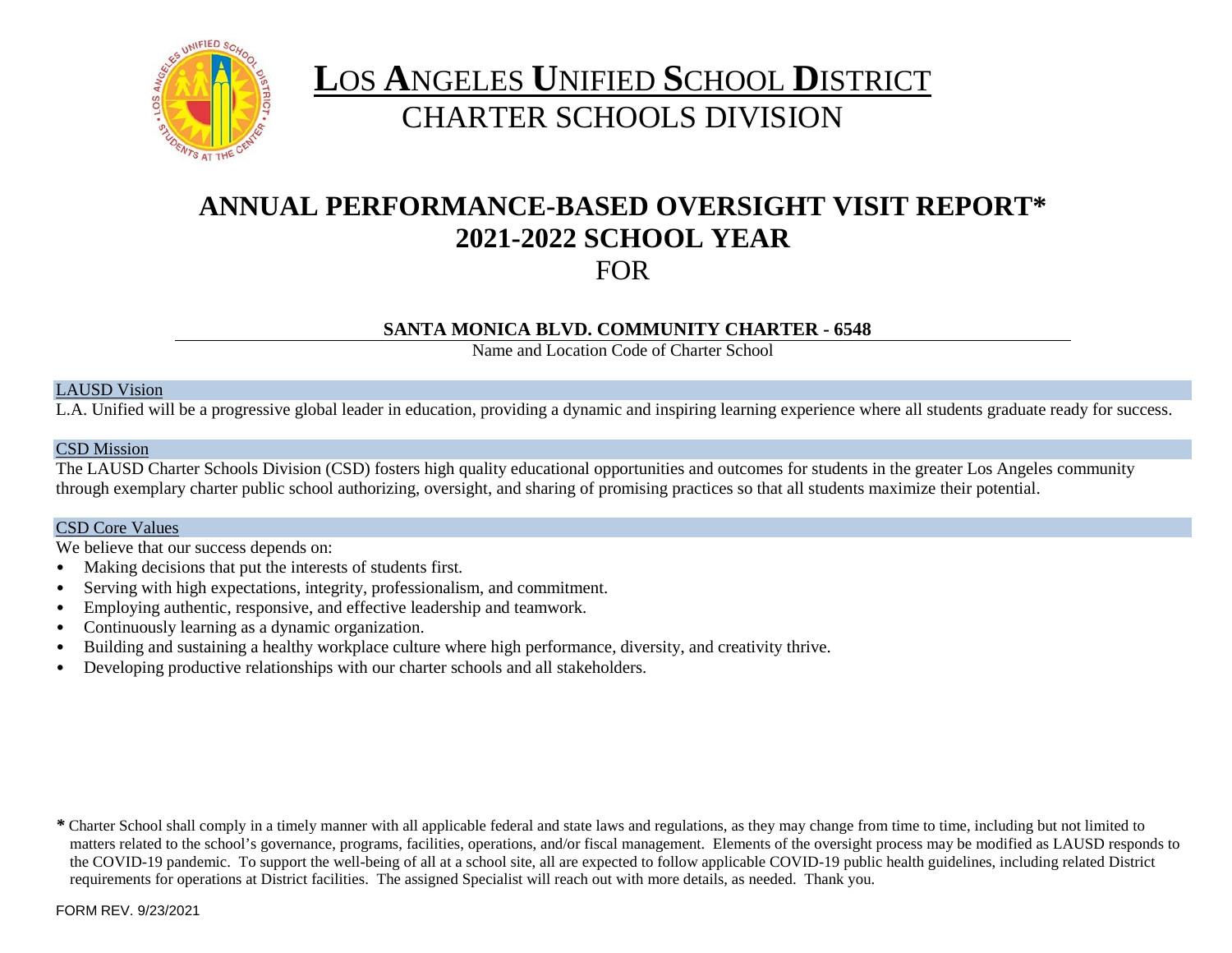

<span id="page-1-0"></span>

| <b>Charter School Name:</b>                                                                                                            | <b>Santa Monica Blvd. Community Charter (SMBCC)</b> |    |                       |                                                                                                                                                                    |                                                             |                                                              |                                           |                        | <b>Location Code:</b>                      | 6548                         |              |  |
|----------------------------------------------------------------------------------------------------------------------------------------|-----------------------------------------------------|----|-----------------------|--------------------------------------------------------------------------------------------------------------------------------------------------------------------|-------------------------------------------------------------|--------------------------------------------------------------|-------------------------------------------|------------------------|--------------------------------------------|------------------------------|--------------|--|
| <b>Current Address:</b>                                                                                                                |                                                     |    |                       | City:                                                                                                                                                              |                                                             |                                                              | <b>ZIP Code:</b>                          |                        | <b>Phone:</b>                              |                              | Fax:         |  |
| 1022 Van Ness Avenue                                                                                                                   |                                                     |    |                       |                                                                                                                                                                    | <b>Los Angeles</b>                                          |                                                              | 90038                                     |                        |                                            | 323-469-0971                 | 323-462-4093 |  |
| <b>Current Term of Charter<sup>1</sup>:</b>                                                                                            |                                                     |    |                       |                                                                                                                                                                    |                                                             |                                                              | <b>LAUSD Board District:</b>              |                        |                                            | <b>LAUSD Local District:</b> |              |  |
| July 1, 2017 to June 30, 2024                                                                                                          |                                                     |    |                       |                                                                                                                                                                    |                                                             |                                                              | 4                                         |                        |                                            | West                         |              |  |
| <b>Number of Students Currently Enrolled:</b>                                                                                          |                                                     |    |                       |                                                                                                                                                                    |                                                             | <b>Enrollment Capacity Per Charter:</b>                      | <b>Number Above/Below</b>                 |                        |                                            |                              |              |  |
| 844                                                                                                                                    |                                                     |    | 950                   |                                                                                                                                                                    |                                                             |                                                              |                                           |                        | <b>Enrollment Capacity (day of visit):</b> | $-175$                       |              |  |
| <b>Grades Currently Served:</b>                                                                                                        |                                                     |    |                       |                                                                                                                                                                    |                                                             | <b>Grades To Be Served Per Charter:</b>                      | <b>Percent Above/Below</b>                |                        |                                            |                              |              |  |
| <b>TK-6</b>                                                                                                                            |                                                     |    | <b>TK-6</b>           |                                                                                                                                                                    |                                                             |                                                              |                                           |                        | <b>Enrollment Capacity (day of visit):</b> | $-18.4%$                     |              |  |
| <b>Norm Enrollment Number:</b>                                                                                                         |                                                     |    |                       |                                                                                                                                                                    |                                                             | 775                                                          |                                           |                        |                                            |                              |              |  |
| <b>Total Number of Staff Members:</b>                                                                                                  |                                                     | 93 |                       |                                                                                                                                                                    | 49<br><b>Certificated:</b><br><b>Classified:</b>            |                                                              | 44                                        |                        |                                            |                              |              |  |
| <b>Charter School's Leadership Team Members:</b>                                                                                       |                                                     |    |                       | Cary Rabinowitz, Director; Walter Gomez, Asst. Director; Beth Henschel, Admin Coor.;<br>Nicole Langlois, Admin. Coor.; Dr. David Riddick, CEO; Jason Gonzalez, COO |                                                             |                                                              |                                           |                        |                                            |                              |              |  |
| <b>Charter School's Contact for Special Education:</b>                                                                                 |                                                     |    |                       | <b>Judy Werner, Special Education</b><br>Coordinator                                                                                                               |                                                             | <b>SELPA &amp;</b><br><b>Option:</b>                         |                                           |                        | 3                                          |                              |              |  |
| <b>CSD Assigned Administrator:</b>                                                                                                     |                                                     |    | <b>Yolanda Jordan</b> |                                                                                                                                                                    | <b>CSD Fiscal Services Manager:</b>                         |                                                              |                                           | <b>Sandra Melendez</b> |                                            |                              |              |  |
| <b>Other School/CSD Team Members:</b>                                                                                                  |                                                     |    | N/A                   |                                                                                                                                                                    |                                                             |                                                              |                                           |                        |                                            |                              |              |  |
| <b>Oversight Visit Date(s):</b>                                                                                                        |                                                     |    |                       | <b>February 17, 2022</b>                                                                                                                                           |                                                             |                                                              | <b>Fiscal Review Date (if different):</b> |                        |                                            | <b>February 2, 2022</b>      |              |  |
| Is school located on a District facility?                                                                                              |                                                     |    |                       |                                                                                                                                                                    | <b>LAUSD Co-Location Campus(es)</b><br>(if applicable):     |                                                              |                                           | N/A                    |                                            |                              |              |  |
| If so, please indicate the applicable program<br>(e.g. Prop 39, PSC, conversion, etc.):                                                |                                                     |    | Yes                   |                                                                                                                                                                    | Date of Co-Location meeting with<br><b>Operations Team:</b> |                                                              |                                           | N/A                    |                                            |                              |              |  |
| <b>Certificate of Occupancy (COO) or</b><br><b>Temporary Certificate of Occupancy Type:</b><br>(if a TCO, please note expiration date) |                                                     |    | N/A                   |                                                                                                                                                                    |                                                             | <b>COO/TCO Approved Grade Levels</b><br>and Occupancy Loads: |                                           |                        | N/A                                        |                              |              |  |

<sup>&</sup>lt;sup>1</sup> AB 130 added Section 47607.4 to California Ed Code, which extends the term of all charter schools whose term expires on or between January 1, 2022, and June 30, 2025, inclusive, by two years.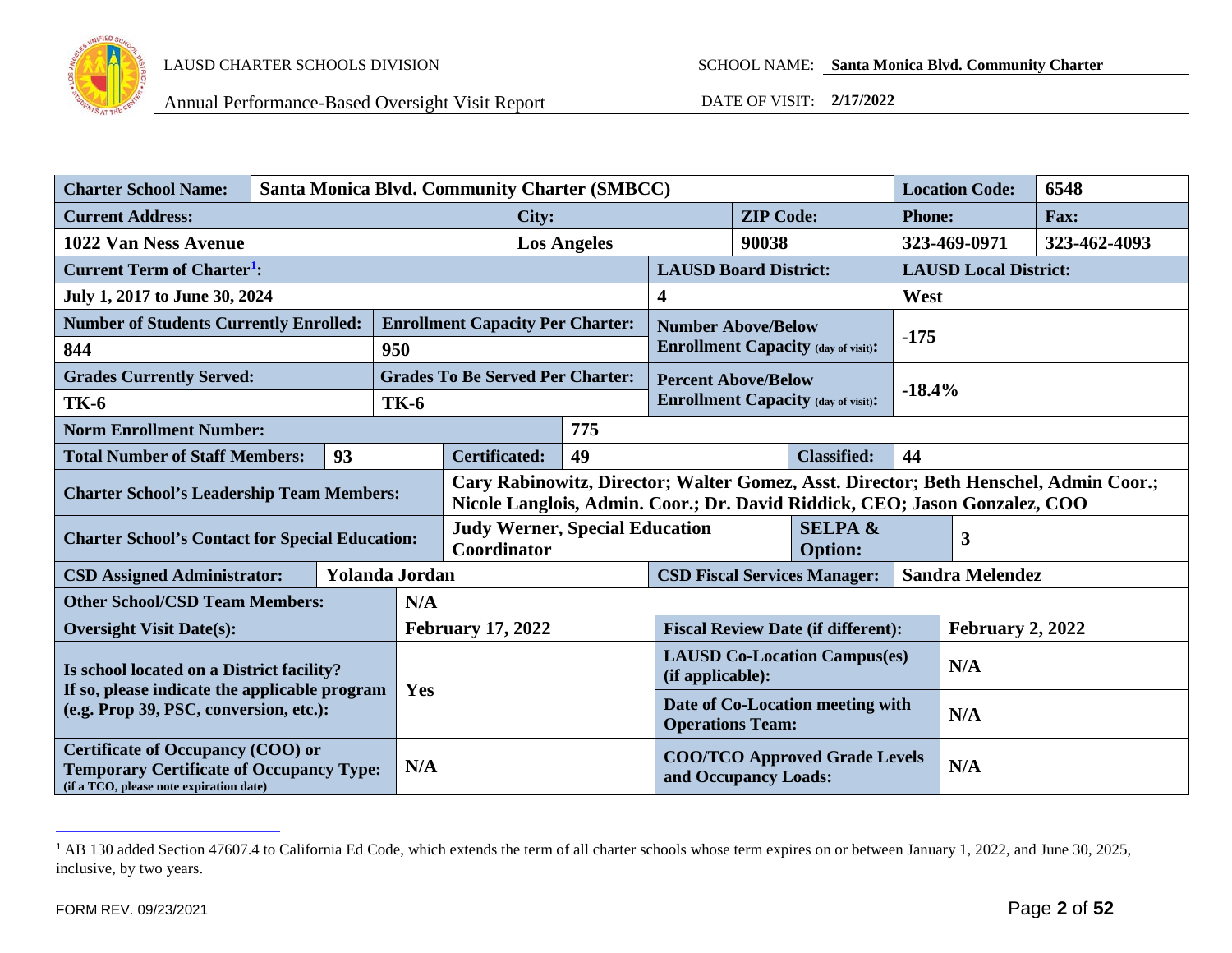

| <b>SUMMARY OF RATINGS</b><br>$(4)=$ Accomplished $(3)=$ Proficient $(2)=$ Developing $(1)=$ Unsatisfactory |                                                                  |                                                                                |                          |
|------------------------------------------------------------------------------------------------------------|------------------------------------------------------------------|--------------------------------------------------------------------------------|--------------------------|
| Governance                                                                                                 | <b>Student Achievement and</b><br><b>Educational Performance</b> | <b>Organizational</b><br><b>Management, Programs, and</b><br><b>Operations</b> | <b>Fiscal Operations</b> |
|                                                                                                            | <b>No Rating</b>                                                 |                                                                                |                          |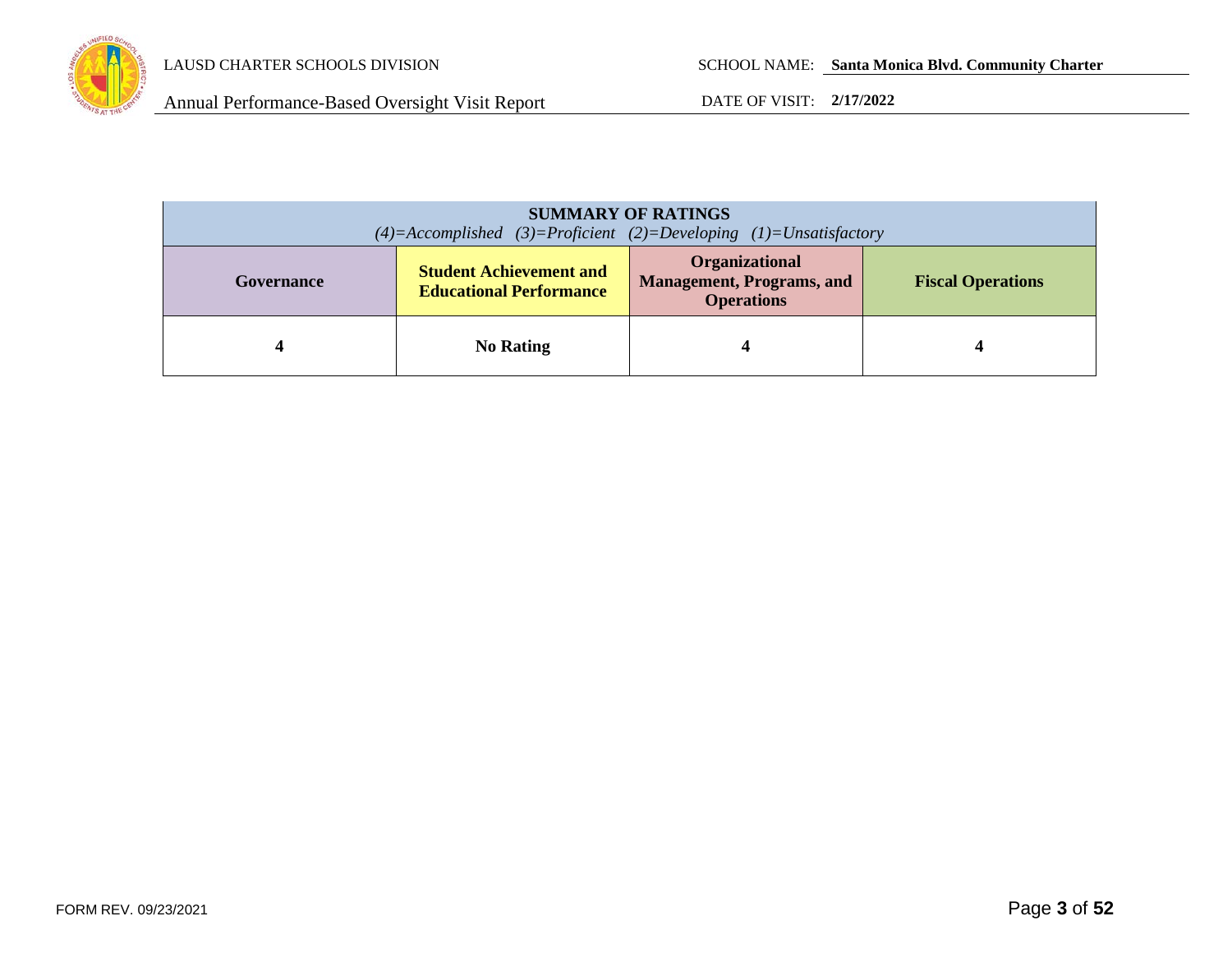

# **CHARTER RENEWAL CRITERIA**

In accordance with Education Code §§ 47605, 47607, and 47607.2, in order to renew a charter, the District must determine whether the charter school has met the statutory requirements.

# **REPORT GUIDE**

LAUSD's oversight procedures are intended to balance a charter school's autonomy of operation with its accountability to the public. LAUSD utilizes a holistic, performance-based approach to evaluate all charter schools, guided principally by making decisions in the best interest of students. The CSD observes and monitors each charter school in accordance with applicable laws, regulations, LAUSD policy, memoranda of understanding, and the school's operative charter. Information gathered through oversight serves as part of the charter school's ongoing record for the District to make informed decisions about charter school authorization, renewal, material revisions, sharing of promising practices, and if need be, revocation. While LAUSD is responsible to provide oversight of its charter schools and the entities managing charter schools, the primary oversight of each charter school must first and foremost be performed by the charter school's own Governing Board. The Governing Board of a charter school has an ongoing responsibility to oversee the operations of its charter school(s), ensuring that every charter school it oversees is providing a high-quality educational program for students enrolled, is successfully fulfilling the terms of their charter, is fiscally sound, and complies with applicable laws, regulations, and court orders. In designing this document, the District has considered California charter school law, as well as the *LAUSD Policy and Procedures for Charter Schools,* California State Board of Education's criteria for evaluating charter schools, and the National Association of Charter School Authorizers' *Principles and Standards of Quality Authorizing*. This reporting tool provides guidelines and criteria used by the CSD to observe, record, assess, and reflect with the charter school on school performance as captured during the annual oversight visit process in these four categories:

*Governance* – demonstrating fulfillment of the Governing Board's fiduciary responsibility to effectively direct and provide oversight for the charter public school, including but not limited to enactment and monitoring of policies and procedures to ensure the school's full compliance with applicable law, policy, and the terms of the charter approved by the LAUSD Board of Education

*Student Achievement and Educational Performance* – demonstrating positive academic achievement and growth for all students

*Organizational Management, Programs, and Operations* – demonstrating effective leadership and implementation of the governing board's policies and procedures, as well as the school's educational program and systems and procedures for the day-to-day operations of the school

*Fiscal Operations* – demonstrating sound fiscal management, appropriate use of public funds, and compliance with regulatory requirements

This report, including the ratings in each category, is based on information and evidence gathered at the time of the annual oversight visit. The CSD considers evidence provided through CSD staff observations, document review, interviews, and discussion with school representatives and stakeholders. All charter schools are expected to prepare for the visit and have available, as applicable, all documentation requested in the *Annual Performance Based Oversight Visit Preparation Guide 2021-2022.* The "Sources of Evidence" sections below identify key information sources generally relevant to their respective indicators; these lists are not exhaustive, however, and some items may not be applicable to the grades served. Schools may present additional evidence as deemed relevant and appropriate. As needed, CSD staff also may request additional information and/or documentation prior to, during, and/or following the visit.

The tool employs the following four-point rubric to rate the school's performance in each category: *(4) Accomplished, (3) Proficient, (2) Developing, and (1) Unsatisfactory*. In addition, the *Summary of School Performance* section in each category captures key findings under one or more of the following headings: (1) Areas of Demonstrated Strength and/or Progress (Note: potential "promising practices" are identified within this section with an asterisk [\*]); (2) Areas Noted for Further Growth and/or Improvement; and, if applicable, (3) Corrective Action Required. Under "Corrective Action Required," the CSD reports findings of material noncompliance with applicable law, LAUSD charter policy, or the school's approved charter. **If the report includes any findings under "Corrective Action Required," the charter**  school must take immediate and appropriate steps to remedy the identified concern. In accordance with its "tiered intervention" approach to charter school non-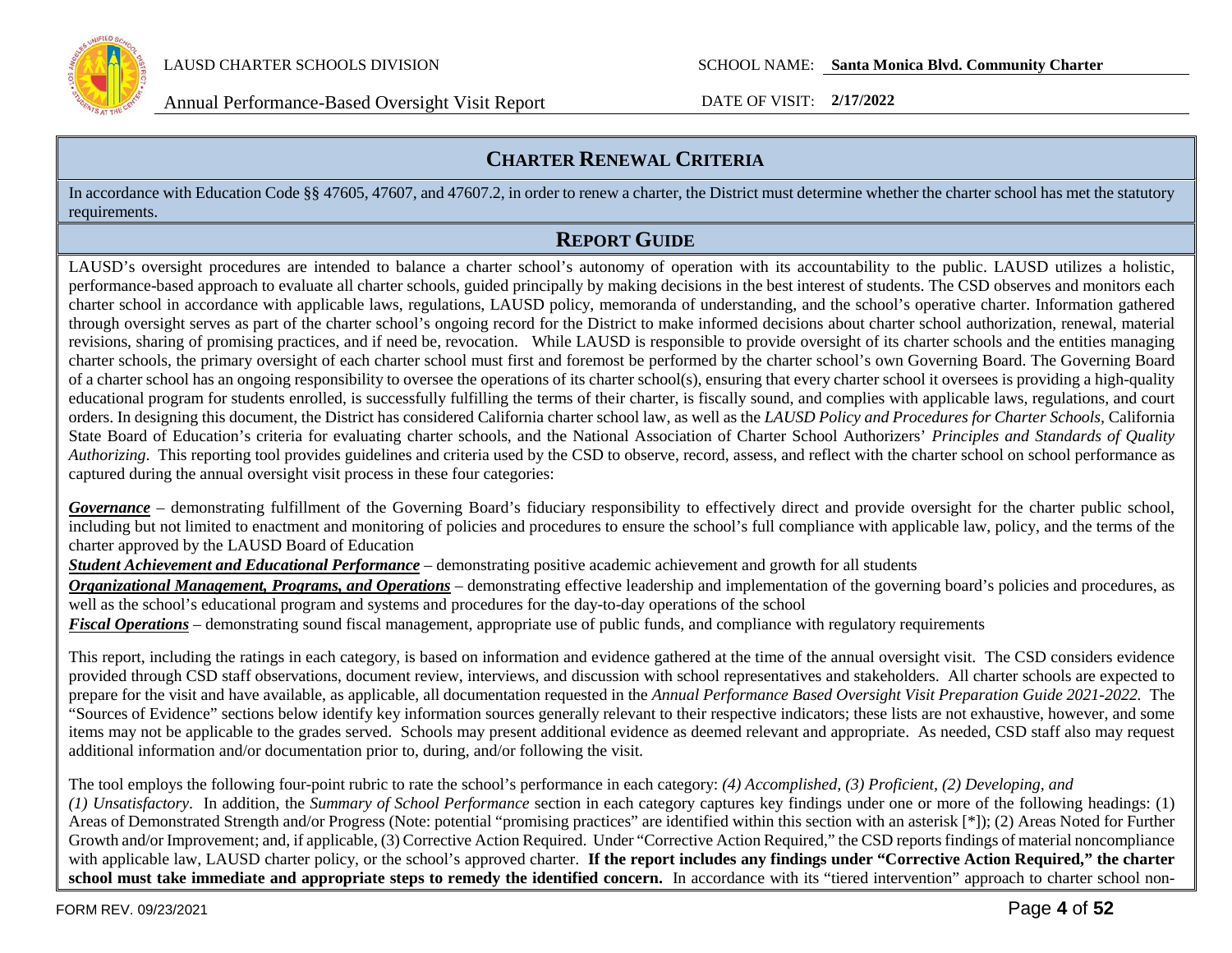

compliance and poor performance, the CSD may also send the school appropriate notices, separate and apart from this report, to provide and document time-specific follow-up as necessary. At the other end of the spectrum of performance, any school that earns a rating of *Accomplished* in any category is encouraged to submit to the CSD a summary of those "promising practices" that the school believes have contributed to its success, in order to support the CSD's ongoing efforts to promote and facilitate reciprocal sharing of promising practices among education leaders from across all LAUSD schools.

| <b>GOVERNANCE</b>                                                                                                                                                                                                                                                                                                                                                                                                                                                                                                                                                                                                                       | RATING*        |  |  |
|-----------------------------------------------------------------------------------------------------------------------------------------------------------------------------------------------------------------------------------------------------------------------------------------------------------------------------------------------------------------------------------------------------------------------------------------------------------------------------------------------------------------------------------------------------------------------------------------------------------------------------------------|----------------|--|--|
| <b>Summary of School Performance</b>                                                                                                                                                                                                                                                                                                                                                                                                                                                                                                                                                                                                    | $\overline{4}$ |  |  |
| <b>Areas of Demonstrated Strength and/or Progress</b><br>G1: The Governing Board continues to fully implement the organizational structure set forth in approved charter, including any mandated committees/councils, and<br>a system for the evaluation of the school's executive level leadership.                                                                                                                                                                                                                                                                                                                                    |                |  |  |
| As evidenced by information in Binder 1, the committees meet at least once per month. The committees include the following: Instruction, Finance and<br>Safety, Personnel, Enrollment/Advertising, Ad-Hoc Committee, and Parent/Community Advocacy. Sub-committees include: Intervention,<br>PBIS/Restorative Discipline, MTSS, Social, Publicity/Enrollment, and Mutt-i-grees. There was also evidence of School Site Council (SSC) and ELAC<br>meetings.<br>As evidenced in Binder 1, there is an evaluation system for each leadership role (e.g., Executive Director, Chief Operating Officer, Director, and Assistant<br>Director) |                |  |  |
| G4: The Governing Board continues to regularly consider school performance, stakeholder input, and other data to inform decision-making (e.g., approving action<br>plans, resources, evaluation criteria).                                                                                                                                                                                                                                                                                                                                                                                                                              |                |  |  |
| As evidenced in Binder 1, there is a report submitted and discussed at Board meetings from each school director and an academic report from the Chief<br>$\bullet$<br>Executive Officer. The reports include, but not limited to the following: Student attendance rate, internal assessment data, enrollment data, current<br>stakeholder activities, and staffing data.                                                                                                                                                                                                                                                               |                |  |  |
| Per the CEO, in addition to Brown Act training, Board members receive professional development related to expectations and their respective roles and<br>responsibilities.                                                                                                                                                                                                                                                                                                                                                                                                                                                              |                |  |  |
| Areas Noted for Further Growth and/or Improvement<br>None                                                                                                                                                                                                                                                                                                                                                                                                                                                                                                                                                                               |                |  |  |
| <b>Corrective Action Required</b><br>None noted that require immediate action to remedy concerns indicated in this report                                                                                                                                                                                                                                                                                                                                                                                                                                                                                                               |                |  |  |
| Notes: None                                                                                                                                                                                                                                                                                                                                                                                                                                                                                                                                                                                                                             |                |  |  |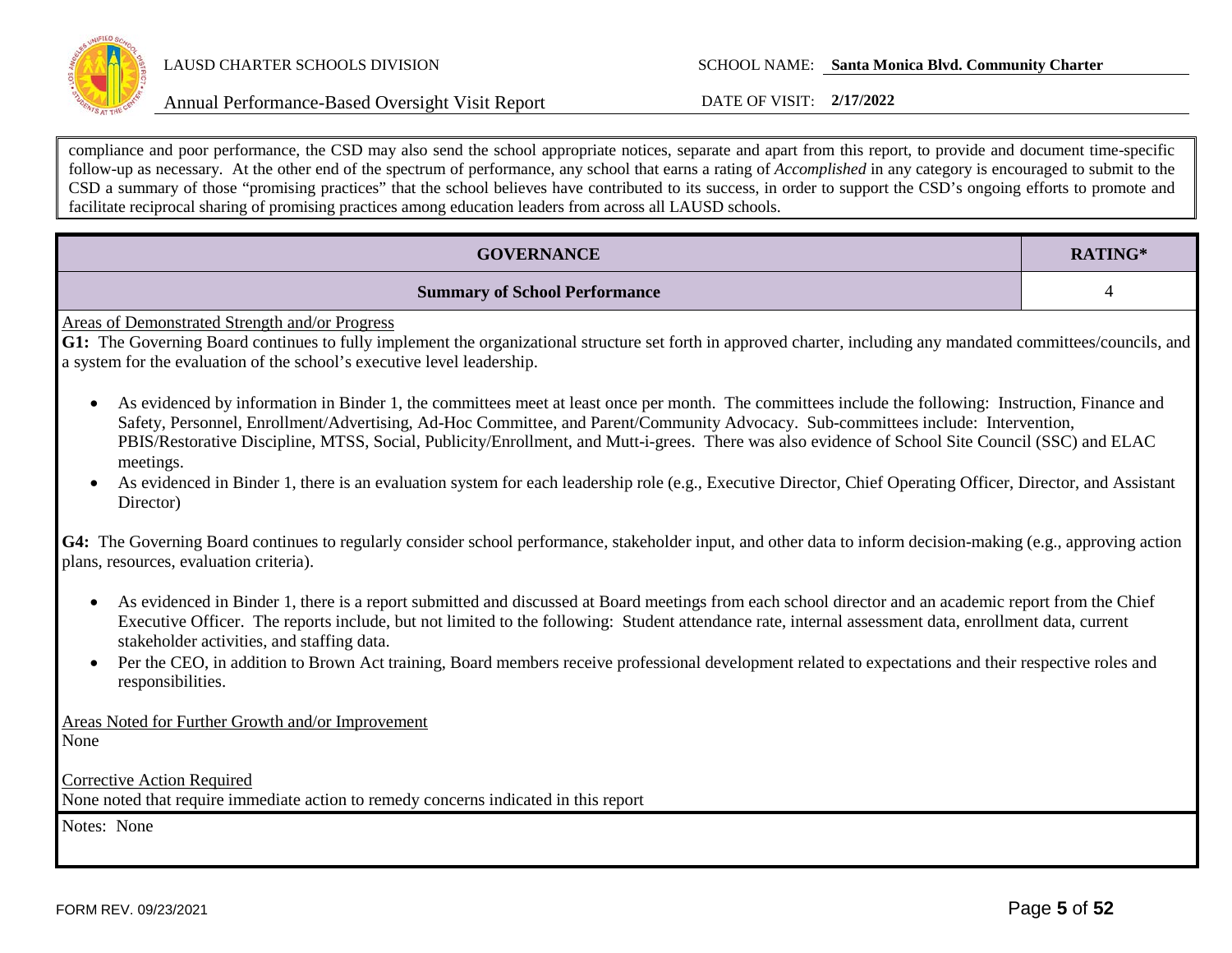

LAUSD CHARTER SCHOOLS DIVISION SCHOOL NAME: **Santa Monica Blvd. Community Charter**

Annual Performance-Based Oversight Visit Report DATE OF VISIT: **2/17/2022**

*\*NOTE: If the CSD gathers or otherwise receives substantial evidence of conflict(s) of interest with respect to a Governing Board member or person in a school leadership position (e.g. CEO or principal), a charter school shall receive a rating of 1 in this category.*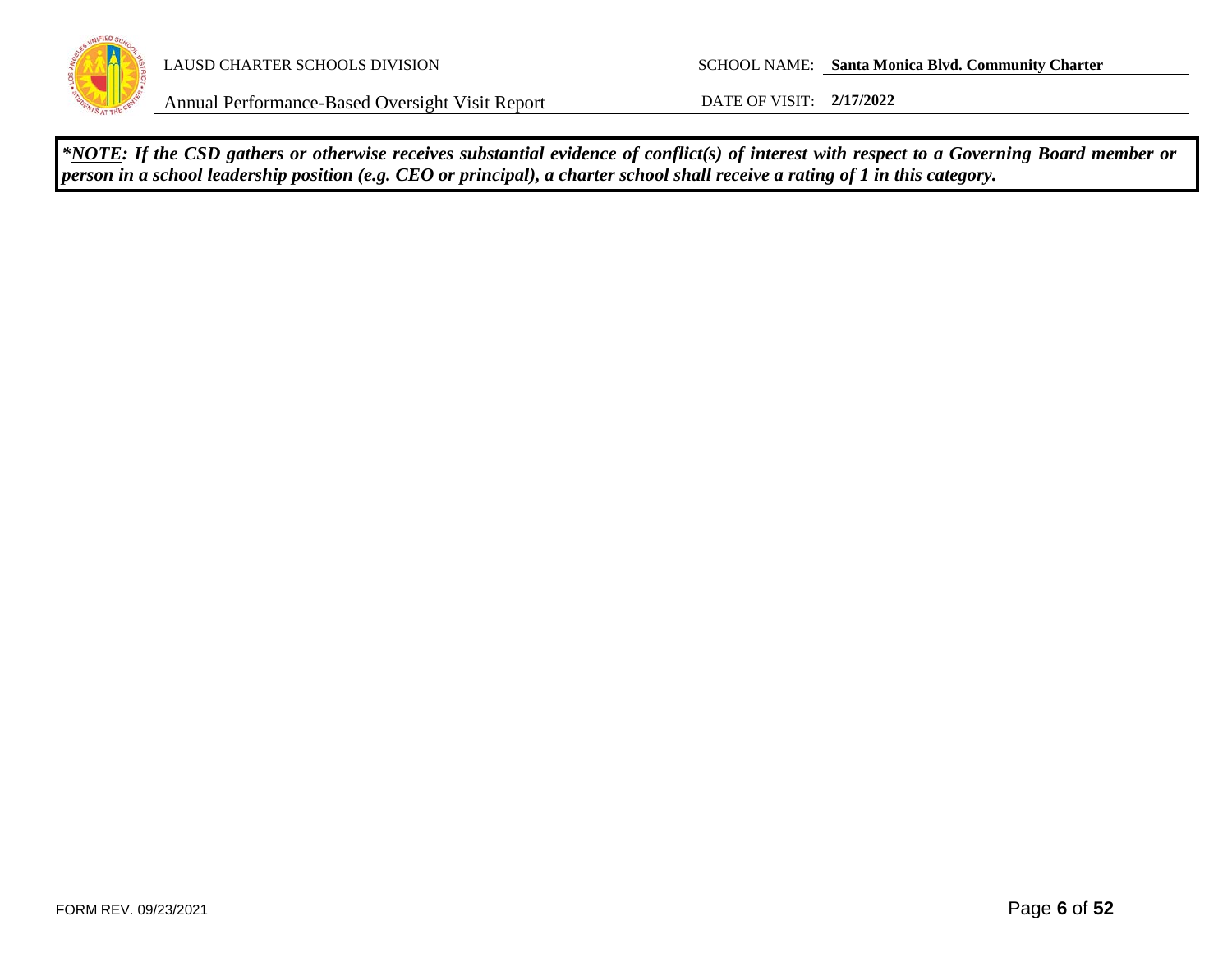

### **G1: GOVERNANCE STRUCTURE AND EVALUATION OF SCHOOL LEADER(S)** - QUALITY INDICATOR #1

*The Governing Board has implemented the organizational structure, roles and responsibilities set forth in the approved charter, including:*

- Governing Board composition, structure, roles, and responsibilities
- Governing Board seeks input from committees/councils described in the school's charter including but not limited to those mandated by laws or regulations as applicable (e.g., SSC and ELAC)
- Evaluation of school's executive level leadership (including, but not limited to, those positions reporting to the Governing Board, as indicated in Element 4, such as Executive Director, Area Superintendent, Principal, etc.)

|   | <b>Rubric</b>                                                                                                                                                                                                                                                                                                                                                                                                                                                                                                                                                                                                                                                                                                                                                                                                                                                                                                                                                                           | <b>Sources of Evidence</b>                                                                                                                                                                                                                                                                                                                                                                                                                                                                                          |
|---|-----------------------------------------------------------------------------------------------------------------------------------------------------------------------------------------------------------------------------------------------------------------------------------------------------------------------------------------------------------------------------------------------------------------------------------------------------------------------------------------------------------------------------------------------------------------------------------------------------------------------------------------------------------------------------------------------------------------------------------------------------------------------------------------------------------------------------------------------------------------------------------------------------------------------------------------------------------------------------------------|---------------------------------------------------------------------------------------------------------------------------------------------------------------------------------------------------------------------------------------------------------------------------------------------------------------------------------------------------------------------------------------------------------------------------------------------------------------------------------------------------------------------|
| Б | $\boxtimes$ The Governing Board has fully implemented the organizational structure set forth in<br>approved charter, including any mandated committees/councils, and a system for the<br>evaluation of the school's executive level leadership<br>$\Box$ The Governing Board has substantially implemented the organizational structure set<br>forth in approved charter, including any mandated committees/councils, and a system for<br>the evaluation of the school's executive level leadership<br>$\Box$ The Governing Board has partially implemented the organizational structure set forth in<br>approved charter, including any mandated committees/councils, and a system for the<br>evaluation of the school's executive level leadership<br>$\Box$ The Governing Board has not implemented the organizational structure set forth in<br>approved charter, nor any mandated committees/councils or a system for the evaluation<br>of the school's executive level leadership | $\boxtimes$ Organizational chart (B1.1)<br>$\boxtimes$ Bylaws ( <b>B1.2</b> )<br>$\boxtimes$ Board member roster ( <b>B1.3</b> )<br>$\boxtimes$ Board meeting agendas and minutes (B1.4)<br>$\boxtimes$ Observation of Governing Board meeting<br>$\boxtimes$ Committee/council calendars, agendas,<br>minutes, and sign-ins $(B1.6)$<br>$\boxtimes$ Documentation related to system for evaluation of executive<br>level leadership. $(B1.7)$<br>$\boxtimes$ Discussion with leadership<br>$\Box$ Other: (Specify) |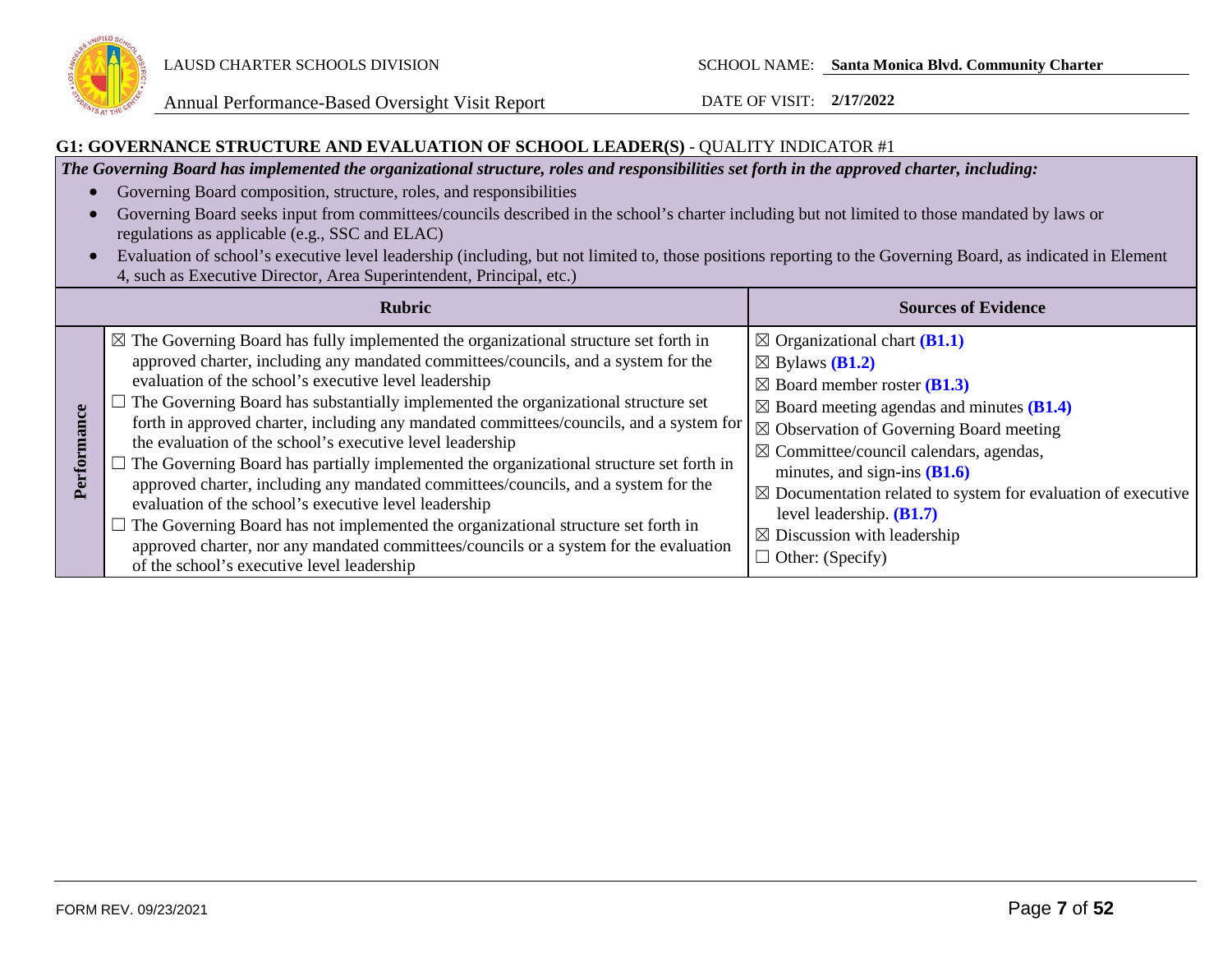

### **G2: BROWN ACT** - QUALITY INDICATOR #2

*The Governing Board has a system in place to ensure it is adhering to applicable open meeting requirements, which protect the public interest in transparency and help to ensure that decisions are made without apparent or actual conflicts of interest:*

- Governing Board meetings occur regularly, are conducted openly, and provide opportunity for public participation in accordance with the Brown Act
- Governing Board holds its meetings at a location(s) and in a manner that complies with teleconferencing, closed session, and access and Reasonable Accommodation requirements and the public has access to the meetings from a location(s) within the jurisdictional boundaries of LAUSD, as noted in the charter petition
- Governing Board meeting agendas are posted and maintained, as appropriate, including on the school's website and in accordance with the Brown Act and with sufficient specificity
- Governing Board meetings are held in accordance with the requirements of E.C. 47604.1

|       | <b>Rubric</b>                                                                                                                                                                                                                                                                                                                                           | <b>Sources of Evidence</b>                                                                                                                                                                                                                                                                                                                                                                                           |
|-------|---------------------------------------------------------------------------------------------------------------------------------------------------------------------------------------------------------------------------------------------------------------------------------------------------------------------------------------------------------|----------------------------------------------------------------------------------------------------------------------------------------------------------------------------------------------------------------------------------------------------------------------------------------------------------------------------------------------------------------------------------------------------------------------|
| erfor | $\boxtimes$ The Governing Board complies with all material provisions of the Brown Act<br>$\Box$ The Governing Board complies with most material provisions of the Brown Act<br>$\Box$ The Governing Board complies with some material provisions of the Brown Act<br>$\Box$ The Governing Board complies with few material provisions of the Brown Act | $\boxtimes$ Board meeting agendas (B1.4)<br>$\boxtimes$ Board meeting calendar (B1.5)<br>$\boxtimes$ Brown Act training documentation (B1.8a)<br>$\boxtimes$ Compliance with E.C. 47604.1 (B1.8b)<br>$\boxtimes$ Documentation of the school's agenda posting procedures<br>(B1.9)<br>$\boxtimes$ Observation of Governing Board meeting<br>$\boxtimes$ Discussion with school leadership<br>$\Box$ Other: (Specify) |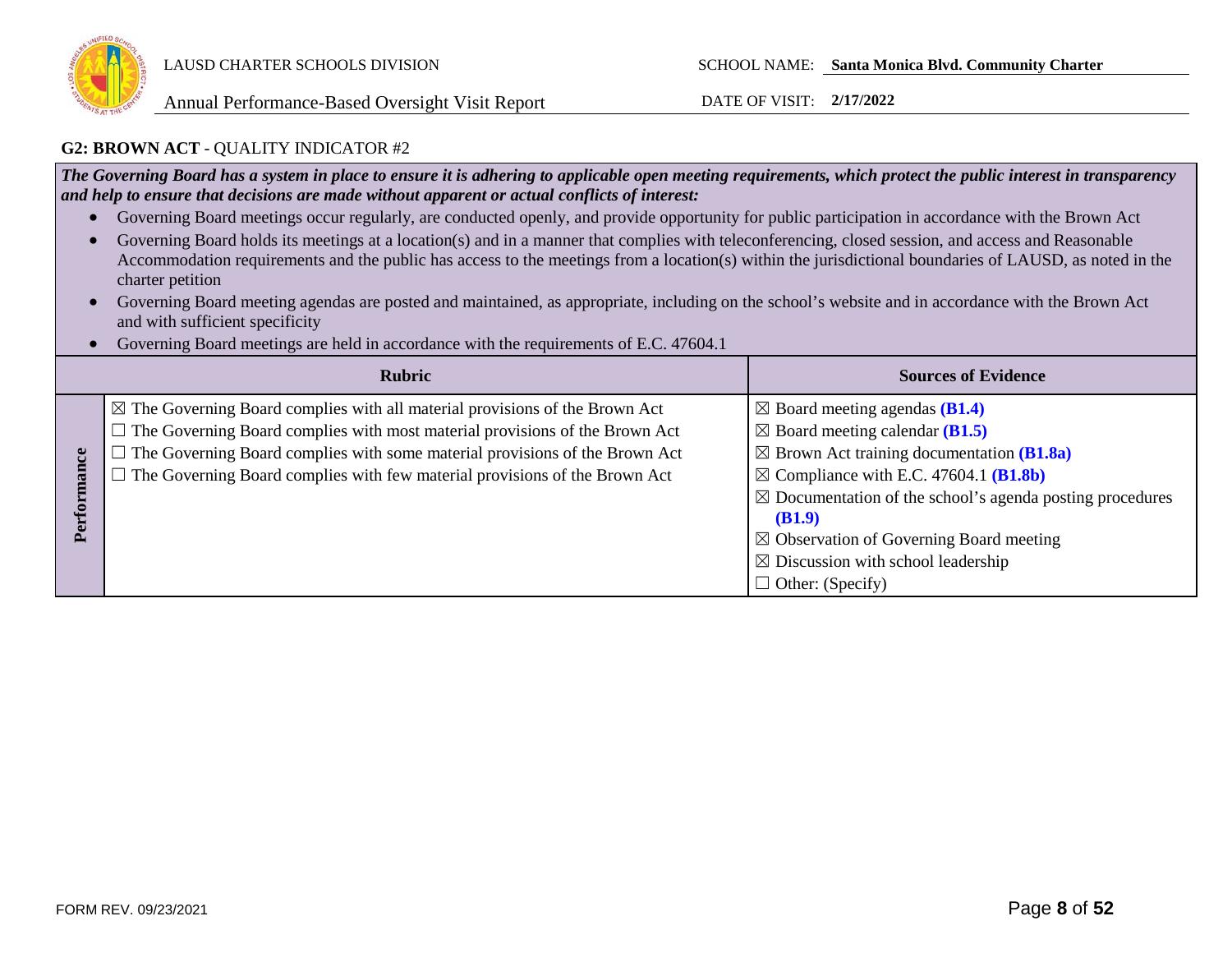

## **G3: DUE PROCESS** - QUALITY INDICATOR #3

*The Governing Board has systems in place to ensure that the school provides adequate due process, in accordance with applicable law, the school's charter, and LAUSD charter policy, to honor and protect the rights of students, employees, parents, and the public in the following areas***:**

- Student discipline
- Employee grievances and discipline
- Parent/stakeholder complaint resolution procedure (complaints outside regulatory scope of UCP)
- Uniform Complaint Procedures

|     | <b>Rubric</b>                                                                                                                                                                                                                                                                                                                                                                                                                                                                                                                                                                                                                                                                                                                                                                                                                                                                                                                                                                                                                                    | <b>Sources of Evidence</b>                                                                                                                                                                                                                                                                                                                                                                                                                                                                                                                      |
|-----|--------------------------------------------------------------------------------------------------------------------------------------------------------------------------------------------------------------------------------------------------------------------------------------------------------------------------------------------------------------------------------------------------------------------------------------------------------------------------------------------------------------------------------------------------------------------------------------------------------------------------------------------------------------------------------------------------------------------------------------------------------------------------------------------------------------------------------------------------------------------------------------------------------------------------------------------------------------------------------------------------------------------------------------------------|-------------------------------------------------------------------------------------------------------------------------------------------------------------------------------------------------------------------------------------------------------------------------------------------------------------------------------------------------------------------------------------------------------------------------------------------------------------------------------------------------------------------------------------------------|
| Per | $\boxtimes$ The Governing Board has highly developed systems in place to ensure that the school<br>provides adequate due process, in accordance with applicable law, the charter, and<br>LAUSD charter policy, for students, employees, parents, and the public<br>The Governing Board has well-developed systems in place to ensure that the school<br>provides adequate due process, in accordance with applicable law, the charter, and<br>LAUSD charter policy, for students, employees, parents, and the public<br>$\Box$ The Governing Board has partially developed systems in place to ensure that the school<br>provides adequate due process, in accordance with applicable law, the charter, and<br>LAUSD charter policy, for students, employees, parents, and the public<br>$\Box$ The Governing Board has minimal or no systems in place to ensure that the school<br>provides adequate due process, in accordance with applicable law, the charter, and<br>LAUSD charter policy, for students, employees, parents, and the public | $\boxtimes$ Board meeting agendas and minutes (B1.4)<br>$\boxtimes$ Parent-Student Handbook(s) ( <b>B1.10a</b> )<br>$\boxtimes$ Employee Handbook(s) ( <b>B1.10b</b> )<br>$\boxtimes$ Uniform Complaint Procedures policy and form(s) ( <b>B1.11</b> )<br>$\boxtimes$ Stakeholder complaint procedures and form(s) (B1.12)<br>$\boxtimes$ H.R. policies and procedures regarding staff due process<br>(B1.13)<br>$\boxtimes$ Observation of Governing Board meeting<br>$\boxtimes$ Discussion with school leadership<br>$\Box$ Other: (Specify) |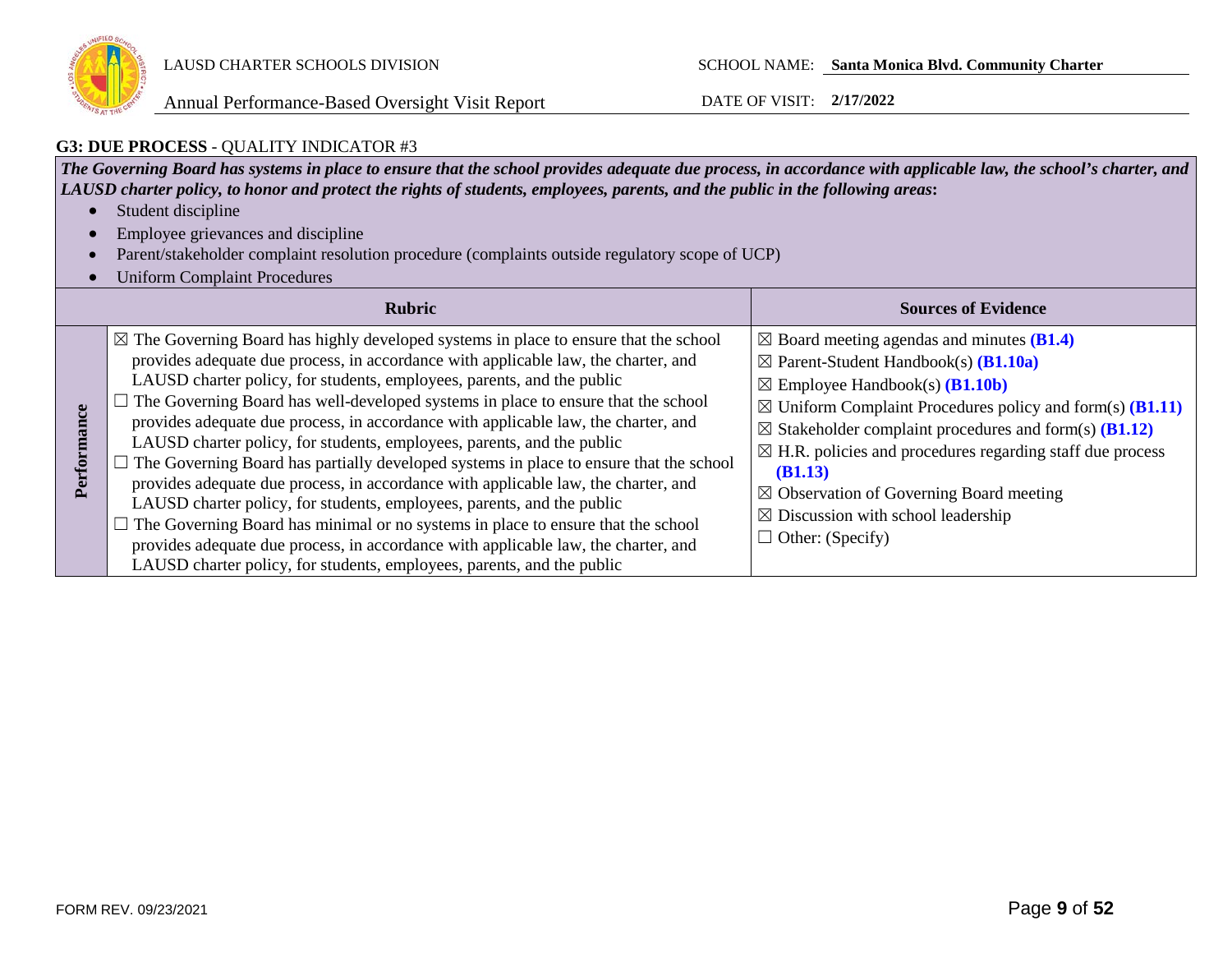

### **G4: RESPONSIVE AND ACCOUNTABLE GOVERNANCE** - QUALITY INDICATOR #4

# *The Governing Board has systems in place to ensure ongoing:*

- Review and use of academic performance (e.g., CA School Dashboard, internal assessments, etc.) and other school data and information to ensure sound Governing Board decision-making in support of continuous improvement of student achievement, fiscal viability, compliance, and overall public school excellence
- Monitoring of the school's implementation of its LCAP and additional school plans, e.g., CSI, SPSA (action plans and progress toward LCAP goals)
- Transparent governance and accountability to stakeholders
- Monitoring of staffing needs and compliance with all applicable credentialing, clearance, and training requirements

|             | <b>Rubric</b>                                                                                                                                                                                                                                                                                                                                                                                                                                                                                                                                                                                                                                                                                                                                                                                                   | <b>Sources of Evidence</b>                                                                                                                                                                                                                                                                                                                                                                                                                                                                                                                                                                                                                                                                                                                                                                                                                                                                                                                                                                                                                                                                         |
|-------------|-----------------------------------------------------------------------------------------------------------------------------------------------------------------------------------------------------------------------------------------------------------------------------------------------------------------------------------------------------------------------------------------------------------------------------------------------------------------------------------------------------------------------------------------------------------------------------------------------------------------------------------------------------------------------------------------------------------------------------------------------------------------------------------------------------------------|----------------------------------------------------------------------------------------------------------------------------------------------------------------------------------------------------------------------------------------------------------------------------------------------------------------------------------------------------------------------------------------------------------------------------------------------------------------------------------------------------------------------------------------------------------------------------------------------------------------------------------------------------------------------------------------------------------------------------------------------------------------------------------------------------------------------------------------------------------------------------------------------------------------------------------------------------------------------------------------------------------------------------------------------------------------------------------------------------|
| Performance | $\boxtimes$ The Governing Board regularly considers school performance, stakeholder input, and<br>other data to inform decision-making (e.g., approving action plans, resources, evaluation<br>criteria)<br>The Governing Board considers school performance, stakeholder input, and other data to<br>inform decision-making (e.g., approving action plans, resources, evaluation criteria, etc.)<br>The Governing Board inconsistently considers school performance, stakeholder input,<br>and other data to inform decision-making (e.g., approving action plans, resources,<br>evaluation criteria, etc.)<br>The Governing Board seldom considers school performance, stakeholder input, and other<br>data to inform decision-making (e.g., approving action plans, resources, evaluation<br>criteria, etc.) | $\boxtimes$ Board meeting agendas and minutes with supporting<br>materials and evidence of school performance and other<br>internal data, including but not limited to: (B1.4)<br>□ CA School Dashboard Academic Performance<br>Indicators (ELA, MATH, ELPI, CCI)<br>$\Box$ CA School Dashboard Academic Engagement<br>Indicators (Chronic Absenteeism, Graduation Rate)<br>$\Box$ CA School Dashboard Conditions and Climate Indicator<br>(Suspension Rate)<br>$\boxtimes$ Attendance rate<br>$\boxtimes$ Internal assessment data<br>$\boxtimes$ Enrollment data<br>$\boxtimes$ Staffing data (retention, turnover, certification, etc.)<br>$\boxtimes$ Board meeting calendar (B1.5)<br>$\boxtimes$ Other evidence of a system for Board review and analysis<br>of internal school data to inform decision-making (B1.14a)<br>$\boxtimes$ Board member training documentation (roles,<br>responsibilities, etc.) $(B1.14b)$<br>$\boxtimes$ Observation of Governing Board meeting<br>$\boxtimes$ Discussion with school leadership<br>$\Box$ Stakeholder focus group<br>$\Box$ Other: (Specify) |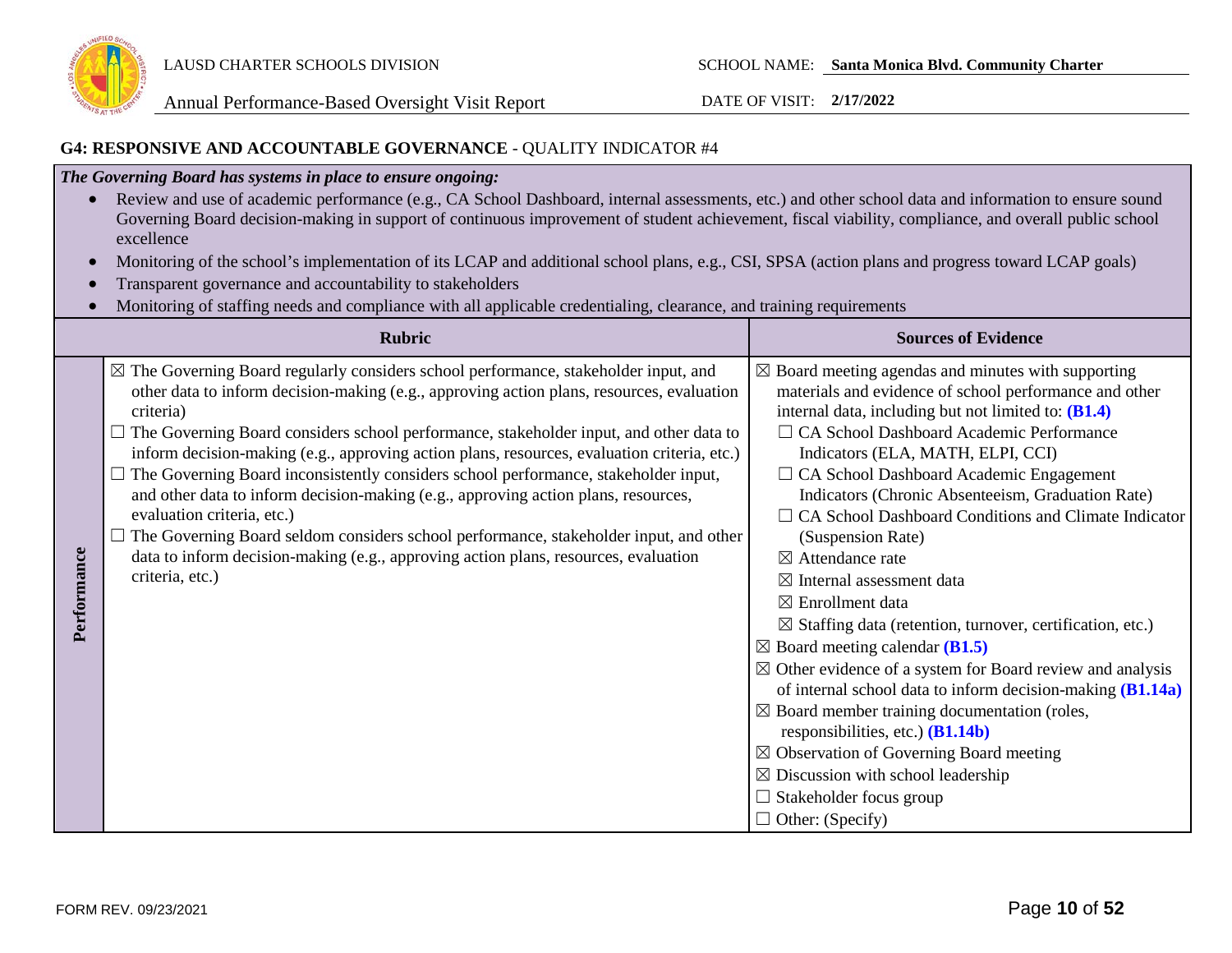

#### **G5: FISCAL CONDITION** - QUALITY INDICATOR #5 *The Governing Board has a system in place to ensure fiscal viability:* • The school is fiscally strong and net assets are positive in the prior two independent audit reports. • If applicable, all LAUSD Board of Education-approved fiscal condition-related benchmark(s) are met by the required deadline(s). **Rubric Sources of Evidence**  $\boxtimes$  The school is fiscally strong with positive net assets in the prior two independent audit ☒ Board meeting agendas and minutes **(B1.4)** reports, and, if applicable, all LAUSD Board of Education-approved fiscal-condition □ Other evidence of a system for Board review and related benchmark(s) are met by the required deadline(s) monitoring of fiscal policies, procedures, budget, and  $\Box$  The school is fiscally stable, with positive net assets in the most current independent finances **(B1.15)** audit report**\***  $\Box$  Observation of Governing Board meeting  $\Box$  The school is fiscally weak or unstable\*\*, net assets are negative in the most current  $\boxtimes$  Discussion with leadership independent audit report, **or** the school does not have an independent audit report on file  $\boxtimes$  Independent audit report(s) with the Charter Schools Division**\***  $\boxtimes$  Other financial information submitted by the school  $\Box$  The school is consistently fiscally weak, net assets are negative in the prior two Performance **Performance**  $\boxtimes$  Other: (see Fiscal Operations section below) independent audit reports, **or** the school does not have an independent audit report on file with the Charter Schools Division**\* \***Additional considerations that could influence the rating may include: inadequate cash flow, financial condition and/or enrollment reflecting a downward trend or beginning to show signs that illustrate or contribute to deteriorating financial health potentially leading to negative net assets in the current fiscal year and/or the foreseeable future fiscal years, multi-year reliance on financing resources for the school's operations (e.g., factoring of receivables, intraorganizational loans, third party loans, continuing deficit spending, etc.). \*\*For example, the school's financial condition fluctuates from year to year, with significant net losses, leading to negative net assets in the current fiscal year and/or the foreseeable future fiscal years.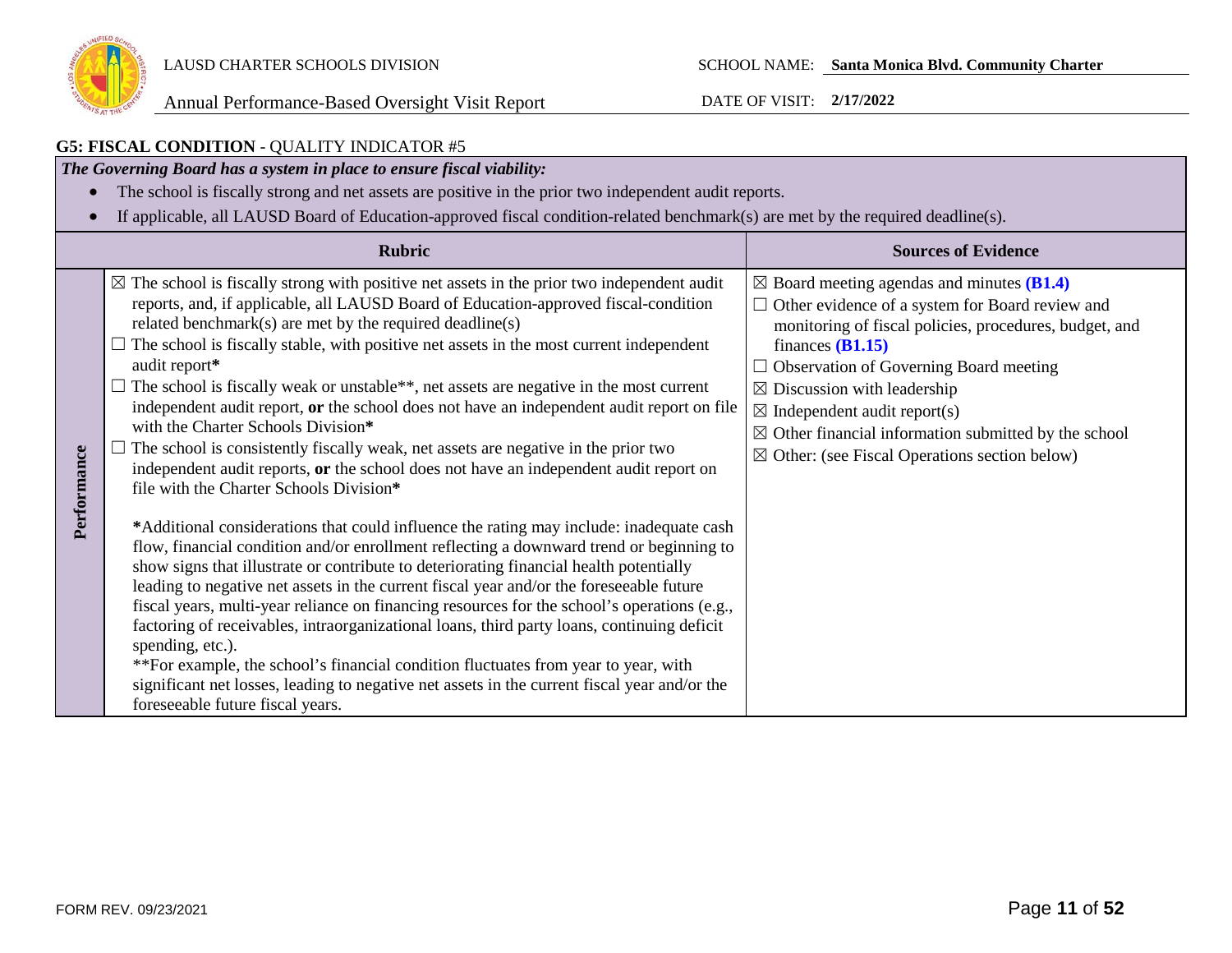

## **G6: FISCAL MANAGEMENT AND ACCOUNTABILITY** - QUALITY INDICATOR #6

*The Governing Board has a system in place to ensure sound fiscal management and accountability:*

- The school adheres to the Governing Board approved fiscal policies and procedures, and does not have any areas noted for improvement.
- The two most current annual independent audits show no material weaknesses, deficiencies, and/or findings.

|                 | <b>Rubric</b>                                                                                                                                                                                                                                                                                                                                                                                                                                                                                                                                                                                                                                                                                                                                                                                                                                                                                                                                                                                                                                                                                                              | <b>Sources of Evidence</b>                                                                                                                                                                                                                                                                                                                                                                       |
|-----------------|----------------------------------------------------------------------------------------------------------------------------------------------------------------------------------------------------------------------------------------------------------------------------------------------------------------------------------------------------------------------------------------------------------------------------------------------------------------------------------------------------------------------------------------------------------------------------------------------------------------------------------------------------------------------------------------------------------------------------------------------------------------------------------------------------------------------------------------------------------------------------------------------------------------------------------------------------------------------------------------------------------------------------------------------------------------------------------------------------------------------------|--------------------------------------------------------------------------------------------------------------------------------------------------------------------------------------------------------------------------------------------------------------------------------------------------------------------------------------------------------------------------------------------------|
| rmance<br>erfor | $\boxtimes$ The school consistently adheres to the Governing Board approved fiscal policies and<br>procedures, does not have any areas noted for improvement, and the two most current<br>annual independent audits show no material weaknesses, deficiencies, and/or findings<br>The school generally adheres to the Governing Board approved fiscal policies and<br>procedures, but has areas noted for improvement, and the most current annual<br>independent audit shows no material weaknesses, deficiencies, and/or findings<br>$\Box$ The school is <b>not adhering</b> to the Governing Board approved fiscal policies and<br>procedures, and has areas noted for improvement, or has significant fiscal-related issues<br>(e.g., fiscal mismanagement, audit findings, unresolved recurring issues, potential<br>conflicts of interest, etc.)<br>The school is <b>continuously not adhering</b> to the Governing Board approved fiscal<br>policies and procedures, or has significant and recurring fiscal-related issues (e.g., fiscal<br>mismanagement, audit findings, potential conflicts of interest, etc.) | $\boxtimes$ Board meeting agendas and minutes (B1.4)<br>$\Box$ Other evidence of a system for Board review and<br>monitoring of fiscal policies, procedures, budget, and<br>finances $(B1.15)$<br>$\Box$ Observation of Governing Board meeting<br>$\boxtimes$ Discussion with leadership<br>$\boxtimes$ Independent audit report(s)<br>$\boxtimes$ Other: (see Fiscal Operations section below) |
|                 | Progress on LAUSD Board of Education Benchmarks and/or MOU related to GOVERNANCE (if applicable):                                                                                                                                                                                                                                                                                                                                                                                                                                                                                                                                                                                                                                                                                                                                                                                                                                                                                                                                                                                                                          |                                                                                                                                                                                                                                                                                                                                                                                                  |
| N/A             |                                                                                                                                                                                                                                                                                                                                                                                                                                                                                                                                                                                                                                                                                                                                                                                                                                                                                                                                                                                                                                                                                                                            |                                                                                                                                                                                                                                                                                                                                                                                                  |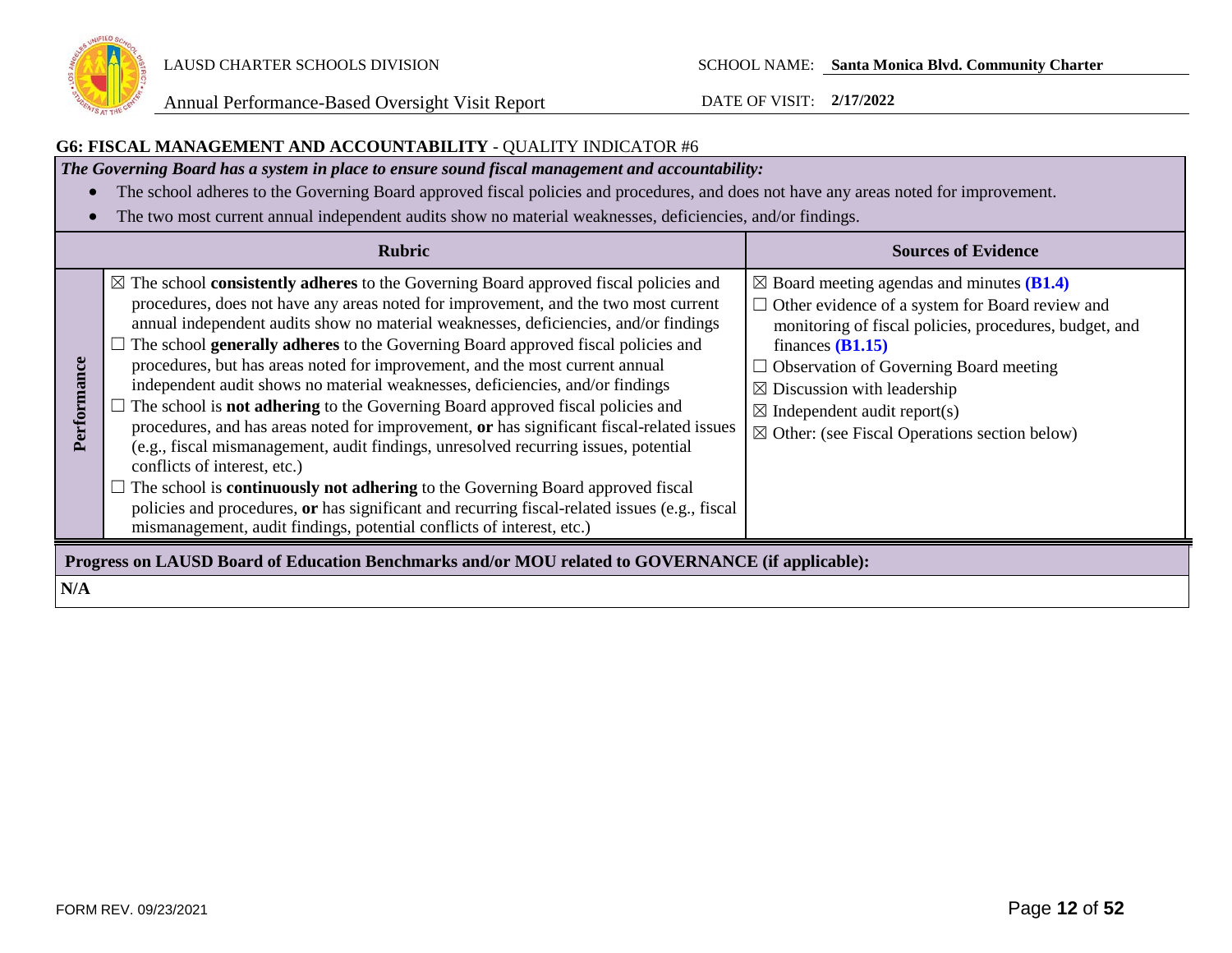

LAUSD CHARTER SCHOOLS DIVISION SCHOOL NAME: **Santa Monica Blvd. Community Charter**

| STUDENT ACHIEVEMENT AND EDUCATIONAL PERFORMANCE                                                                                                                                                                                                                                                                                                                                                                                                                                                                                   | RATING*           |  |  |
|-----------------------------------------------------------------------------------------------------------------------------------------------------------------------------------------------------------------------------------------------------------------------------------------------------------------------------------------------------------------------------------------------------------------------------------------------------------------------------------------------------------------------------------|-------------------|--|--|
| <b>Summary of School Performance</b>                                                                                                                                                                                                                                                                                                                                                                                                                                                                                              | No Rating         |  |  |
| <b>California Department of Education's (CDE) Charter School's Performance Category</b>                                                                                                                                                                                                                                                                                                                                                                                                                                           | Middle Performing |  |  |
| Does the charter school qualify for technical assistance? $\Box$ YES $\boxtimes$ NO<br>Is the charter school a state-identified school under the Every Student Succeeds Act (ESSA)? $\Box$ YES $\boxtimes$ NO<br>If yes, what is the school's identification? (See additional information within "Notes" section below)<br>$\Box$ Comprehensive Support and Improvement (CSI)<br>$\Box$ Additional Targeted Support and Improvement (ATSI)                                                                                        |                   |  |  |
| <b>Areas of Demonstrated Strength and/or Progress</b><br>** PLEASE SEE NOTES SECTION**                                                                                                                                                                                                                                                                                                                                                                                                                                            |                   |  |  |
| Areas Noted for Further Growth and/or Improvement<br>** PLEASE SEE INDICATOR O4: MEETING THE NEEDS OF ALL STUDENTS**                                                                                                                                                                                                                                                                                                                                                                                                              |                   |  |  |
| <b>Corrective Action Required</b><br>None noted that require immediate action to remedy concerns indicated in this report                                                                                                                                                                                                                                                                                                                                                                                                         |                   |  |  |
| Notes:<br>Due to the COVID-19 pandemic, state law suspended the reporting of state indicators on the 2021 Dashboard. Accordingly, no overall score will be issued in the<br>Student Achievement and Educational Performance category for the 2021-2022 Annual Performance-Based Oversight Report. Please note that, although the<br>overall Student Achievement and Educational Performance category is not scored, Indicator A11: English Learner Reclassification below is scored based on 2020-<br>2021 reclassification data. |                   |  |  |
| Rate of "At Risk" ELs is 19.3%, compared to the state average of 10.1%<br>Rate of "LTEL" is 3.7%, compared to the state average of 17.1%                                                                                                                                                                                                                                                                                                                                                                                          |                   |  |  |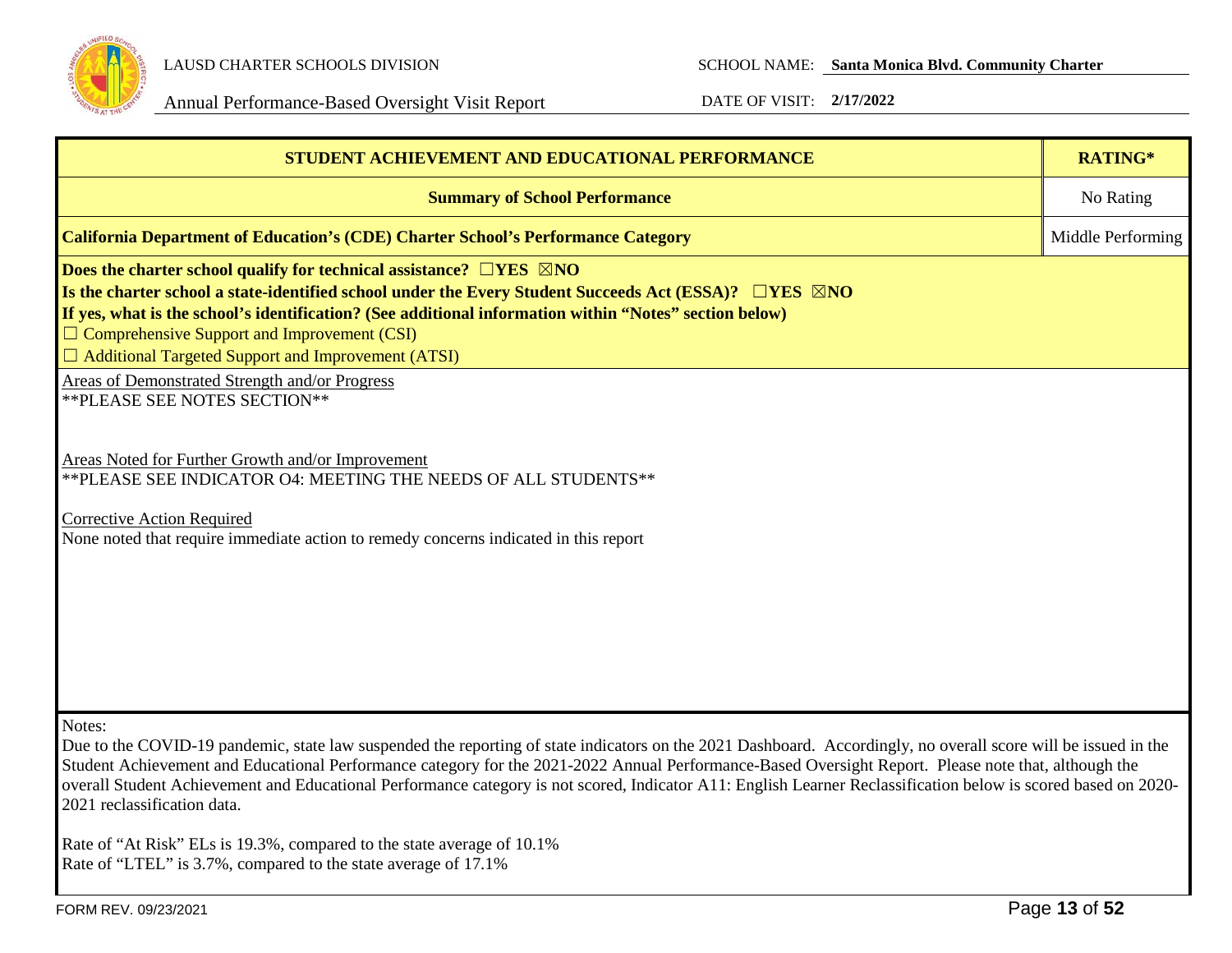

### Reclassification criteria:

- 1. Assessment of ELP, using an objective assessment instrument, including, but not limited to, the state test of ELPAC; and (ELPAC overall score of 4)
- 2. Teacher evaluation, including, but not limited to, a review of the student's curriculum mastery; and (Report Card Scores of a 3)
- 3. Parent opinion and consultation; and
- 4. Comparison of student performance in basic skills against an empirically established range of performance in basic skills based on the performance of English proficient students of the same age. Examples may include one of the following:
	- a. Smarter Balanced Summative Assessment Results (Score of a 3 or 4)
	- b. Local Assessments
		- i. MAP Assessments (Reading and/or Language) (41 Percentile or Above)
		- ii. Publisher Assessments (Score comparable to native English speakers)

*\*NOTE: A charter school cannot receive a rating in this category greater than a 1 if the school has been identified as Low performing charter school based on the state's published list.*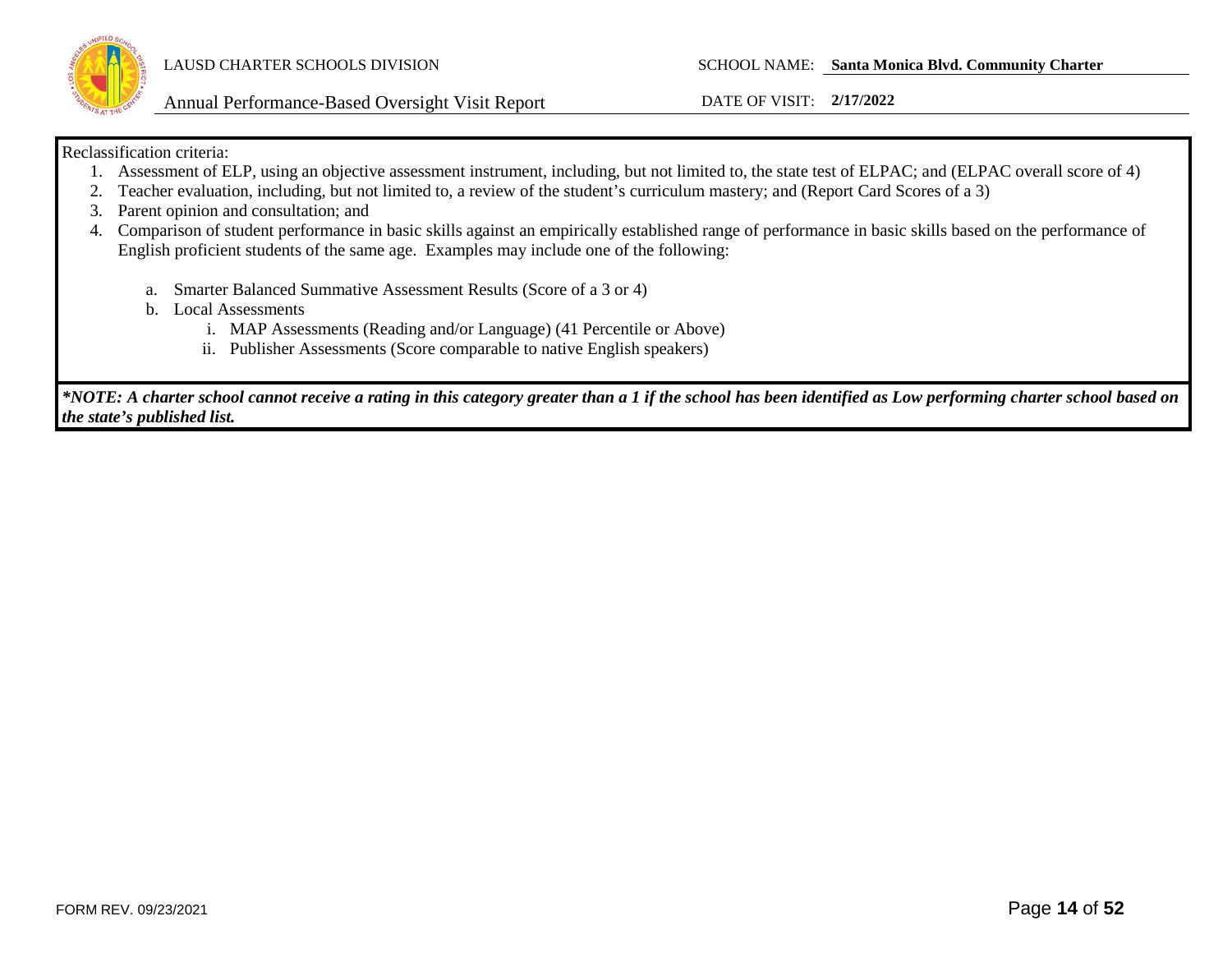

### **A1: DASHBOARD SCHOOLWIDE ELA INDICATOR -** QUALITY INDICATOR #1

*The school demonstrates student academic achievement, including progress towards closing the achievement gap, as measured by:*

• California School Dashboard Schoolwide ELA data (CDE)

|         | <b>Rubric</b>                                                                                                                                                                                                                                                                                                                                                                                                     | <b>Sources of Evidence</b>                                                                                                                               |
|---------|-------------------------------------------------------------------------------------------------------------------------------------------------------------------------------------------------------------------------------------------------------------------------------------------------------------------------------------------------------------------------------------------------------------------|----------------------------------------------------------------------------------------------------------------------------------------------------------|
| බ<br>تم | $\Box$ The schoolwide Dashboard ELA Indicator color is Blue<br>The schoolwide Dashboard ELA Indicator color is Green; or Yellow and at/above<br>statewide average<br>The schoolwide Dashboard ELA Indicator color is Yellow and below statewide average;  <br>or Orange<br>The schoolwide Dashboard ELA Indicator color is Red<br>$\Box$ Not Available - No color assigned for the ELA Indicator on the Dashboard | $\Box$ California School Dashboard Report (CDE)<br>$\Box$ LAUSD Office of Data &<br>Accountability's Data Set ( <b>B2.1</b> )<br>$\Box$ Other: (Specify) |

### **A2: DASHBOARD SCHOOLWIDE MATH INDICATOR** - QUALITY INDICATOR #2

*The school demonstrates student academic achievement, including progress towards closing the achievement gap, as measured by:*

• California School Dashboard Schoolwide Math data (CDE)

| <b>Rubric</b>                                                                      | <b>Sources of Evidence</b>                      |
|------------------------------------------------------------------------------------|-------------------------------------------------|
| $\Box$ The schoolwide Dashboard Math Indicator color is Blue                       | $\Box$ California School Dashboard Report (CDE) |
| The schoolwide Dashboard Math Indicator color is Green; or Yellow and at/above     | $\Box$ LAUSD Office of Data &                   |
| statewide average                                                                  | Accountability's Data Set (B2.1)                |
| $\Box$ The schoolwide Dashboard Math Indicator color is Yellow and below statewide | $\Box$ Other: (Specify)                         |
| average; or Orange                                                                 |                                                 |
| $\Box$ The schoolwide Dashboard Math Indicator color is Red                        |                                                 |
| $\Box$ Not Available - No color assigned for the Math Indicator on the Dashboard   |                                                 |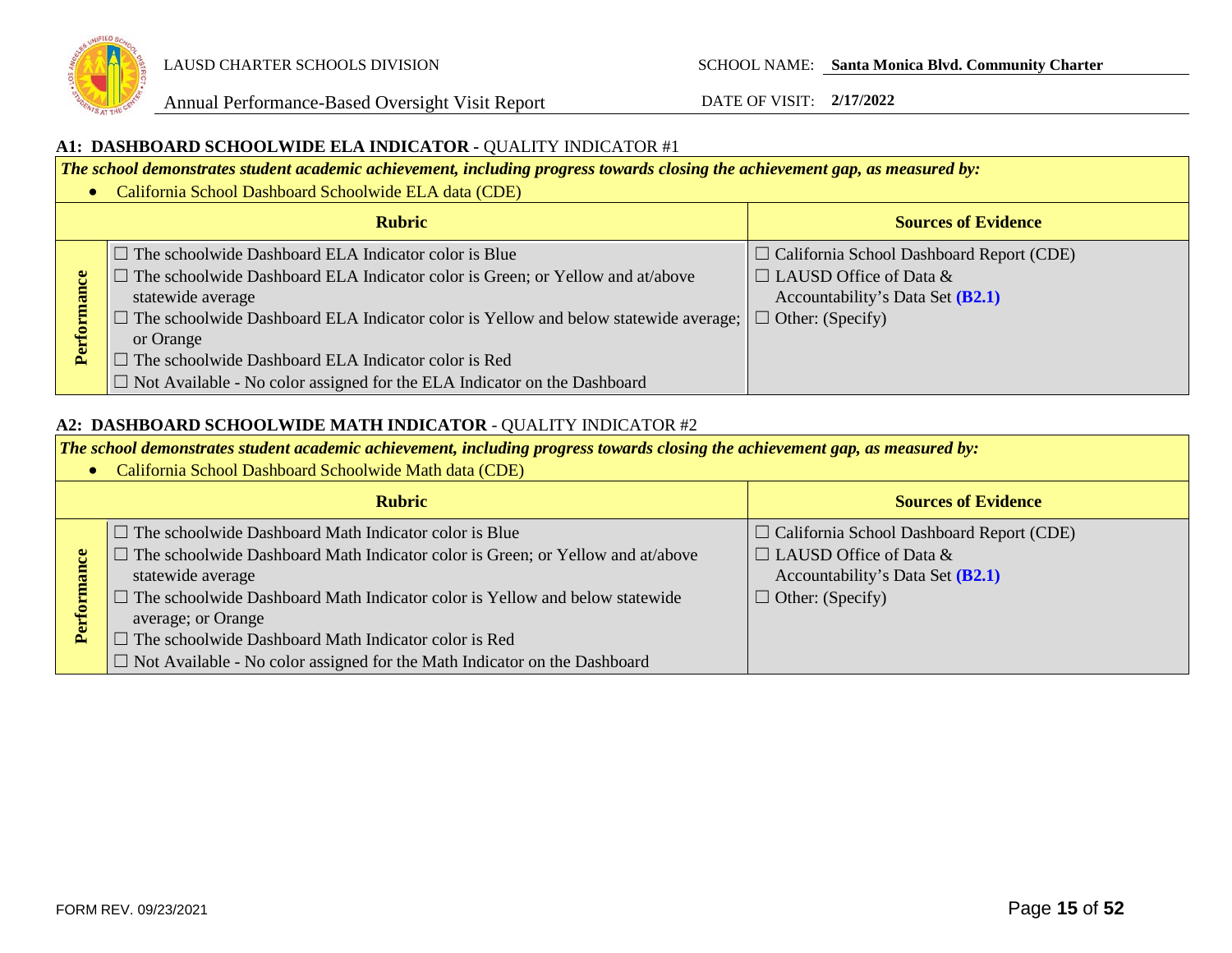

### **A3: DASHBOARD SCHOOLWIDE ENGLISH LEARNER PROGRESS INDICATOR (ELPI) -** QUALITY INDICATOR #3

*The school demonstrates student academic achievement, including progress towards closing the achievement gap, as measured by:*

• California School Dashboard Schoolwide ELPI data (CDE)

|      | <b>Rubric</b>                                                                                                                                                                                                                                                                                                                                                                          | <b>Sources of Evidence</b>                                                                                                                                                                             |
|------|----------------------------------------------------------------------------------------------------------------------------------------------------------------------------------------------------------------------------------------------------------------------------------------------------------------------------------------------------------------------------------------|--------------------------------------------------------------------------------------------------------------------------------------------------------------------------------------------------------|
| Perf | $\Box$ The schoolwide Dashboard ELPI color is Blue<br>$\Box$ The schoolwide Dashboard ELPI color is Green; or Yellow and at/above statewide<br>percentage<br>$\Box$ The schoolwide Dashboard ELPI color is Yellow and below statewide percentage; or<br>Orange<br>The schoolwide Dashboard ELPI color is Red<br>$\Box$ Not Available - No color assigned for the ELPI on the Dashboard | $\Box$ California School Dashboard Report (CDE)<br>$\Box$ LAUSD Office of Data &<br>Accountability's Data Set (B2.1)<br>$\Box$ Summative ELPAC report (CDE) ( <b>B2.3</b> )<br>$\Box$ Other: (Specify) |

### **A4: DASHBOARD SCHOOLWIDE COLLEGE/CAREER INDICATOR (CCI)** - **(GRADES 9-12)** - QUALITY INDICATOR #4

*The school demonstrates student academic achievement, including progress towards closing the achievement gap, as measured by:*

• California School Dashboard Schoolwide CCI data (CDE)

| <b>Rubric</b>          |                                                                                                                                                                                                                                                                                                                 | <b>Sources of Evidence</b>                                                                                                                      |
|------------------------|-----------------------------------------------------------------------------------------------------------------------------------------------------------------------------------------------------------------------------------------------------------------------------------------------------------------|-------------------------------------------------------------------------------------------------------------------------------------------------|
| ల<br><b>Eor</b><br>Per | $\Box$ The schoolwide Dashboard CCI color is Blue<br>$\Box$ The schoolwide Dashboard CCI color is Green; or Yellow and at/above statewide<br>percentage<br>$\Box$ The schoolwide Dashboard CCI color is Yellow and below statewide percentage; or<br>Orange<br>$\Box$ The schoolwide Dashboard CCI color is Red | $\Box$ California School Dashboard Report (CDE)<br>$\Box$ LAUSD Office of Data &<br>Accountability's Data Set (B2.1)<br>$\Box$ Other: (Specify) |
|                        | $\Box$ Not Available - No color assigned for the CCI on the Dashboard<br>$\Box$ Not Applicable - CCI is not applicable for the grade levels assigned at the charter school                                                                                                                                      |                                                                                                                                                 |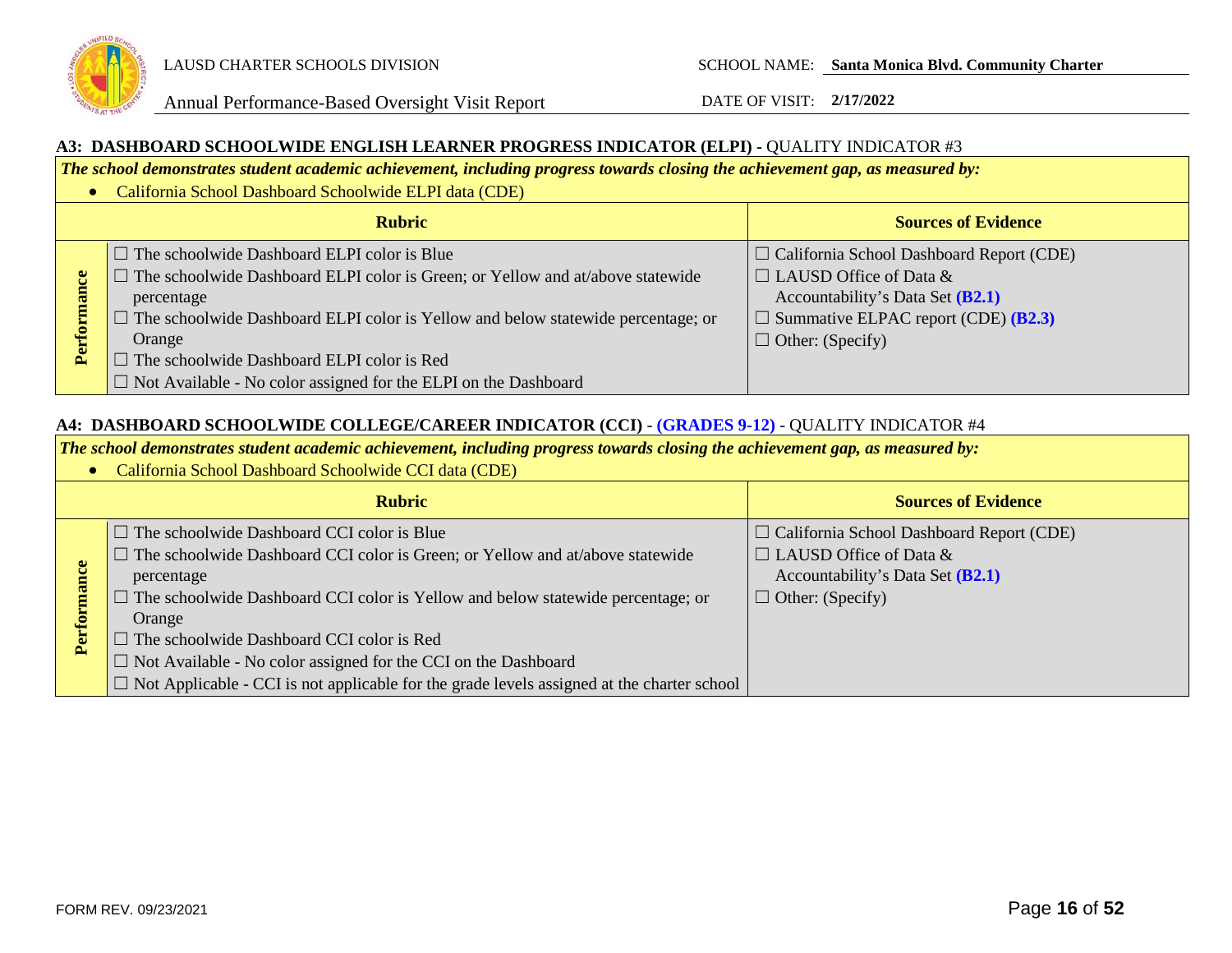

### **A5: DASHBOARD SCHOOLWIDE CHRONIC ABSENTEEISM INDICATOR** - **(GRADES K-8)** - QUALITY INDICATOR #5

*The school demonstrates student academic achievement, including progress towards closing the achievement gap, as measured by:*

• California School Dashboard Schoolwide Chronic Absenteeism Indicator data (CDE)

|        | <b>Rubric</b>                                                                                                                                                                                                                                                                                                                                                                                                                                                                                                                                                                                                                                                       | <b>Sources of Evidence</b>                                                                                                                        |
|--------|---------------------------------------------------------------------------------------------------------------------------------------------------------------------------------------------------------------------------------------------------------------------------------------------------------------------------------------------------------------------------------------------------------------------------------------------------------------------------------------------------------------------------------------------------------------------------------------------------------------------------------------------------------------------|---------------------------------------------------------------------------------------------------------------------------------------------------|
| Perfor | $\Box$ The schoolwide Dashboard Chronic Absenteeism Indicator color is Blue<br>$\Box$ The schoolwide Dashboard Chronic Absenteeism Indicator color is green; or Yellow<br>and at/above statewide percentage<br>$\Box$ The schoolwide Dashboard Chronic Absenteeism Indicator color is Yellow and below<br>statewide percentage; or Orange<br>$\Box$ The schoolwide Dashboard Chronic Absenteeism Indicator color is Red<br>$\Box$ Not Available - No color assigned for the Chronic Absenteeism Indicator on the<br>Dashboard<br>$\Box$ Not Applicable - The Chronic Absenteeism Indicator is not applicable for the grade<br>levels assigned at the charter school | $\Box$ California School Dashboard Report (CDE)<br>$\Box$ LAUSD Office of Data &<br>Accountability's Data Set $(B2.1)$<br>$\Box$ Other: (Specify) |

### **A6: DASHBOARD SCHOOLWIDE SUSPENSION RATE INDICATOR** - QUALITY INDICATOR #6

*The school demonstrates student academic achievement, including progress towards closing the achievement gap, as measured by:*

• California School Dashboard Schoolwide Suspension Rate Indicator data (CDE)

| <b>Rubric</b> |                                                                                             | <b>Sources of Evidence</b>                      |  |
|---------------|---------------------------------------------------------------------------------------------|-------------------------------------------------|--|
|               | $\Box$ The schoolwide Dashboard Suspension Rate Indicator color is Blue                     | $\Box$ California School Dashboard Report (CDE) |  |
|               | $\Box$ The schoolwide Dashboard Suspension Rate Indicator color is Green; or Yellow and     | $\Box$ LAUSD Office of Data &                   |  |
|               | at/below statewide percentage                                                               | Accountability's Data Set (B2.1)                |  |
|               | $\Box$ The schoolwide Dashboard Suspension Rate Indicator color is Yellow and above         | $\Box$ Other: (Specify)                         |  |
|               | statewide percentage; or Orange                                                             |                                                 |  |
|               | $\Box$ The schoolwide Dashboard Suspension Rate Indicator color is Red                      |                                                 |  |
|               | $\Box$ Not Available - No color assigned for the Suspension Rate Indicator on the Dashboard |                                                 |  |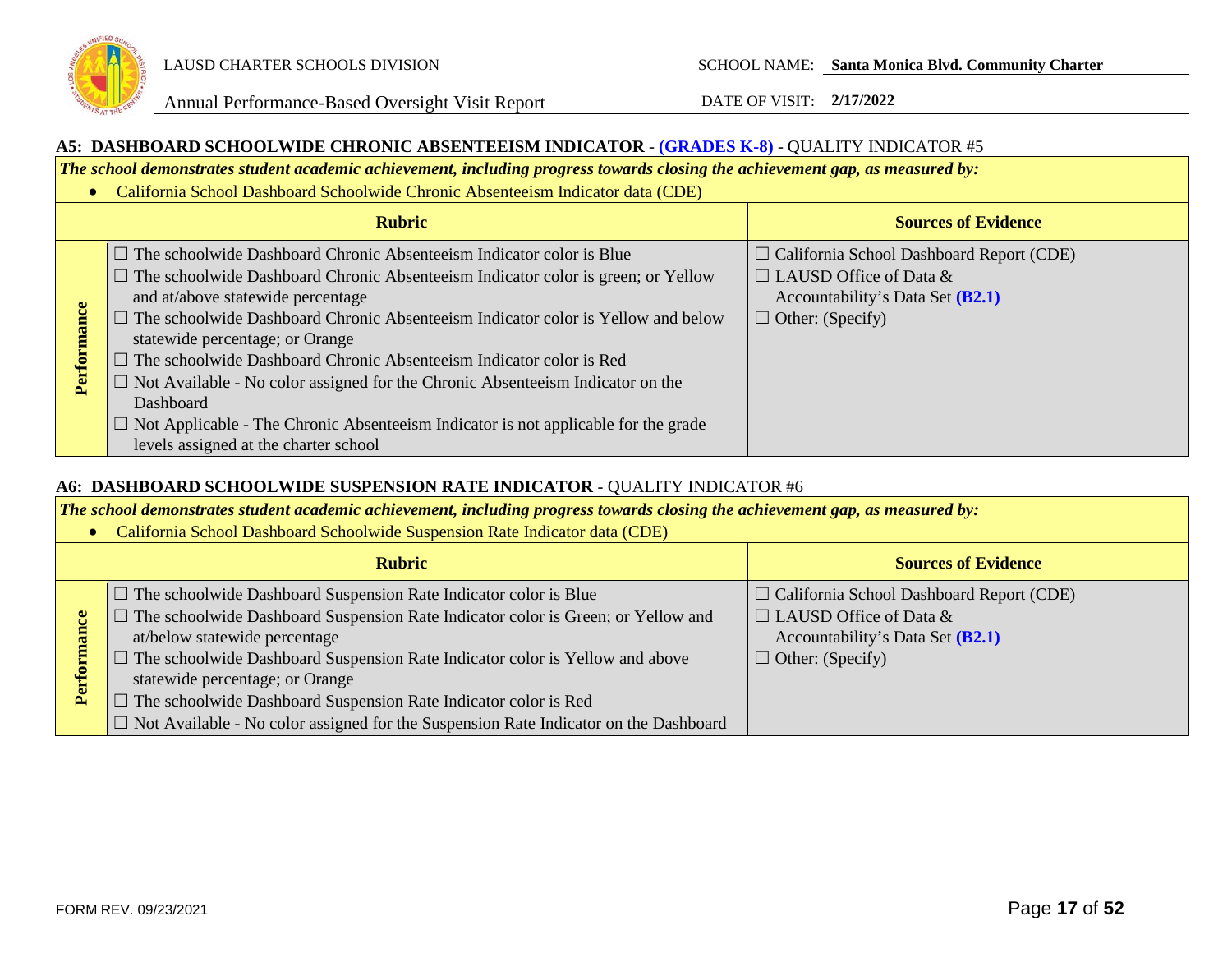

### **A7: DASHBOARD SCHOOLWIDE GRADUATION RATE INDICATOR - (GRADES 9-12)** - QUALITY INDICATOR #7

*The school demonstrates student academic achievement, including progress towards closing the achievement gap, as measured by:*

• California School Dashboard Schoolwide Graduation Rate Indicator data (CDE)

| <b>Rubric</b>    |                                                                                                                                                                                                                                                                                                                                                                                                                                                                                                                                                                                                                                      | <b>Sources of Evidence</b>                                                                                                                                                                                                                           |
|------------------|--------------------------------------------------------------------------------------------------------------------------------------------------------------------------------------------------------------------------------------------------------------------------------------------------------------------------------------------------------------------------------------------------------------------------------------------------------------------------------------------------------------------------------------------------------------------------------------------------------------------------------------|------------------------------------------------------------------------------------------------------------------------------------------------------------------------------------------------------------------------------------------------------|
| nance<br>Perform | $\Box$ The schoolwide Dashboard Graduation Rate Indicator color is Blue<br>$\Box$ The schoolwide Dashboard Graduation Rate Indicator color is Green; or Yellow and<br>at/above statewide percentage<br>$\Box$ The schoolwide Dashboard Graduation Rate Indicator color is Yellow and below<br>statewide percentage; or Orange<br>$\Box$ The schoolwide Dashboard Graduation Rate Indicator color is Red<br>$\Box$ Not Available - No color assigned for the Graduation Rate Indicator on the Dashboard<br>$\Box$ Not Applicable - Graduation Rate Indicator is not applicable for the grade levels<br>assigned at the charter school | $\Box$ California School Dashboard Report (CDE)<br>$\Box$ LAUSD Office of Data &<br>Accountability's Data Set (B2.1)<br>$\Box$ Provide Graduation Requirements<br>(Additional info within "Notes" section above) $(B2.5)$<br>$\Box$ Other: (Specify) |

## **A8: DASHBOARD SUBGROUP ELA** - QUALITY INDICATOR #8

*The school demonstrates student academic achievement, including progress towards closing the achievement gap, as measured by:*

• Performance of all numerically significant subgroups (30 or more students) on the California School Dashboard ELA (Students with Disabilities, English Learners, Socioeconomically Disadvantaged, etc.)(CDE) **Rubric Sources of Evidence**  $\Box$  All numerically significant subgroups have "Status/Distance From Standard (DFS)" ☐ California School Dashboard Report (CDE) scores above the statewide averages  $\Box$  LAUSD Office of Data &  $\Box$  The majority of numerically significant subgroups have "Status/DFS" scores above the Performance Accountability's Data Set **(B2.1) Performance** statewide averages  $\Box$  Other: (Specify) ☐ Less than a majority of the numerically significant subgroups have "Status/DFS" scores above the statewide averages  $\Box$  None of the school's numerically significant subgroups have "Status/DFS" scores above the statewide averages  $\Box$  Not Available - No assessment of performance for this indicator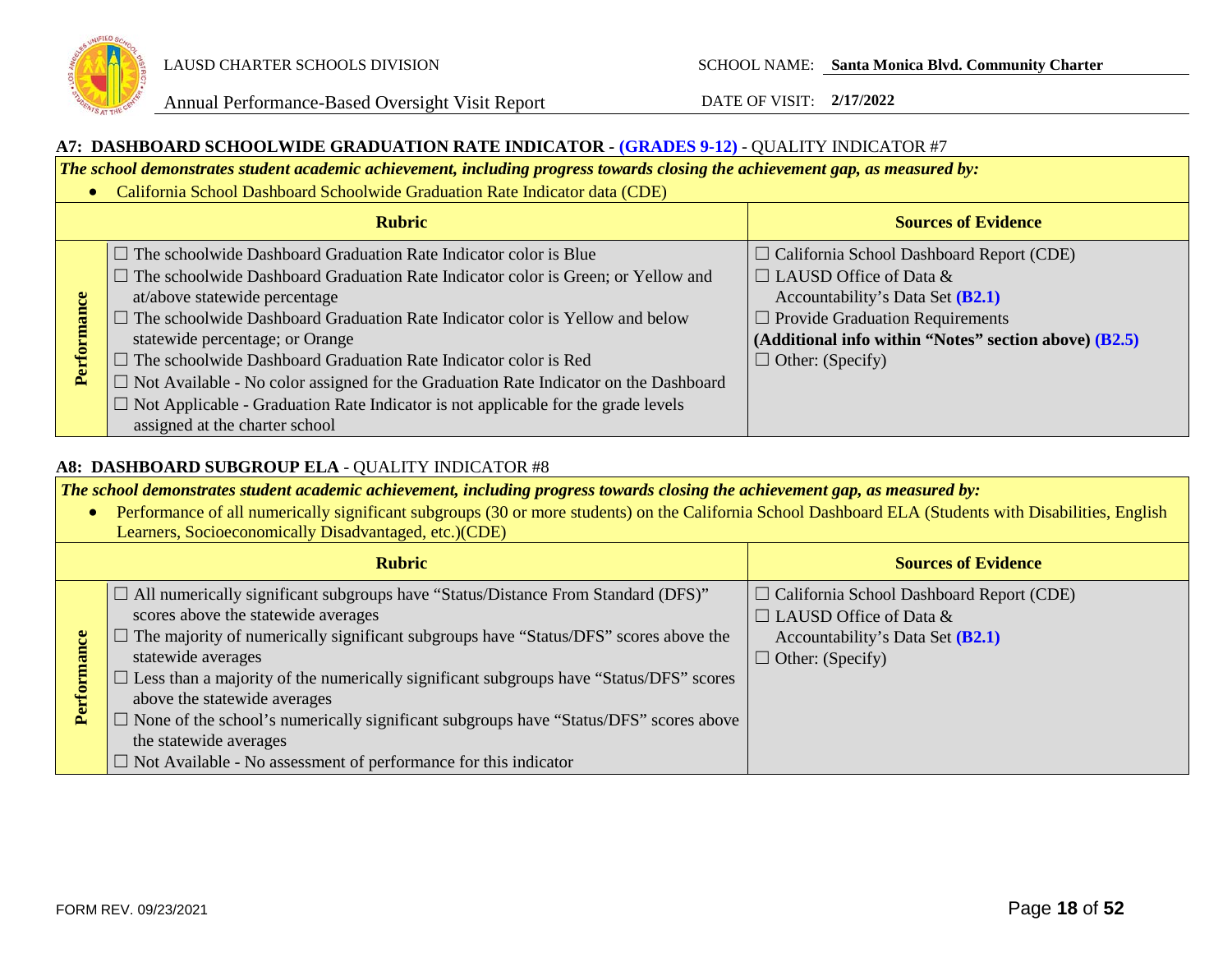

### **A9: DASHBOARD SUBGROUP MATH** - QUALITY INDICATOR #9

*The school demonstrates student academic achievement, including progress towards closing the achievement gap, as measured by:*

• Performance of all numerically significant subgroups (30 or more students) on the California School Dashboard Math (Students with Disabilities, English Learners, Socioeconomically Disadvantaged, etc.)(CDE)

| <b>Rubric</b>                                                                                                                                                                                                                                                                                                                                                                                                                                                                                                                                                             |  | <b>Sources of Evidence</b>                                                                                                                      |
|---------------------------------------------------------------------------------------------------------------------------------------------------------------------------------------------------------------------------------------------------------------------------------------------------------------------------------------------------------------------------------------------------------------------------------------------------------------------------------------------------------------------------------------------------------------------------|--|-------------------------------------------------------------------------------------------------------------------------------------------------|
| $\Box$ All numerically significant subgroups have "Status/DFS" scores above the statewide<br>averages<br>$\Box$ The majority of numerically significant subgroups have "Status/DFS" scores above the<br>statewide averages<br>$\Box$ Less than a majority of the numerically significant subgroups have "Status/DFS" scores<br>Perfor<br>above the statewide averages<br>$\Box$ None of the school's numerically significant subgroups have "Status/DFS" scores above<br>the statewide averages<br>$\Box$ Not Available - No assessment of performance for this indicator |  | $\Box$ California School Dashboard Report (CDE)<br>$\Box$ LAUSD Office of Data &<br>Accountability's Data Set (B2.1)<br>$\Box$ Other: (Specify) |

### **A10: DASHBOARD SUBGROUP COLLEGE/CAREER INDICATOR (CCI)** - **(GRADES 9-12)** - QUALITY INDICATOR #10

*The school demonstrates student academic achievement, including progress towards closing the achievement gap, as measured by:*

• Performance of all numerically significant subgroups (30 or more students) on the California School Dashboard CCI (Students with Disabilities, English Learners, and Socioeconomically Disadvantaged, etc.)(CDE)

|             | <b>Rubric</b>                                                                                                                                                                                                                                                                                                                                                                                                                                                                                                                                                                                                                                                                    | <b>Sources of Evidence</b>                                                                                                                  |
|-------------|----------------------------------------------------------------------------------------------------------------------------------------------------------------------------------------------------------------------------------------------------------------------------------------------------------------------------------------------------------------------------------------------------------------------------------------------------------------------------------------------------------------------------------------------------------------------------------------------------------------------------------------------------------------------------------|---------------------------------------------------------------------------------------------------------------------------------------------|
| Performance | $\Box$ All numerically significant subgroups have "Status/DFS" scores above the statewide<br>percentages<br>$\Box$ The majority of numerically significant subgroups have "Status/DFS" scores above the<br>statewide percentages<br>$\Box$ Less than a majority of the numerically significant subgroups have "Status/DFS" scores<br>above the statewide percentages<br>$\Box$ None of the school's numerically significant subgroups have "Status/DFS" scores above<br>the statewide percentages<br>$\Box$ Not Available - No assessment of performance for this indicator<br>$\Box$ Not Applicable - CCI is not applicable for the grade levels assigned at the charter school | $\Box$ California School Dashboard Report (CDE)<br>$\Box$ Office of Data &<br>Accountability's Data Set $(B2.1)$<br>$\Box$ Other: (Specify) |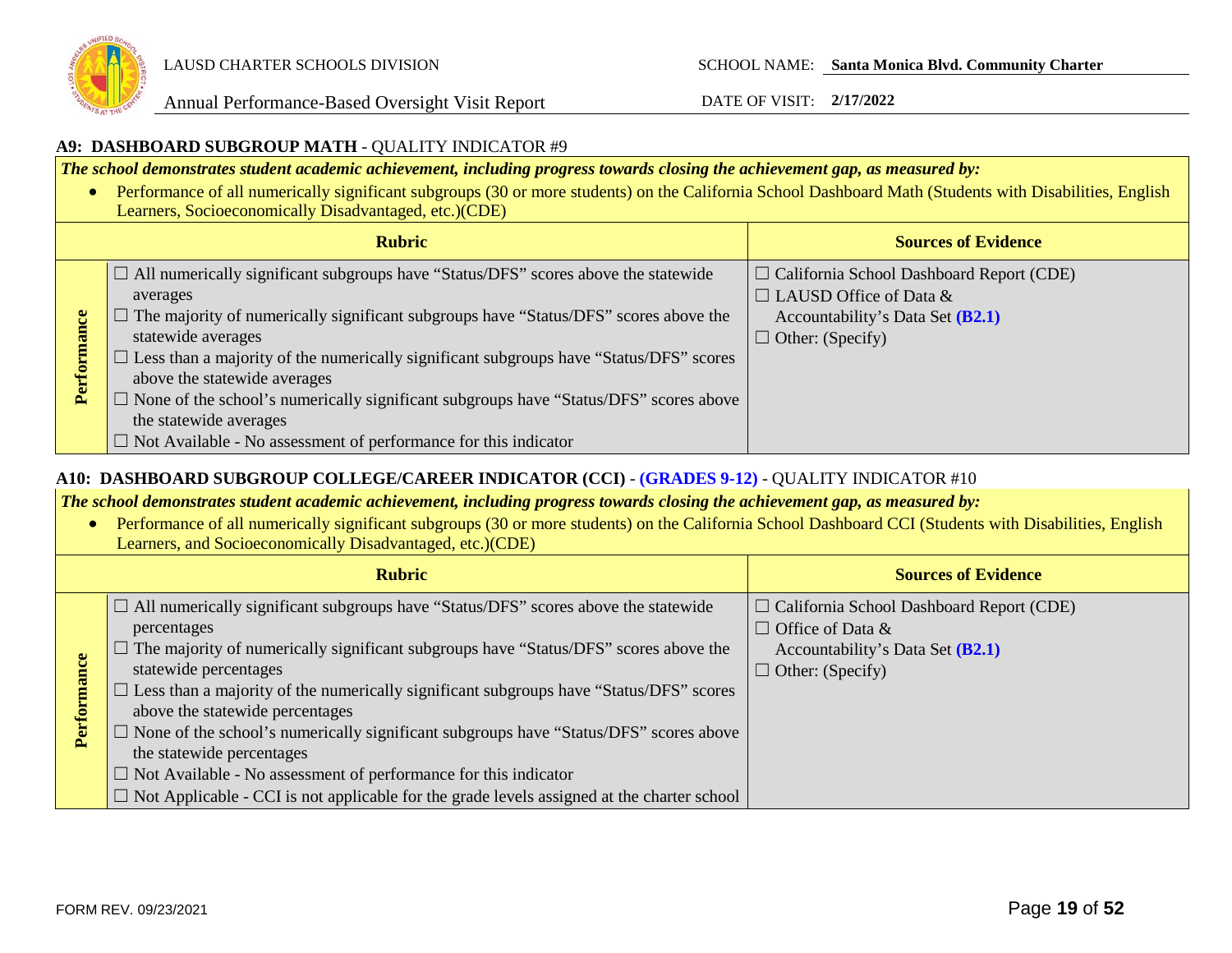

#### **A11: ENGLISH LEARNER RECLASSIFICATION** - QUALITY INDICATOR #11 *The school demonstrates student academic achievement, including progress towards closing the achievement gap, as measured by:* • English Learner reclassification rate for 2020-2021 (CDE) **Rubric Sources of Evidence**  $\Box$  The school reclassifies English Learners at a rate higher than the state average  $\boxtimes$  Reclassification report (CDE)  $\boxtimes$  The school reclassifies English Learners at a rate similar to the state average  $\boxtimes$  Office of Data &  $\Box$  The school reclassifies English Learners at a rate lower than the state average Accountability's Data Set **(B2.1)** ☐ Summative ELPAC report (CDE) **(B2.3)**  $\Box$  The school did not reclassify any of its English Learners  $\boxtimes$  Reclassification Criteria for all applicable grade levels  $\Box$  Not Available - The school did not have any English Learners **(Additional info within "Notes" section above) (B2.4)** ☐ Not Applicable - No assessment of performance for this indicator Performance **Performance**  $\boxtimes$  Rate of "At Risk" ELs in comparison to the state average  $\boxtimes$  Higher  $\Box$  Same  $\Box$  Lower **(Additional info within "Notes" section above)**  ☒ Rate of "**LTELs**" in comparison to the state average  $\Box$  Higher  $\Box$  Same ☒ Lower **(Additional info within "Notes" section above)**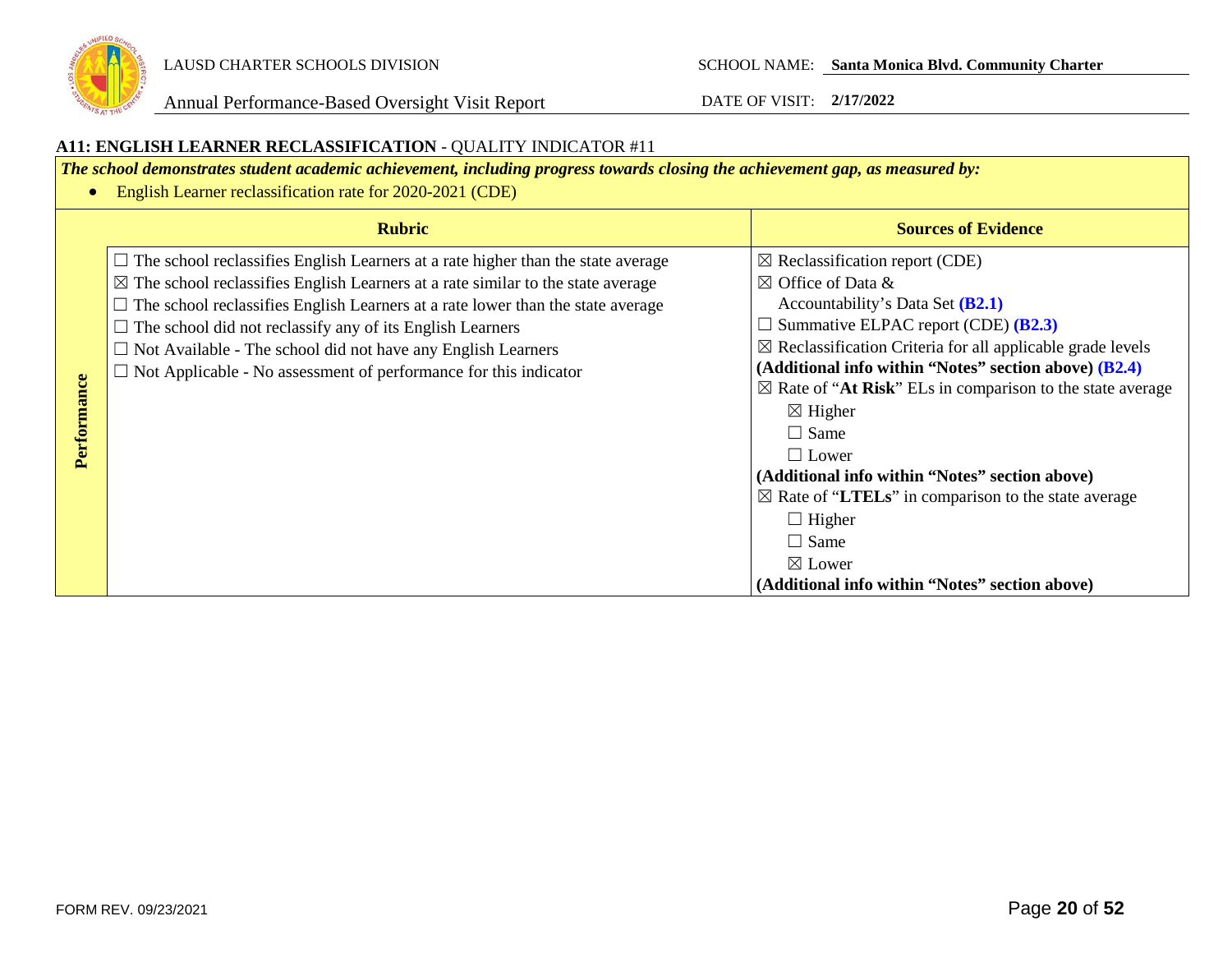

# **A12: VERIFIED DATA** - PERFORMANCE QUALITY INDICATOR #12 **VERIFIED DATA For Informational Use (Not Scored at This Time)**

The information provided on verified data is to determine the charter school's verified data implementation. The renewal criteria for charter schools identified by the CDE as Middle and Low performing shall include the consideration of clear and convincing data, demonstrated by verified data, showing either of the following: (a) The charter school achieved measurable increases in academic achievement, as defined by at least one year's progress for each year in school, or (b) Strong postsecondary outcomes, as defined by college enrollment, persistence, and completion rates equal to similar peers (Ed. Code, § 47607(c)(2)(B).

### **The information below is based on charter school's self-reported data and responses to questions provided prior to the oversight visit.**

The State Board of Education (SBE), at its November 2020 meeting, approved the criteria to define verified data and the list of valid and reliable assessments and measure of postsecondary outcomes (https://www.cde.ca.gov/sp/ch/verifdata.asp). The charter school identified the academic progress indicator(s) (verified data) used by the charter school during the 2021-2022 academic school year.

| $\Box$ Adaptive, Diagnostic Assessment of Mathematics<br>(ADAM)/Diagnostic Online Math Assessment<br>(DOMA) by Let's Go Learn                                                                                | $\Box$ FastBridge by Illuminate                    | $\Box$ RAPID by Lexia Learning                                                                    |
|--------------------------------------------------------------------------------------------------------------------------------------------------------------------------------------------------------------|----------------------------------------------------|---------------------------------------------------------------------------------------------------|
| $\Box$ California Assessment of Student Performance and<br>Progress (English Language Arts/Literacy and<br>Mathematics) (methodology mutually agreed upon<br>by the chartering authority and charter school) | $\boxtimes$ iReady by Curriculum Associates        | $\Box$ Reading Inventory by Houghton Mifflin Harcourt                                             |
| $\Box$ Diagnostic Online Reading Assessment (DORA) by<br>Let's Go Learn                                                                                                                                      | $\Box$ Math Inventory by Houghton Mifflin Harcourt | $\Box$ SAT Suite by College Board                                                                 |
| $\Box$ easyCBM by Riverside Insights                                                                                                                                                                         | $\Box$ mCLASS by Amplify                           | $\Box$ Star Assessments by Renaissance                                                            |
| $\Box$ ELPAC by Educational Testing Service                                                                                                                                                                  | $\Box$ Measures of Academic Progress by NWEA       | $\Box$ The school is not using a state approved verified data<br>(see Verified Data Notes below): |
|                                                                                                                                                                                                              |                                                    |                                                                                                   |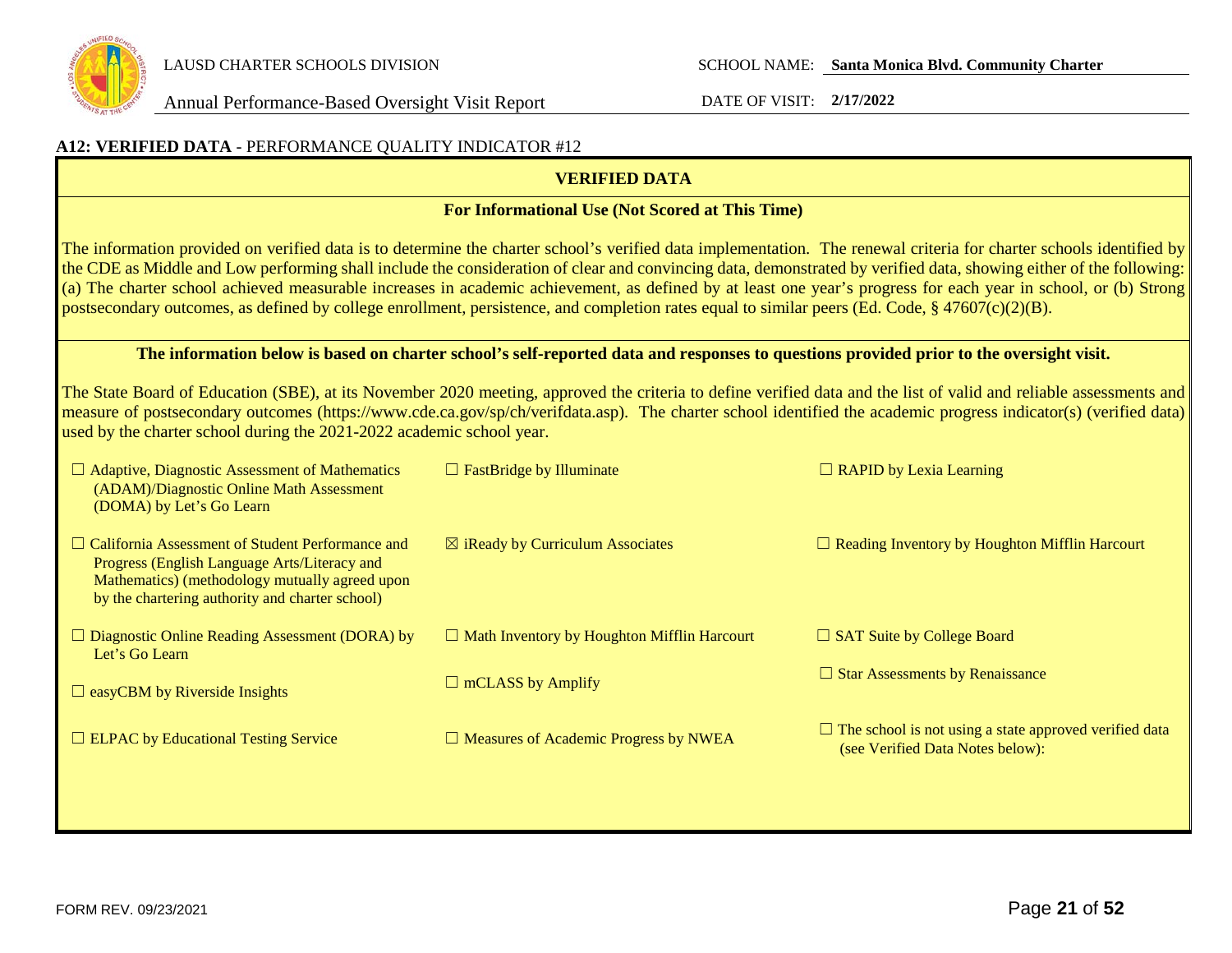

# **L**OS **A**NGELES **U**NIFIED **S**CHOOL **D**ISTRICT CHARTER SCHOOLS DIVISION

|                                                                                                                                                                                                                                                                                                                                                      | <b>Grade Levels</b>                         | 95% Participation Rate            | Frequency of Administration of              |  |
|------------------------------------------------------------------------------------------------------------------------------------------------------------------------------------------------------------------------------------------------------------------------------------------------------------------------------------------------------|---------------------------------------------|-----------------------------------|---------------------------------------------|--|
| <b>Verified Data Assessment</b>                                                                                                                                                                                                                                                                                                                      | Assessed                                    | (Met/Not Met)                     | <b>Verified Data Assessment</b>             |  |
| 1. i-Ready ELA                                                                                                                                                                                                                                                                                                                                       | $K-6$                                       | $\boxtimes$ Met<br>$\Box$ Not Met | 3 times per year (Fall, Winter, and Spring) |  |
| 2. i-Ready Math                                                                                                                                                                                                                                                                                                                                      | $K-6$                                       | $\Box$ Not Met<br>$\boxtimes$ Met | Same as above                               |  |
| If the charter school did not meet the 95% participation rate, the charter school provided the following plan to address participation rate as follows: N/A                                                                                                                                                                                          |                                             |                                   |                                             |  |
| The charter school disaggregated student performance data for the subgroups: $\boxtimes$ Yes $\Box$ No                                                                                                                                                                                                                                               |                                             |                                   |                                             |  |
| If applicable, the charter school provided disaggregated student performance data for the following subgroups:                                                                                                                                                                                                                                       |                                             |                                   |                                             |  |
| $\Box$ American Indian or Alaska Native                                                                                                                                                                                                                                                                                                              | $\Box$ Foster Youth                         |                                   | $\boxtimes$ Students with Disabilities      |  |
| $\Box$ Asian                                                                                                                                                                                                                                                                                                                                         | $\Box$ Homeless                             |                                   | $\Box$ Two or More Races                    |  |
| $\Box$ Black or African American                                                                                                                                                                                                                                                                                                                     | $\boxtimes$ Latino                          |                                   | $\Box$ White                                |  |
| $\boxtimes$ English Learner                                                                                                                                                                                                                                                                                                                          | $\Box$ Native Hawaiian or Pacific Islander  |                                   |                                             |  |
| $\Box$ Filipino                                                                                                                                                                                                                                                                                                                                      | $\boxtimes$ Socioeconomically Disadvantaged |                                   |                                             |  |
| The charter school provided the following description of how the school implemented protocols to ensure the assessment(s) are administered as intended:                                                                                                                                                                                              |                                             |                                   |                                             |  |
| "All iReady assessments were administered as intended, consistent with the program and publisher. Test security involved an adult proctor, student<br>dividers, scheduled time for administration, and removal of instructional materials. Students were closely monitored to ensure the testing environment<br>was quiet and free of distractions." |                                             |                                   |                                             |  |
| The charter school affirmed that the assessments were administered as intended, consistent with the test's publishers' administration and test security procedures:<br>$\boxtimes$ Yes $\Box$ No                                                                                                                                                     |                                             |                                   |                                             |  |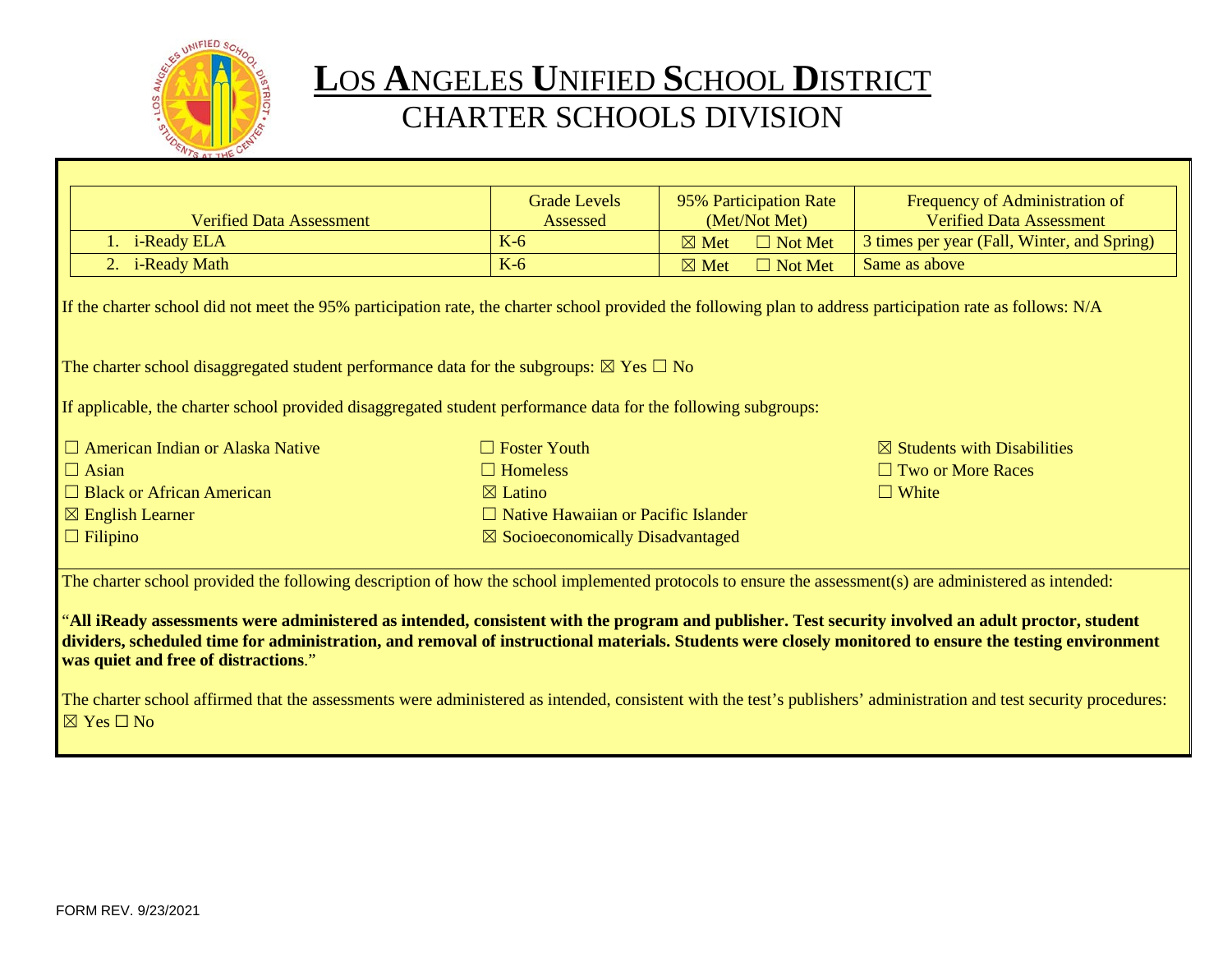

| <b>HIGH SCHOOLS ONLY:</b>                                                                                                                                                                                                                                                                                                                                                                                                                                                                                                                                                                                                                                                                                                                                                                                                                                                                                                                                                                                                                                                                                                                                                                                                                                                                                                                                                                                                               |                                                                                                                            |                                                                                                                                                               |  |
|-----------------------------------------------------------------------------------------------------------------------------------------------------------------------------------------------------------------------------------------------------------------------------------------------------------------------------------------------------------------------------------------------------------------------------------------------------------------------------------------------------------------------------------------------------------------------------------------------------------------------------------------------------------------------------------------------------------------------------------------------------------------------------------------------------------------------------------------------------------------------------------------------------------------------------------------------------------------------------------------------------------------------------------------------------------------------------------------------------------------------------------------------------------------------------------------------------------------------------------------------------------------------------------------------------------------------------------------------------------------------------------------------------------------------------------------|----------------------------------------------------------------------------------------------------------------------------|---------------------------------------------------------------------------------------------------------------------------------------------------------------|--|
|                                                                                                                                                                                                                                                                                                                                                                                                                                                                                                                                                                                                                                                                                                                                                                                                                                                                                                                                                                                                                                                                                                                                                                                                                                                                                                                                                                                                                                         | college enrollment, persistence, and completion equal to similar peers." The school is using the following data source(s): | The California Department of Education (CDE) adopted postsecondary indicator(s) data to be used by the school to verify postsecondary outcomes "as defined by |  |
| $\Box$ California Department of Education DataQuest<br>College-Going Rate                                                                                                                                                                                                                                                                                                                                                                                                                                                                                                                                                                                                                                                                                                                                                                                                                                                                                                                                                                                                                                                                                                                                                                                                                                                                                                                                                               | $\Box$ National Student Clearinghouse Student Tracker                                                                      | $\Box$ University of California Undergraduate Graduation<br>Rates                                                                                             |  |
| $\Box$ California State University Enrollment<br>Dashboard Student Origin                                                                                                                                                                                                                                                                                                                                                                                                                                                                                                                                                                                                                                                                                                                                                                                                                                                                                                                                                                                                                                                                                                                                                                                                                                                                                                                                                               | $\Box$ University of California Admissions by School<br>Source                                                             | $\Box$ The school is not using a state identified data sources<br>(see Verified Data Notes below):                                                            |  |
| $\Box$ Cal-PASS Plus High School to Community<br><b>College Transition Report</b>                                                                                                                                                                                                                                                                                                                                                                                                                                                                                                                                                                                                                                                                                                                                                                                                                                                                                                                                                                                                                                                                                                                                                                                                                                                                                                                                                       |                                                                                                                            |                                                                                                                                                               |  |
| The postsecondary data includes the results of at least 95% percent of eligible students:<br>The postsecondary data includes the number of missing or non-participating students:                                                                                                                                                                                                                                                                                                                                                                                                                                                                                                                                                                                                                                                                                                                                                                                                                                                                                                                                                                                                                                                                                                                                                                                                                                                       | $\Box$ No<br>$\Box$ Yes<br>$\Box$ No<br>$\Box$ Yes                                                                         |                                                                                                                                                               |  |
| The charter school provided evidence of comparing the data to similar peers (which may include, but not limited to, similar demographics, pupil subgroups, first-<br>time college attendance, or other similar circumstances and if not available, comparison to statewide data):<br>$\Box$ Yes<br>$\Box$ No                                                                                                                                                                                                                                                                                                                                                                                                                                                                                                                                                                                                                                                                                                                                                                                                                                                                                                                                                                                                                                                                                                                            |                                                                                                                            |                                                                                                                                                               |  |
| <b>Verified Data Notes:</b><br>Per iReady, Typical Growth in ELA and Math is 50% from Fall to Winter administration of assessments. Schoolwide, SMBCC's median progress<br>toward Typical Growth is 69% in ELA from the Fall 2021 to Winter 2022 assessment administration. 34% of all students in ELA met their Typical<br>Growth. In Math, the median percent progress towards Typical Growth is 66% and 29% of all students met their Typical Growth.<br>In ELA, schoolwide, Beginning of Year (BOY) assessments indicated that 12%% of students were at or above grade level based on iReady results.<br>Middle of Year (MOY) results indicated that 26% of students are at or above grade level, representing a 14% increase. Numerically significant<br>subgroups also showed growth: English Learners increased by 9%; Latino students increased by 14%; Socioeconomically Disadvantaged students<br>increased by 13%; and Students with Disabilities (SWD) increased by 5%.<br>In Math, schoolwide, BOY assessments indicated that 5% of students were at or above grade level based on iReady results. MOY results indicated that<br>18% of students are at or above grade level, representing a 13% increase. Numerically significant subgroups too showed growth: English Learners<br>increased by 7%; Latino students increased by 13%; Socioeconomically Disadvantaged students increased by 12%; and SWD increased by 3%. |                                                                                                                            |                                                                                                                                                               |  |
|                                                                                                                                                                                                                                                                                                                                                                                                                                                                                                                                                                                                                                                                                                                                                                                                                                                                                                                                                                                                                                                                                                                                                                                                                                                                                                                                                                                                                                         |                                                                                                                            |                                                                                                                                                               |  |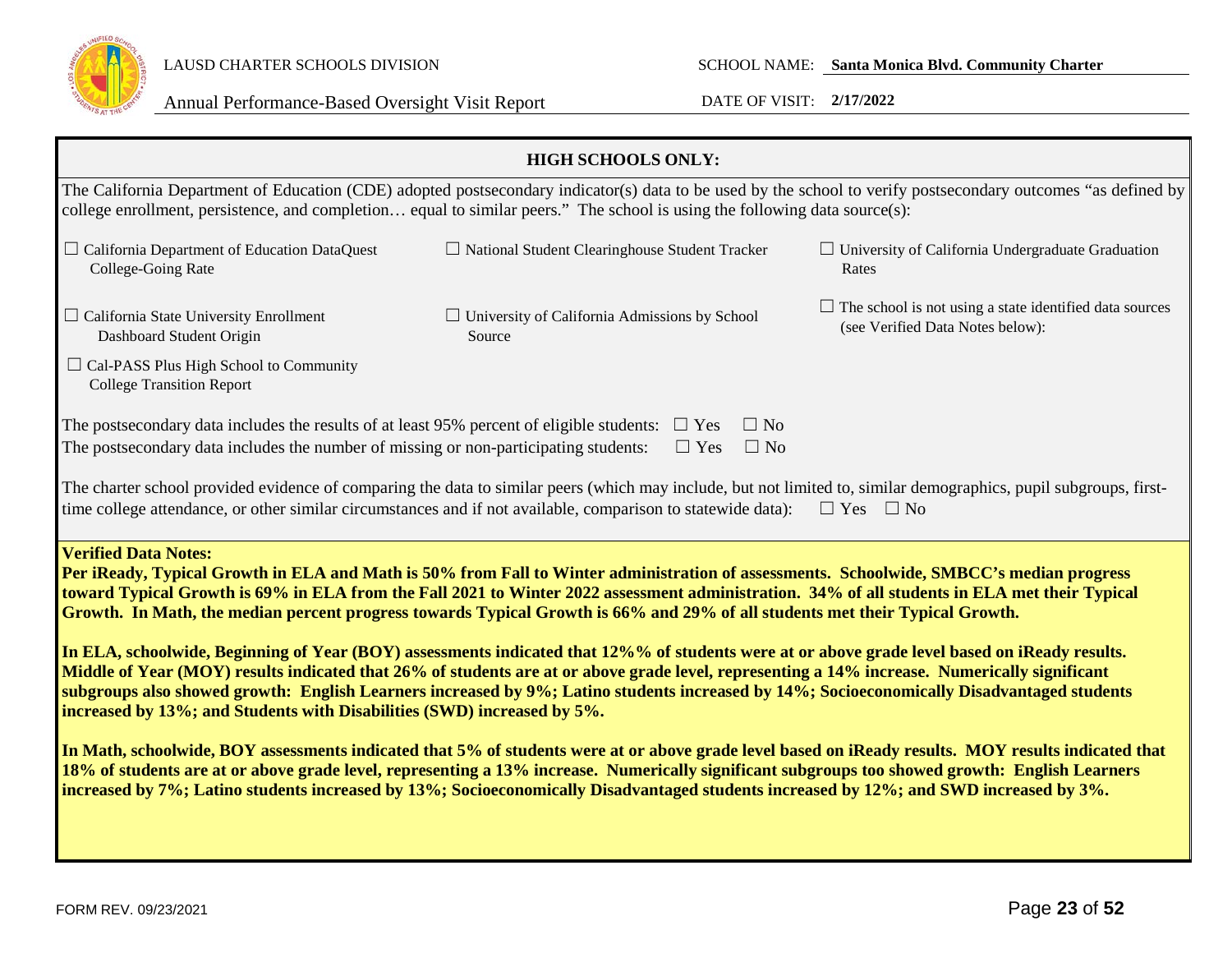

**LOCAL CONTROL ACCOUNTABILITY PLAN 2021-2022 (For Informational Purposes Only)** *The CSD reviewed the Local Control Accountability Plan.*  **All requested template information and descriptions were provided: Sources of Evidence Sources of Evidence** ☒ LCFF Budget Overview for Parents ☒ Annual Update for the 2019-202 LCAP Year  $\boxtimes$  Annual Update for the 2020-2021 Learning Continuity and Attendance Plan ☒ 2021-2024 Plan Summary ☒ Stakeholder Engagement ☒ Goals and Actions ☒ Increased or Improved Services for Foster Youth, English Learners, and Low-Income Students ☒ Expenditures Tables ☒ Local Control Accountability Plan **(B2.7)** ☒ Board Agenda and Minutes **(B2.7)** Notes: **N/A**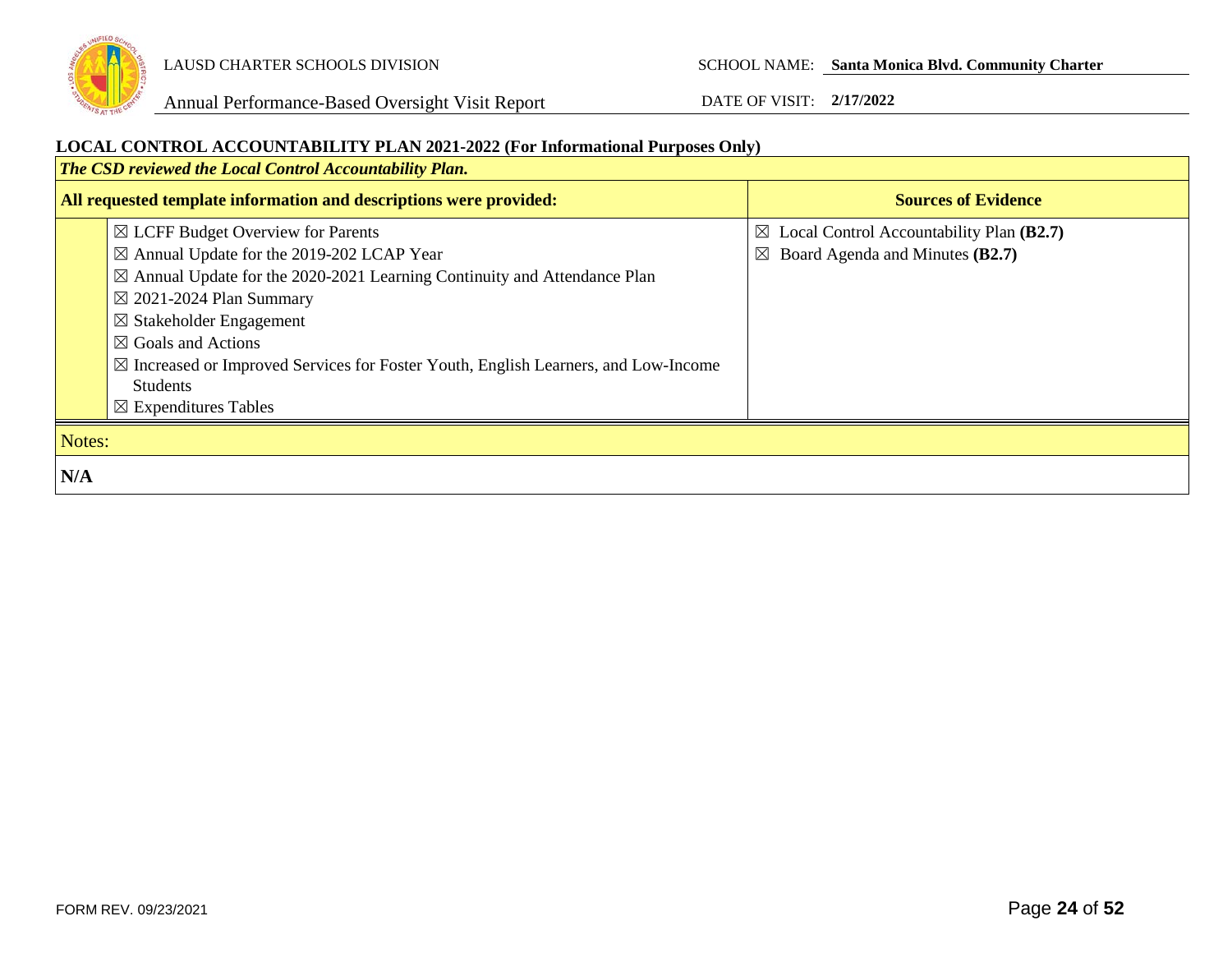

| ORGANIZATIONAL MANAGEMENT, PROGRAMS, AND OPERATIONS                                                                                                                                                                                                                                                                                                                                                                                                                                                                                                                                                                                                                                                                                                                                                                                                                                                                                                                                                                                                                                                                                                                                                                                                                                                                                                                                                                                                                                                                                                                                                                                                                                                                                                                            |  |  |
|--------------------------------------------------------------------------------------------------------------------------------------------------------------------------------------------------------------------------------------------------------------------------------------------------------------------------------------------------------------------------------------------------------------------------------------------------------------------------------------------------------------------------------------------------------------------------------------------------------------------------------------------------------------------------------------------------------------------------------------------------------------------------------------------------------------------------------------------------------------------------------------------------------------------------------------------------------------------------------------------------------------------------------------------------------------------------------------------------------------------------------------------------------------------------------------------------------------------------------------------------------------------------------------------------------------------------------------------------------------------------------------------------------------------------------------------------------------------------------------------------------------------------------------------------------------------------------------------------------------------------------------------------------------------------------------------------------------------------------------------------------------------------------|--|--|
| <b>Summary of School Performance</b>                                                                                                                                                                                                                                                                                                                                                                                                                                                                                                                                                                                                                                                                                                                                                                                                                                                                                                                                                                                                                                                                                                                                                                                                                                                                                                                                                                                                                                                                                                                                                                                                                                                                                                                                           |  |  |
| <b>Areas of Demonstrated Strength and/or Progress</b><br>O3: The school continues to fully implement the educational program, including key features, outlined in the school's charter and aligned to California State<br>Content Standards specific to the grade levels served as evidenced by information in Binder 3, responses to guiding questions, classroom observations, and<br>discussion with leadership. Some of the information included the following:<br>Classroom observations of Kagan strategies being implemented; use of Thinking Maps; use of technology via iPads; use of the i-Ready instructional<br>$\bullet$<br>platform; students working in small groups and the use of Think-Pair-Share; and seeing the implementation of students using makey-makey's on a<br>handmade guitar, playing the song "Baby Shark."<br>Instead of Lexia and Core 5, Secret Stories is now being used as a supplement this year for first grade.<br>Core curriculum continues to include Benchmark, MyMath, Reflex (math); and TWIG Science<br>Teachers continue to utilize Apple Classroom, Google Classroom, Seesaw, and various educational software platform applications<br>The school began a partnership with The Schlesinger Academy of Innovation – Genesis Lab at the Marciano Art Foundation and the school is participating<br>in the Genesis' Explorer Program. All classrooms attend the Lab on a field trip. Per school leadership, "on their trip they are challenged through art and<br>technology to use their creativity and imagination to help solve local and global community problems. Student teams are given the opportunity to connect<br>with the problem, think up solutions, build prototypes, and present their findings to their peers." |  |  |
| O4: The school continues to substantially implement and monitors the components of the charter's instructional program designed to meet the learning needs of all<br>students, including its subgroups, and generally modifies instruction based on data analysis as evidenced by information in Binder 3, responses to guiding<br>questions, classroom observations, and discussion with leadership.<br>Before and after school extracurricular activities include Reading and Rhythm Program (free 1 hours after school program that uses rhythm to move fluidly<br>$\bullet$<br>through unfamiliar words and work up to passages of increasing length and difficulty).<br><b>Benchmark Advance Interventions</b><br>Math ELD and other ELD support implemented to improve academic achievement for English Learners<br>COST-SST implementation<br>Academic and Enrichment activities that include homework assistance, traveling programs, physical fitness, and health & nutrition<br>I-Ready diagnostic assessments in ELA and Math continue to be utilized to measure students' academic growth                                                                                                                                                                                                                                                                                                                                                                                                                                                                                                                                                                                                                                                                          |  |  |
| O5: The school continues to have a highly developed system in place for full implementation and monitoring of its special education processes and program in<br>compliance with all requirements as evidenced by as evidenced by information in Binder 3, responses to special education guiding questions, Welligent reports<br>(And follow-up explanations), and discussion with leadership.<br>$\bullet$ DVR was conducted during this school year (11/30/21) and the school had 4 corrective actions which were completed by the time of the oversight visit                                                                                                                                                                                                                                                                                                                                                                                                                                                                                                                                                                                                                                                                                                                                                                                                                                                                                                                                                                                                                                                                                                                                                                                                               |  |  |

• DVR was conducted during this school year (11/30/21) and the school had 4 corrective actions which were completed by the time of the oversight visit.

**O10:** The school has a highly developed system in place for the evaluation of school staff designed to ensure that the school's educational program yields high student achievement and complies with all applicable legal requirements.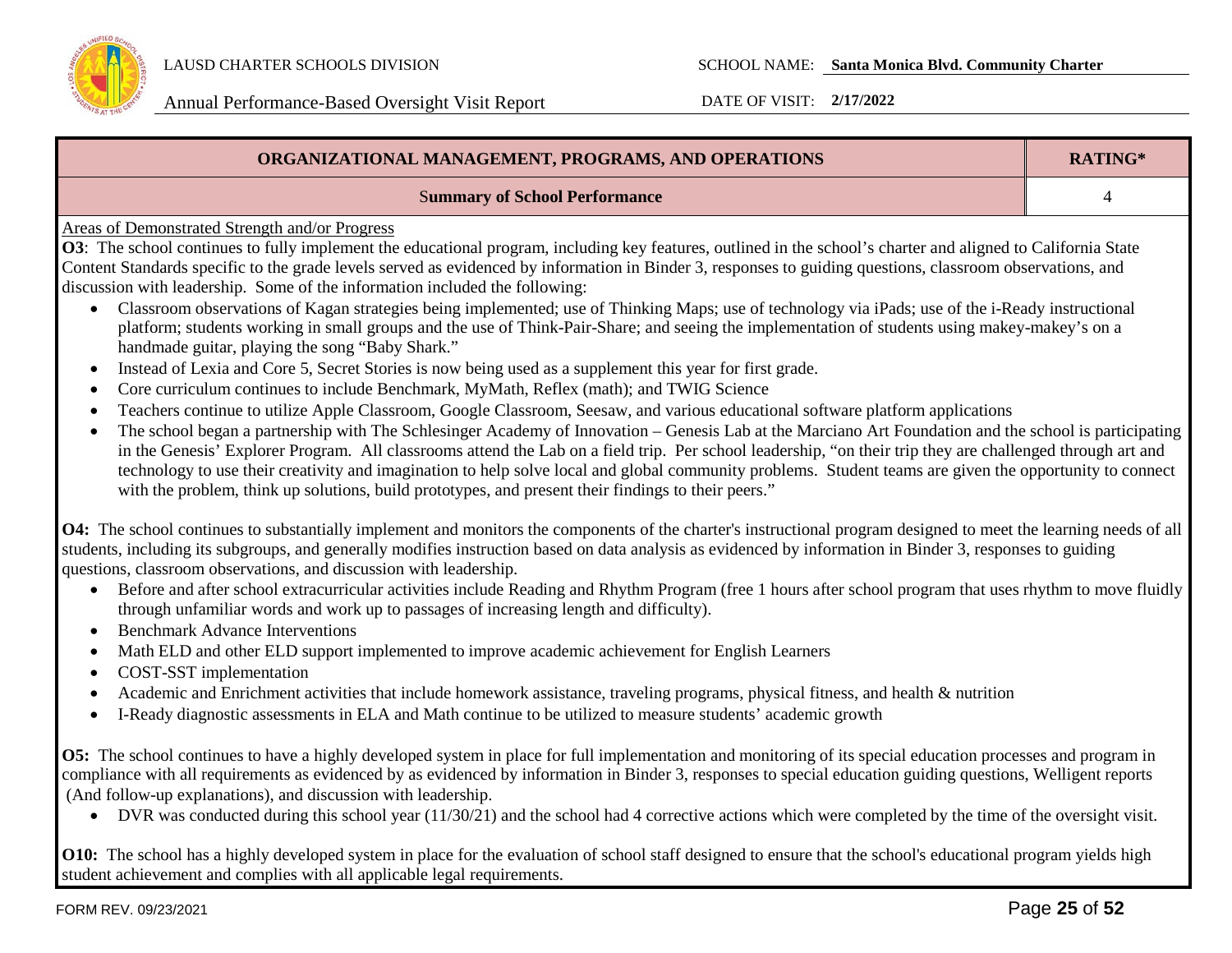

As evidenced in Binder 3 and discussion with leadership, there is an evaluation process for all staff in the Staff Evaluation Handbook, including a 4 step Assistance Plan Protocol and Teacher Assistant Evaluation.

Areas Noted for Further Growth and/or Improvement

None

Corrective Action Required

None noted that require immediate action to remedy concerns indicated in this report

Notes: None

# *\*NOTE:*

- *A charter school cannot receive a rating in this category greater than 1 for any of the following reasons: (1) Failed to complete criminal background clearances for any new staff and/or sole proprietor (as defined on the Certification of Clearances, Credentialing, and Mandated Reporter Training 2021-2022***)** *prior to employment; and/or failed to obtain DOJ clearance certification, as appropriate, from a vendor; or (2) Failed to have Health, Safety, and Emergency Plan in place.*
- *A charter school cannot receive a rating in this category greater than 2 for any of the following reasons: (1) Failed to conduct child abuse mandated reporter training in accordance with Education Code 44691; or (2) Any teacher of the core instructional program is not appropriately credentialed and assigned per legal requirements and the school's current approved charter.*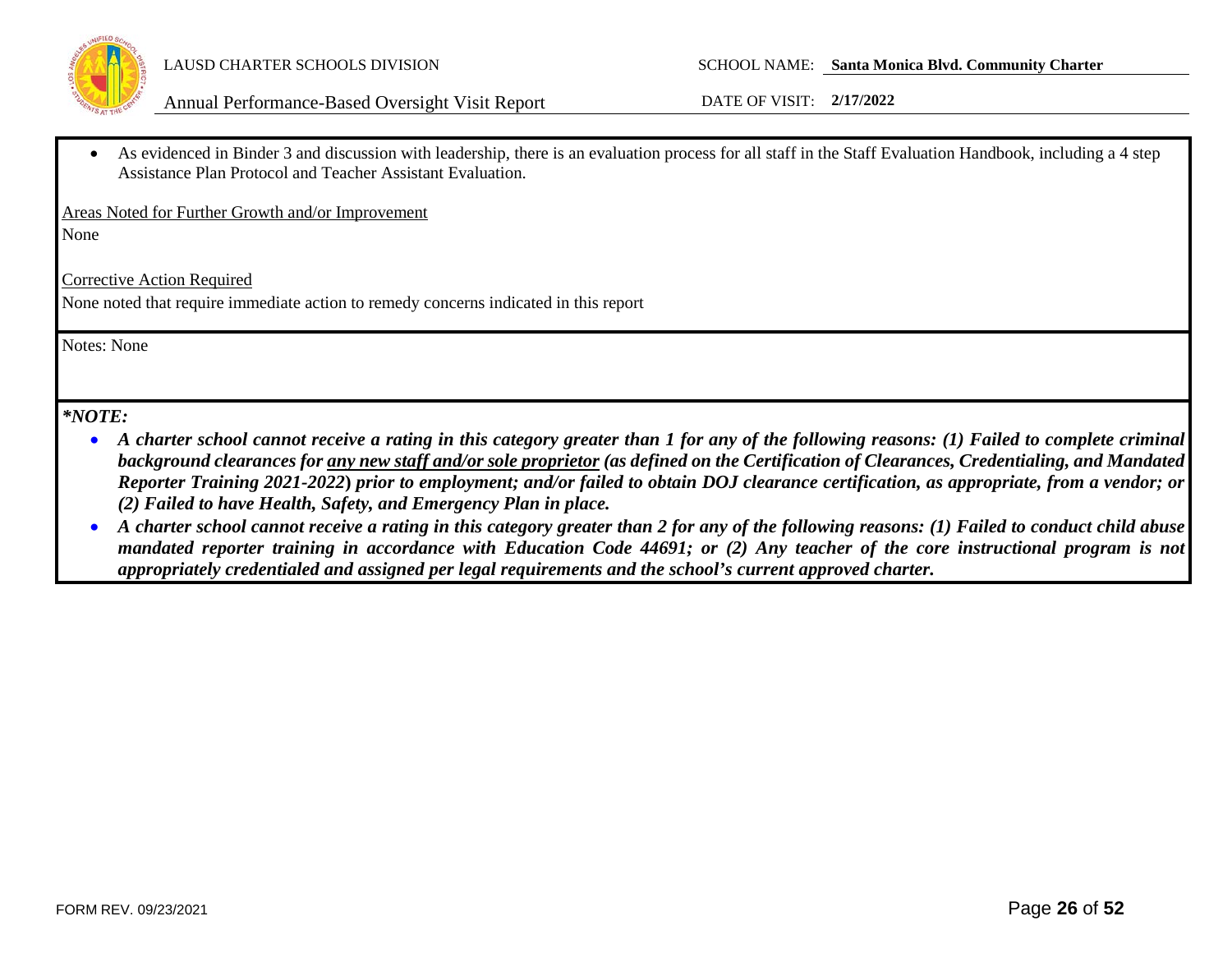

### **O1: SCHOOL SAFETY PLAN AND PROCEDURES** - QUALITY INDICATOR #1

### *The school has a system in place to ensure:*

- A current site-specific Certificate of Occupancy or equivalent that authorizes the current use of the site
- A current site-specific comprehensive Health, Safety, and Emergency Plan is completed (**Note**: for co-locations, the charter school adheres and complies with the District school's Integrated Safe School Plan)
- A visitor's policy is visible in the school's main office and Parent-Student Handbook
- Documentation of student immunizations
- Documentation of health screenings per applicable law and terms of the charter (vision screenings upon school entry and every third year thereafter through grade 8 and hearing screenings are mandated in kindergarten/first grade and in second, fifth, eighth, tenth/eleventh grade and upon first school entry)
- A Board adopted Pupil Suicide Prevention Policy (grades 1-6 and/or grades 7-12, as applicable), as outlined in Ed. Code, § 215
- Needy students receive one nutritionally adequate free or reduced priced meal each school day, as outlined in Ed. Code, § 47613.5
- For schools offering an interscholastic athletic program, at least one automated external defibrillator (AED) is onsite and available for use, as outlined in Ed. Code, § 35179.4 and 35179.6
- For schools serving grades 7-12, Student ID cards have the phone number of the National Suicide Prevention Lifeline printed on at least one side, as outlined in Ed. Code, § 215.5

**Rubric Sources of Evidence Sources of Evidence**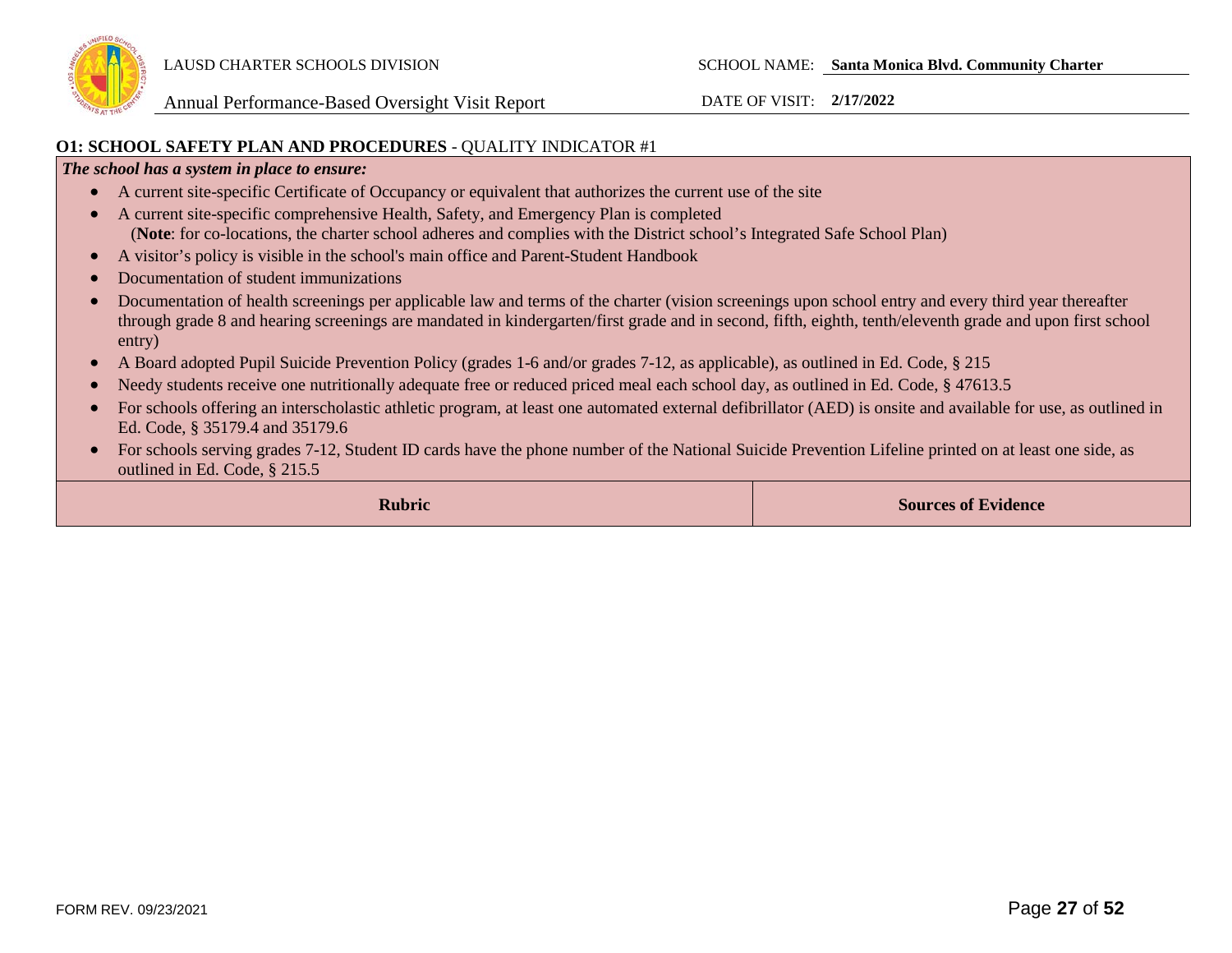

|             | $\boxtimes$ The school has a highly developed system in place to ensure the protection of student                    | $\boxtimes$ Parent-Student Handbook(s) (B1.10a)                       |
|-------------|----------------------------------------------------------------------------------------------------------------------|-----------------------------------------------------------------------|
|             | and staff health and safety in compliance with applicable legal and charter requirements                             | $\Box$ Certificate of Occupancy or equivalent ( <b>B3.2a</b> )        |
|             | related to health and safety                                                                                         | $\boxtimes$ Student immunization (B3.2b)                              |
|             | $\Box$ The school has a well-developed system in place to ensure protection of student and staff                     | $\boxtimes$ Health screening ( <b>B3.2b</b> )                         |
|             | health and safety in compliance with applicable legal and charter requirements related to                            | $\boxtimes$ Comprehensive Health, Safety, and Emergency Plan          |
|             | health and safety                                                                                                    | (B3.1b)                                                               |
|             | $\Box$ The school has a partially developed system in place to ensure protection of student and                      | $\boxtimes$ Evacuation route maps ( <b>B3.1b</b> )                    |
|             | staff health and safety in compliance with applicable legal and charter requirements<br>related to health and safety | $\Box$ AED (schools with an interscholastic athletic program)         |
| Performance | The school has a minimal or no system in place to ensure protection of student and staff                             | (B3.2e)                                                               |
|             | health and safety in compliance with applicable legal and charter requirements related to                            | $\Box$ Student ID card printed with the National Suicide              |
|             | health and safety                                                                                                    | Prevention Lifeline phone number $(B3.2f)$                            |
|             |                                                                                                                      | $\boxtimes$ Board adopted policy on pupil suicide prevention (grades) |
|             |                                                                                                                      | $K-6$ (B3.1g)                                                         |
|             |                                                                                                                      | $\Box$ Board adopted policy on pupil suicide prevention (grades       |
|             |                                                                                                                      | $7-12)$ ( <b>B3.1f</b> )                                              |
|             |                                                                                                                      | $\boxtimes$ Site/classroom observation                                |
|             |                                                                                                                      | $\boxtimes$ Visitor's Policy ( <b>B3.1a</b> )                         |
|             |                                                                                                                      | $\boxtimes$ Discussion with school leadership                         |
|             |                                                                                                                      | $\Box$ Other: (Specify)                                               |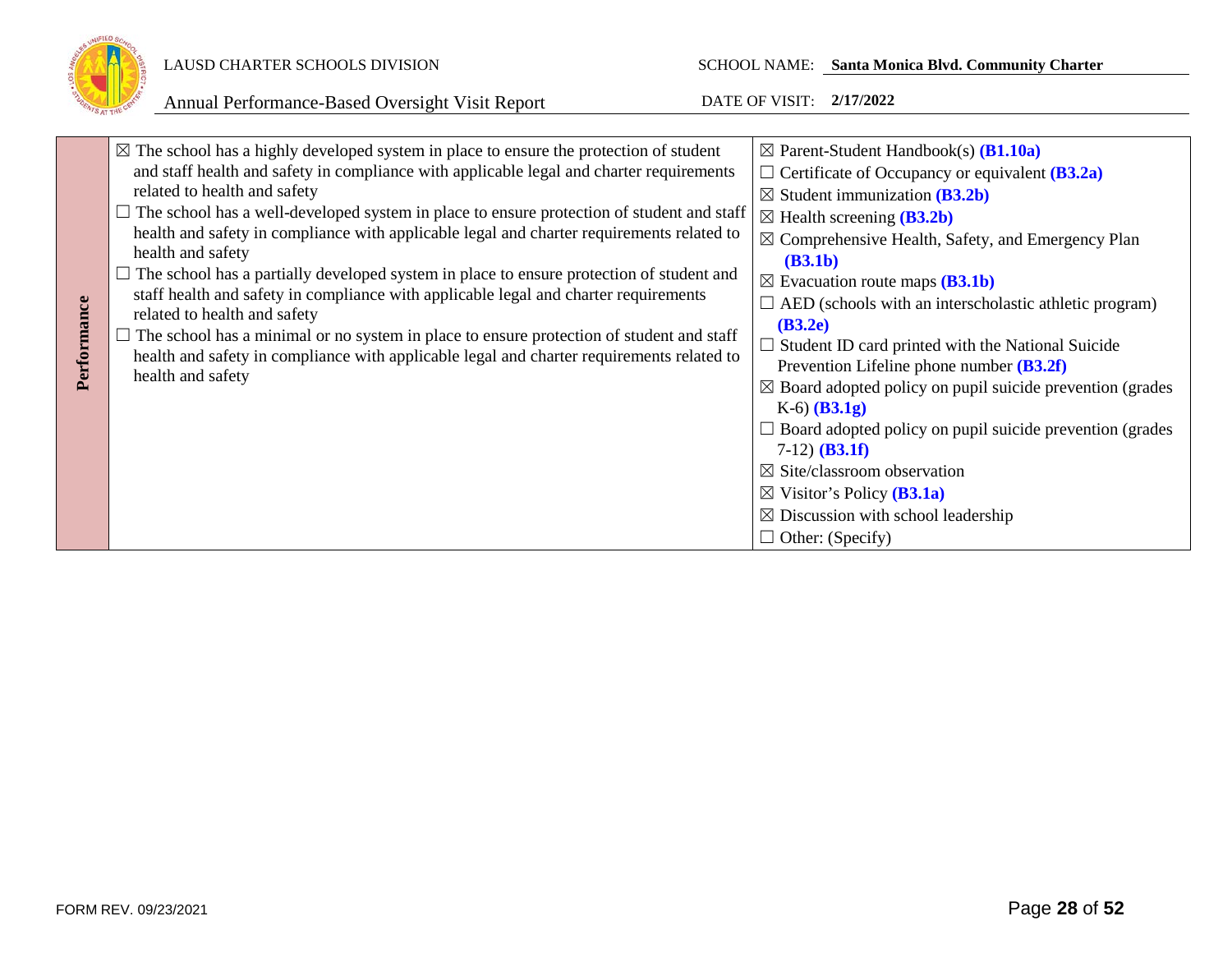

### **O2: HEALTH AND SAFETY TRAINING AND PREPARATION –** QUALITY INDICATOR #2

### *The school has a system in place to ensure:*

- The school is able and prepared to implement its emergency procedures in the event of a natural disaster or other emergency (includes threat assessment protocol)
- School staff and other mandated reporters working on behalf of the school receive timely training on child abuse awareness and reporting, as outlined in Ed. Code, § 44691
- Maintenance of an emergency epinephrine auto-injector ("epi-pen") onsite and training has been provided to volunteer staff member(s) in the storage and emergency use of the epi-pen, per applicable laws
- Pupil Suicide Prevention and Awareness Training (as applicable)

|             | <b>Rubric</b>                                                                                                                                                                                                                                                                                                                                                                                                                                                                                                                                                                                                                                                                                                                                                                                                                                                                                                                                                                                                                                                                                 | <b>Sources of Evidence</b>                                                                                                                                                                                                                                                                                                                                                                                                                                                                                                                                                                                                                                                             |
|-------------|-----------------------------------------------------------------------------------------------------------------------------------------------------------------------------------------------------------------------------------------------------------------------------------------------------------------------------------------------------------------------------------------------------------------------------------------------------------------------------------------------------------------------------------------------------------------------------------------------------------------------------------------------------------------------------------------------------------------------------------------------------------------------------------------------------------------------------------------------------------------------------------------------------------------------------------------------------------------------------------------------------------------------------------------------------------------------------------------------|----------------------------------------------------------------------------------------------------------------------------------------------------------------------------------------------------------------------------------------------------------------------------------------------------------------------------------------------------------------------------------------------------------------------------------------------------------------------------------------------------------------------------------------------------------------------------------------------------------------------------------------------------------------------------------------|
| Performance | $\boxtimes$ The school has a highly developed system in place to ensure required health and safety<br>training for the protection of students and staff is completed and in compliance with<br>applicable legal and charter school requirements related to health and safety<br>The school has a well-developed system in place to ensure required health and safety<br>training for the protection of students and staff is completed and in compliance with<br>applicable legal and charter school requirements related to health and safety<br>$\Box$ The school has a partially developed system in place to ensure required health and safety<br>training for the protection of students and staff is completed and in compliance with<br>applicable legal and charter school requirements related to health and safety<br>The school has a minimal or no system in place to ensure required health and safety<br>training for the protection of students and staff is completed and in compliance with<br>applicable legal and charter school requirements related to health and safety | $\boxtimes$ Documentation of emergency drills and training (B3.1c)<br>$\boxtimes$ Provision and location of onsite emergency supplies<br>(B3.1b)<br>$\boxtimes$ Child abuse mandated reporter training documentation<br><b>(B3.1d and B3A.5)</b><br>$\boxtimes$ Bloodborne pathogens training documentation (B3.1e and<br>B3A.5<br>$\boxtimes$ Pupil Suicide Prevention and Awareness Training (B3.1f,<br>$g$ and B3A.5)<br>$\boxtimes$ Epi-pen and training ( <b>B3.2c</b> )<br>$\boxtimes$ Certification of Clearances, Credentialing, and Mandated<br>Reporter Training 2021-2022 ("ESSA Grid") (B3A.1)<br>$\boxtimes$ Discussion with school leadership<br>$\Box$ Other: (Specify) |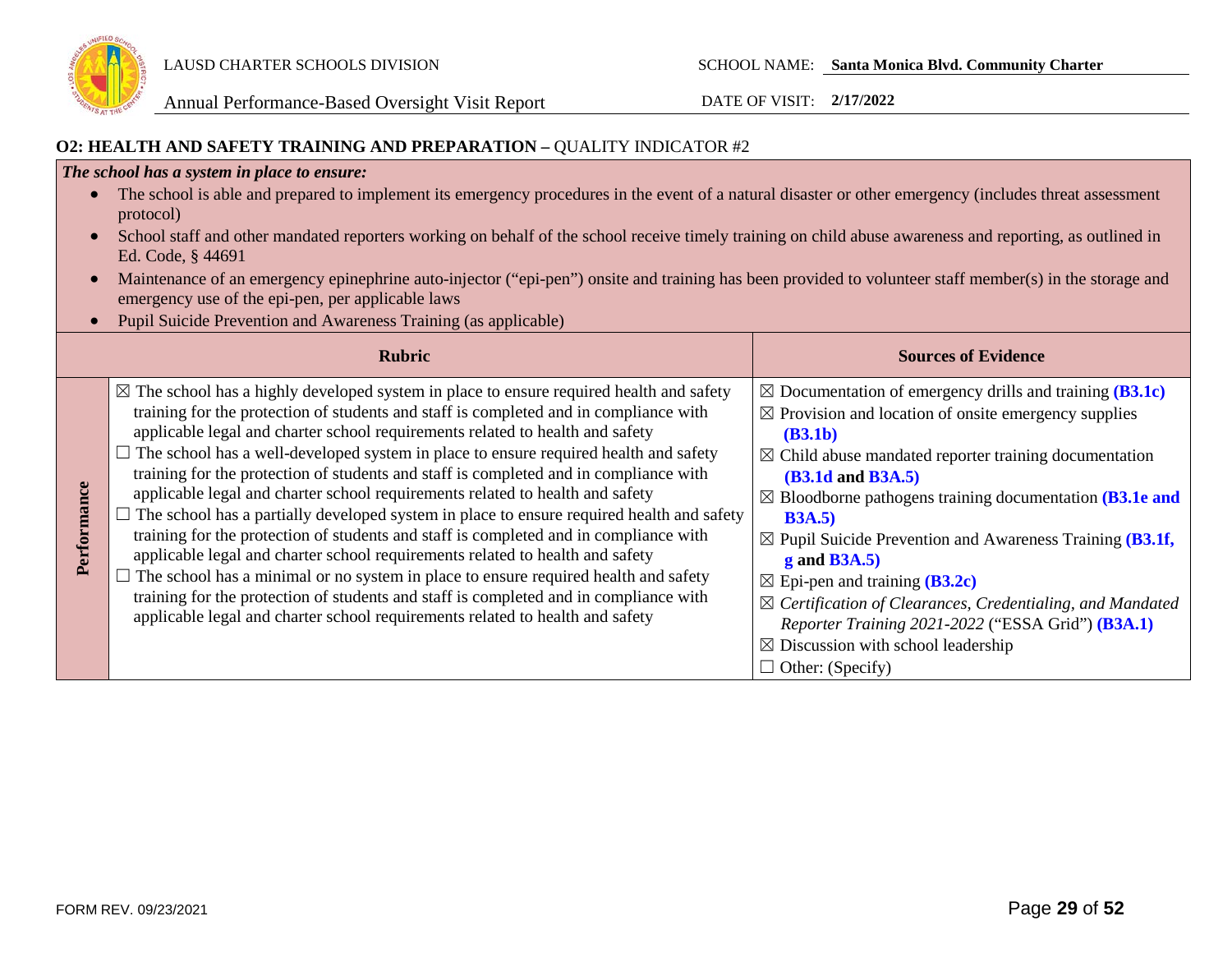

### **O3: IMPLEMENTATION OF THE EDUCATIONAL PROGRAM**- QUALITY INDICATOR #3

*The school has systems in place to ensure alignment to the curricular and educational program outlined in the approved charter petition by:*

- Implementing key features of the educational program described in the charter
- Implementing standards-based instruction schoolwide in accordance with the California State Content Standards specific to the grade levels served and aligned with the needs of students
- Implementing assessments to measure the development of grade-level appropriate academic and non-academic skills
- Reviewing progress towards annual goals for all students and subgroups the school serves consistent with educational outcomes detailed in the California School Dashboard
- Providing teacher, staff, and administrator professional development specific to supporting desired student outcomes and key features outlined in the school's charter
- Implementing a system to monitor student progress toward and completion of graduation and A-G requirements (**high schools only**)

|             | <b>Rubric</b>                                                                                                                                                                                                                                                                                                                                                                                                                                                                                                                                                                                                                                                                                                                                                                                                                                                                                                                  | <b>Sources of Evidence</b>                                                                                                                                                                                                                                                                                                                                                                                                                                                                                                                                                                                                                                   |
|-------------|--------------------------------------------------------------------------------------------------------------------------------------------------------------------------------------------------------------------------------------------------------------------------------------------------------------------------------------------------------------------------------------------------------------------------------------------------------------------------------------------------------------------------------------------------------------------------------------------------------------------------------------------------------------------------------------------------------------------------------------------------------------------------------------------------------------------------------------------------------------------------------------------------------------------------------|--------------------------------------------------------------------------------------------------------------------------------------------------------------------------------------------------------------------------------------------------------------------------------------------------------------------------------------------------------------------------------------------------------------------------------------------------------------------------------------------------------------------------------------------------------------------------------------------------------------------------------------------------------------|
| Performance | $\boxtimes$ The school has fully implemented the educational program, including key features,<br>outlined in the school's charter and aligned to California State Content Standards specific<br>to the grade levels served<br>$\Box$ The school has substantially implemented the educational program, including key<br>features, outlined in the school's charter and aligned to California State Content<br>Standards specific to the grade levels served<br>$\Box$ The school has partially implemented the educational program, including key features,<br>outlined in the school's charter and aligned to California State Content Standards specific<br>to the grade levels served<br>The school has minimally implemented, or not at all, the educational program, including<br>key features, outlined in the school's charter and aligned to California State Content<br>Standards specific to the grade levels served | $\boxtimes$ Implementation of an educational program serving all<br>grade levels approved to be served per charter $(B3.3i, j,$<br>$\boxtimes$ California State Content Standards-based instructional<br>program $(B3.3a)$<br>$\boxtimes$ LCAP ( <b>B3.3b</b> )<br>$\Box$ Technology readiness to administer CAASPP assessments<br>$(B3.3c)$ *new schools only<br>$\boxtimes$ WASC accreditation (B3.3d)<br>$\Box$ UC Doorways course approval documentation ( <b>B3.3e</b> )<br>$\boxtimes$ Professional development documentation (B3.4c)<br>$\boxtimes$ Classroom observation<br>$\boxtimes$ Discussion with school leadership<br>$\Box$ Other: (Specify) |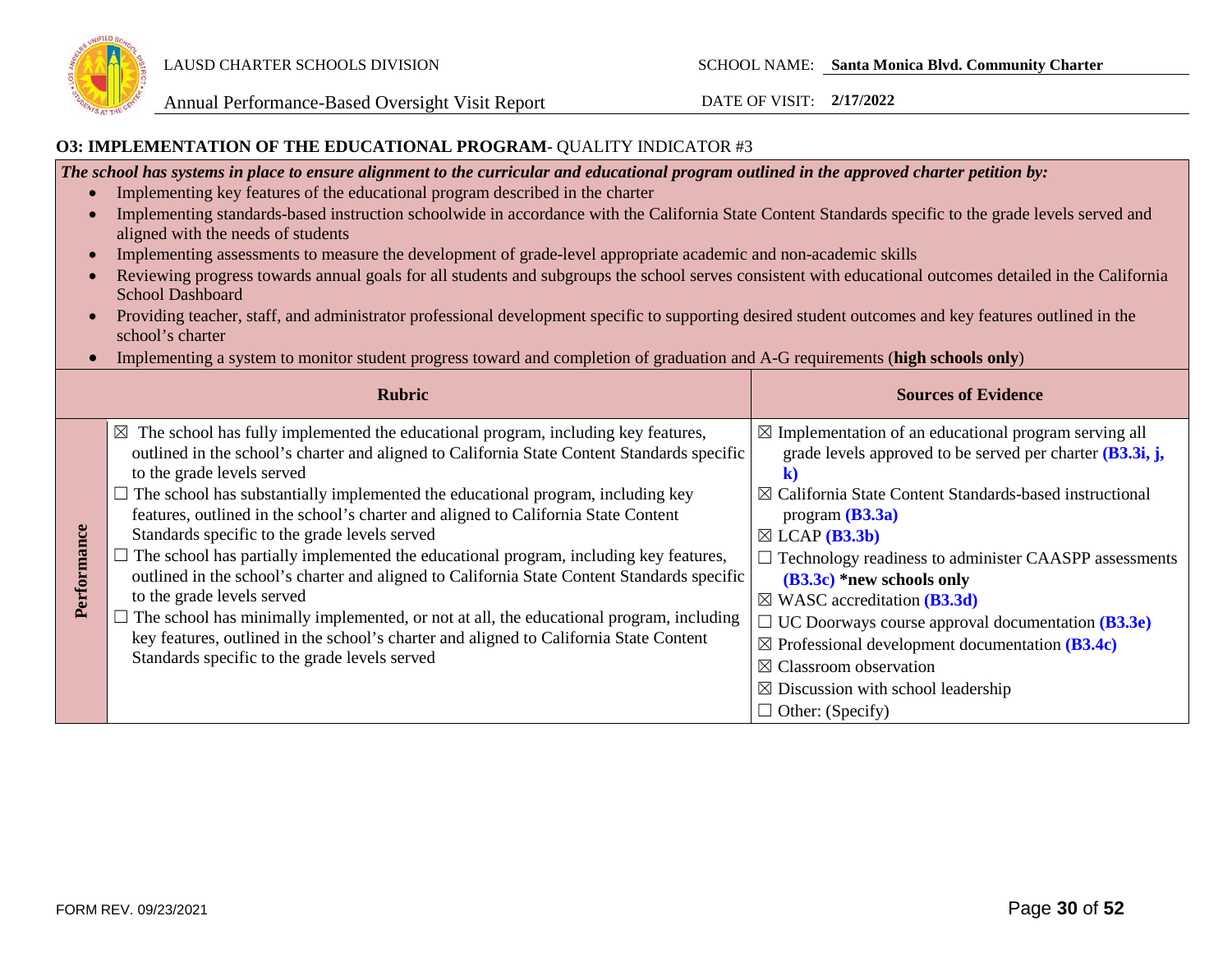

### **O4: MEETING THE NEEDS OF ALL STUDENTS; SUBGROUP DATA ANALYSIS -** QUALITY INDICATOR #4

### *The school has a system in place to ensure:*

| Implementation of differentiated instructional strategies and approaches described in the charter designed to meet the learning needs of all students, |
|--------------------------------------------------------------------------------------------------------------------------------------------------------|
| including all numerically significant subgroups identified in the school's LCAP and by the CDE                                                         |

- Implementation of internal student assessments aligned with instructional outcomes to determine student mastery of California State Content Standards
- Disaggregation and analysis of data on a regular basis to address individual student needs and guide instructional planning and use of interventions
- Implementation, review, and modification, as appropriate, of its Master Plan for English Learners (EL identification, designated and integrated ELD standards-based instruction, progress monitoring, assessment, and reclassification)
- A staff person is designated to assist and support foster youth/students experiencing homelessness

|             | <b>Rubric</b>                                                                                                                                                                                                                                                                                                                                                                                                                                                                                                                                                                                                                                                                                                                                                                                                                                                                                                                                                                                                                                           | <b>Sources of Evidence</b>                                                                                                                                                                                                                                                                                                                                                                                                                                                                                                                                                                                                                                                                                                                                                                                                                                                           |
|-------------|---------------------------------------------------------------------------------------------------------------------------------------------------------------------------------------------------------------------------------------------------------------------------------------------------------------------------------------------------------------------------------------------------------------------------------------------------------------------------------------------------------------------------------------------------------------------------------------------------------------------------------------------------------------------------------------------------------------------------------------------------------------------------------------------------------------------------------------------------------------------------------------------------------------------------------------------------------------------------------------------------------------------------------------------------------|--------------------------------------------------------------------------------------------------------------------------------------------------------------------------------------------------------------------------------------------------------------------------------------------------------------------------------------------------------------------------------------------------------------------------------------------------------------------------------------------------------------------------------------------------------------------------------------------------------------------------------------------------------------------------------------------------------------------------------------------------------------------------------------------------------------------------------------------------------------------------------------|
| Performance | $\Box$ The school has fully implemented and monitors the components of the charter's<br>instructional program designed to meet the learning needs of all students, including its<br>subgroups, and modifies instruction based on data analysis<br>$\boxtimes$ The school has substantially implemented and monitors the components of the charter's<br>instructional program designed to meet the learning needs of all students, including its<br>subgroups, and generally modifies instruction based on data analysis<br>$\Box$ The school has partially implemented the components of the charter's instructional<br>program designed to meet the learning needs of all students, including its subgroups, and<br>partially modifies instruction based on data analysis<br>$\Box$ The school has minimally implemented, or not at all, the components of the charter's<br>instructional program designed to meet the learning needs of all students, including its<br>subgroups, and does not consistently modify instruction based on data analysis | $\boxtimes$ Standards-based instructional program<br>(B3.3a)<br>$\boxtimes$ LCAP ( <b>B3.3b</b> )<br>$\boxtimes$ Professional development documentation (B3.4c)<br>$\boxtimes$ Intervention and support for all students, including but not<br>limited to foster youth, low-income, English Learners,<br>students with disabilities, at-risk students, and high<br>performing students $(B3.3i)$<br>$\boxtimes$ Implementation of the school's English Learner Master<br>Plan $(B3.3i)$<br>$\boxtimes$ Implementation of a data analysis system (B2.1 and B2.6)<br>$\boxtimes$ Internal assessment and analysis documentation (e.g.,<br>School Internal Assessment Data Report or equivalent)<br>(B2.6)<br>Foster youth/students experiencing homelessness designee<br>$\boxtimes$ Classroom observation<br>$\boxtimes$ Discussion with school leadership<br>$\Box$ Other: (Specify) |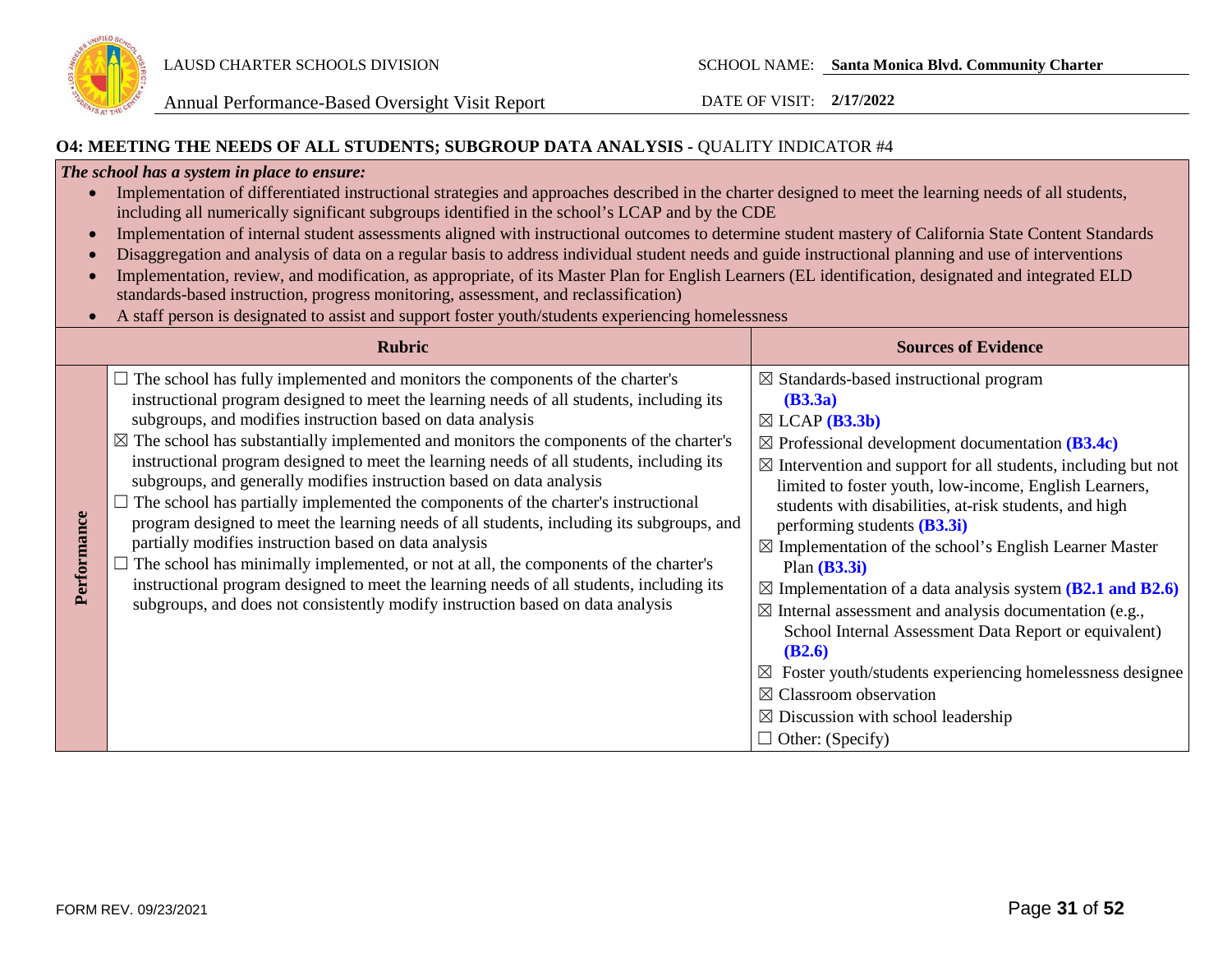

# **O5: SPECIAL EDUCATION** - QUALITY INDICATOR #5

|             | The school has a system in place to ensure that the school:<br>Provides special education programs and services in accordance with students' IEPs<br>Provides special education training for staff<br>Conducts a special education self-review annually, using the Special Education Self-Review Checklist<br>Maintains timely IEP timeline records and accurate service provision records in Welligent                                                                                                                                                                                                                                                                                                                                                                                                                                             |                                                                                                                                                                                                                                                                                                                                                                                                                                                                                                                                                                                                                                                                                                                                   |
|-------------|-----------------------------------------------------------------------------------------------------------------------------------------------------------------------------------------------------------------------------------------------------------------------------------------------------------------------------------------------------------------------------------------------------------------------------------------------------------------------------------------------------------------------------------------------------------------------------------------------------------------------------------------------------------------------------------------------------------------------------------------------------------------------------------------------------------------------------------------------------|-----------------------------------------------------------------------------------------------------------------------------------------------------------------------------------------------------------------------------------------------------------------------------------------------------------------------------------------------------------------------------------------------------------------------------------------------------------------------------------------------------------------------------------------------------------------------------------------------------------------------------------------------------------------------------------------------------------------------------------|
|             | <b>Rubric</b>                                                                                                                                                                                                                                                                                                                                                                                                                                                                                                                                                                                                                                                                                                                                                                                                                                       | <b>Sources of Evidence</b>                                                                                                                                                                                                                                                                                                                                                                                                                                                                                                                                                                                                                                                                                                        |
| Performance | $\boxtimes$ The school has a highly developed system in place for full implementation and<br>monitoring of its special education processes and program in compliance with all<br>requirements<br>$\Box$ The school has a well-developed system in place for full implementation and monitoring<br>of its special education processes and program in compliance with all requirements<br>The school has a partially developed system in place for full implementation and<br>monitoring of its special education processes and program in compliance with all<br>requirements<br>$\Box$ The school has a minimal or no system in place for full implementation and monitoring<br>of its special education processes and program in compliance with all requirements<br>$\Box$ Not Applicable - Charter school participates in LAUSD's Option 1 SELPA | $\boxtimes$ Parent-Student Handbook(s) ( <b>B1.10a</b> )<br>$\boxtimes$ District Validation Review (DVR) (B3.4a)<br>$\boxtimes$ Self-Review Checklist ( <b>B3.4a</b> )<br>$\boxtimes$ Welligent reports and/or other documentation, including<br>from the Division of Special Education $(B3.4a)$<br>$\boxtimes$ Professional development documentation (B3.4c)<br>$\boxtimes$ Intervention and support for students with<br>disabilities $(B3.3i)$<br>$\boxtimes$ Consultation with Charter Operated Programs office<br>$\boxtimes$ Other special education documentation (B3.4a)<br>$\boxtimes$ Classroom observation<br>$\boxtimes$ Discussion with school leadership<br>$\Box$ MOU Non-LAUSD SELPA<br>$\Box$ Other: (Specify) |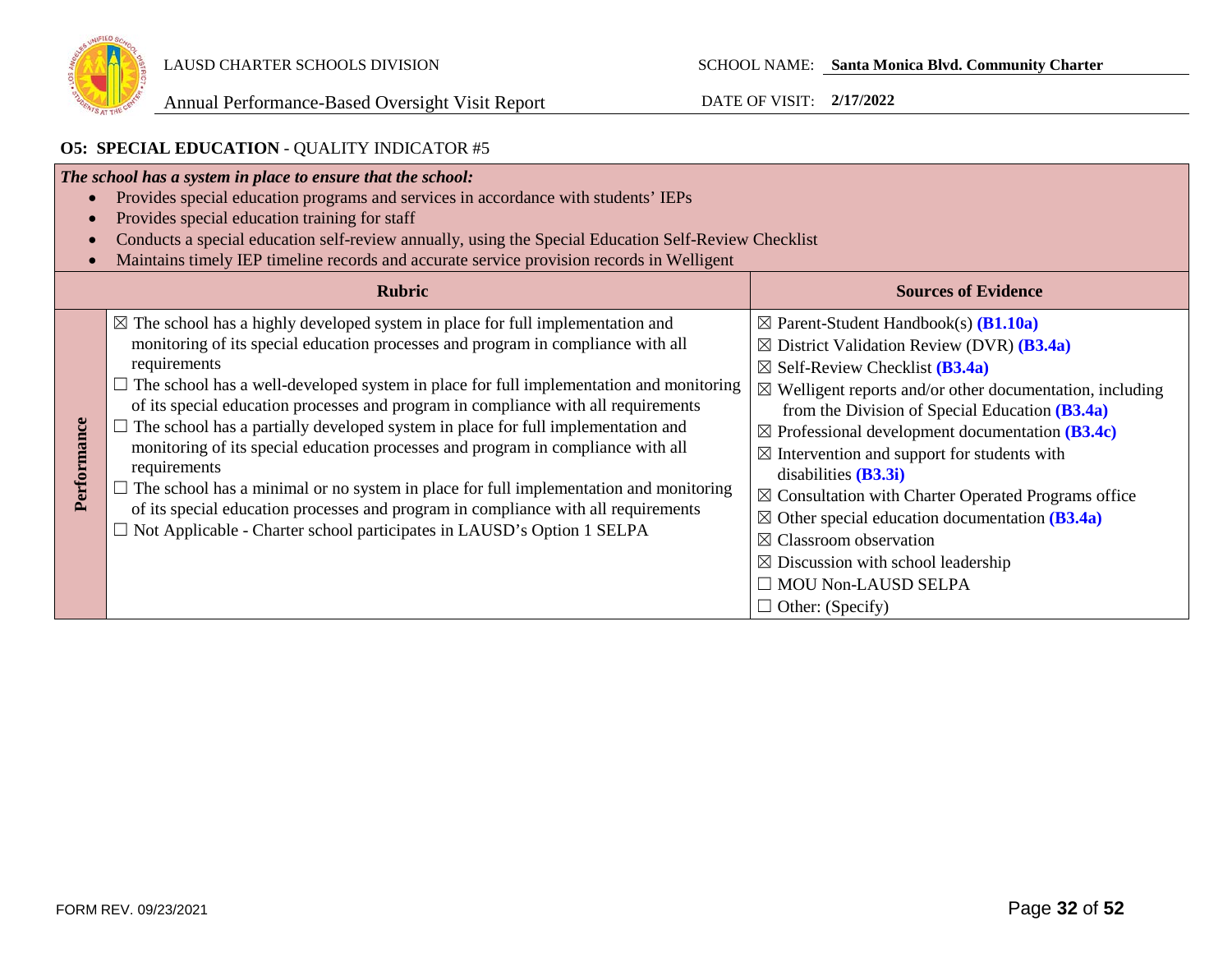

### **O6: SCHOOL CLIMATE AND STUDENT DISCIPLINE** - QUALITY INDICATOR #6

*The school has a school climate and schoolwide student discipline system in place to ensure that the school's practices:* 

- Align with the principles of the District's Discipline Foundation Policy and School Climate Bill of Rights Resolution, including but not limited to, tiered behavior intervention, alternatives to suspension, and schoolwide positive behavior support, data monitoring and, includes a discipline system complaint process
- Provide positive opportunities for student wellness, growth and success, aimed at making the school safe, welcoming, supportive and inclusive
- Minimize discretionary suspensions and expulsions
- Reduce or eliminate suspension disproportionality for student subgroups
- Minimize chronic absenteeism for all students and student subgroups
- Procedures for preventing acts of bullying, including cyberbullying, in accordance with the requirements of Ed. Code, § 32283.5 and 234.4

|             | <b>Rubric</b>                                                                                                                                                                                                                                                                                                                                                                                                                                                                                                                                                                                                                                                                                                                                                                                                                                                  | <b>Sources of Evidence</b>                                                                                                                                                                                                                                                                                                                                                                                                                                                                                                                                                                                                                                                                                                                                                                                                                                                                                                                                                                                                                                           |
|-------------|----------------------------------------------------------------------------------------------------------------------------------------------------------------------------------------------------------------------------------------------------------------------------------------------------------------------------------------------------------------------------------------------------------------------------------------------------------------------------------------------------------------------------------------------------------------------------------------------------------------------------------------------------------------------------------------------------------------------------------------------------------------------------------------------------------------------------------------------------------------|----------------------------------------------------------------------------------------------------------------------------------------------------------------------------------------------------------------------------------------------------------------------------------------------------------------------------------------------------------------------------------------------------------------------------------------------------------------------------------------------------------------------------------------------------------------------------------------------------------------------------------------------------------------------------------------------------------------------------------------------------------------------------------------------------------------------------------------------------------------------------------------------------------------------------------------------------------------------------------------------------------------------------------------------------------------------|
| Performance | $\boxtimes$ The school has a highly developed school climate and student discipline system in place<br>that is aligned with the principles of the Discipline Foundation Policy and School<br>Climate Bill of Rights<br>The school has a well-developed school climate and student discipline system in place<br>that is aligned with the principles of the Discipline Foundation Policy and School<br>Climate Bill of Rights<br>The school has a partially developed school climate and student discipline system in<br>place that is aligned with the principles of the Discipline Foundation Policy and School<br>Climate Bill of Rights<br>The school has a minimally developed or no school climate and student discipline<br>system in place that is aligned with the principles of the Discipline Foundation Policy<br>and School Climate Bill of Rights | $\boxtimes$ Parent-Student Handbook(s) ( <b>B1.10a</b> )<br>$\boxtimes$ LCAP ( <b>B3.3b</b> )<br>$\boxtimes$ Professional development documentation (B3.4c)<br>$\boxtimes$ Implementation of school climate and student discipline<br>system that aligns with Discipline Foundation Policy and<br>School Climate Bill of Rights principles (B3.4b)<br>$\boxtimes$ Implementation of tiered behavior intervention, such as<br>$SST/COST$ $(B3.4b)$<br>$\boxtimes$ Implementation of alternatives to suspension (B3.4b)<br>$\boxtimes$ Implementation of schoolwide positive behavior support<br>system $(B3.4b)$<br>$\boxtimes$ Data monitoring (B3.4b)<br>⊠ LAUSD Office of Data & Accountability's Data Set for<br>suspension, expulsion, disproportionality, and chronic<br>absenteeism $(B2.1)$<br>$\Box$ Chronic absenteeism rates<br>$\boxtimes$ Implementation of procedures for preventing acts of<br>bullying, including cyberbullying (B3.4b)<br>$\Box$ Stakeholder focus group<br>$\boxtimes$ Discussion with school leadership<br>$\Box$ Other: (Specify) |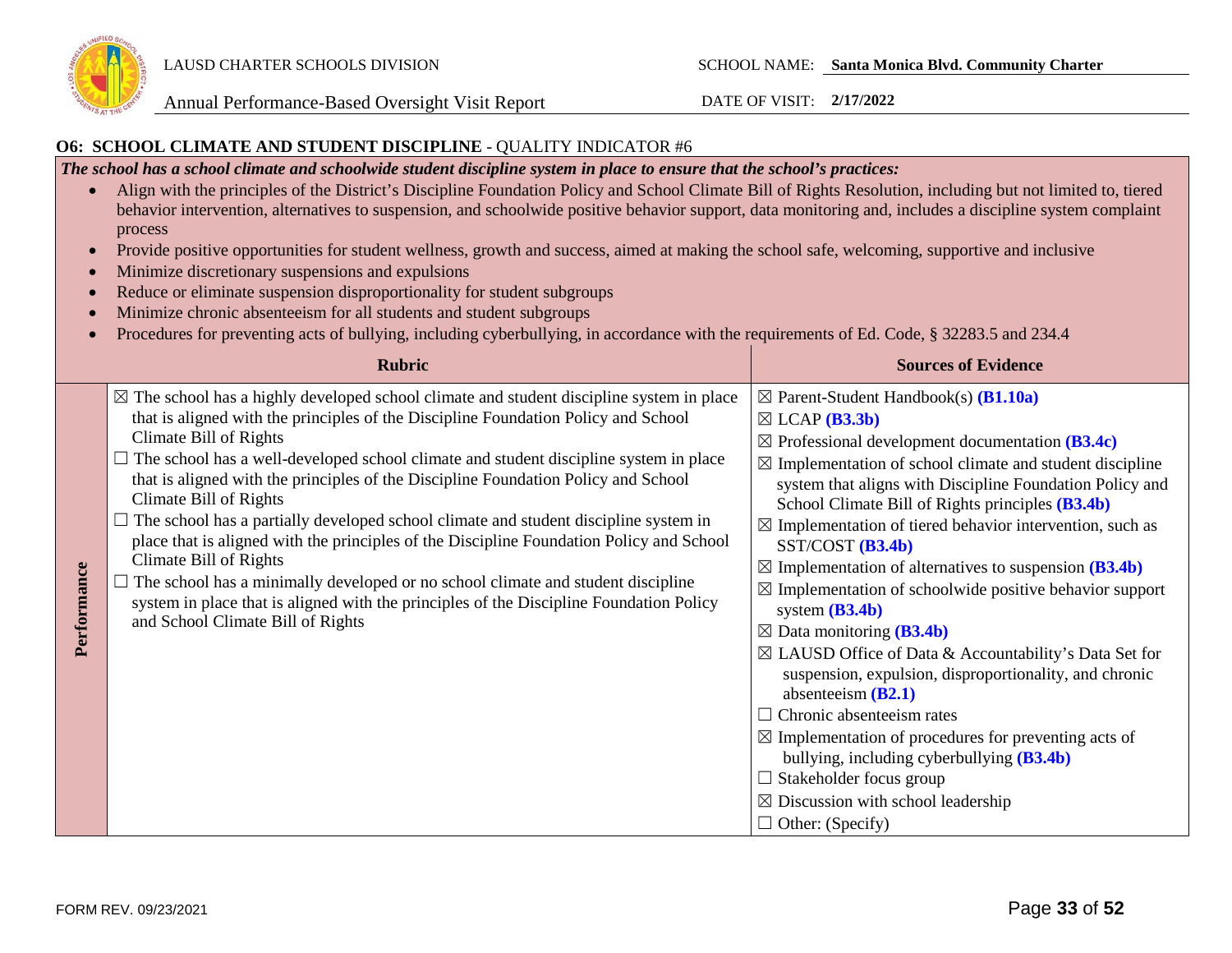

### **O7: PROFESSIONAL DEVELOPMENT** - QUALITY INDICATOR #**7**

### *The school:*

- Has a schoolwide professional development plan for teachers and other staff that supports the educational program set forth in the charter and targets identified needs
- Provides faculty and other instructional staff with professional development opportunities to improve instructional practice
- Provides opportunities for teachers to collaborate regularly for the purpose of planning and improving curriculum and instruction

| <b>Rubric</b>                                                                                                                                                                                                                                                                                                                                                                                                                                                                                                                                                                                                                                                                                                                                                                                                                                                                                                                                                           | <b>Sources of Evidence</b>                                                                                                                                                                                                                                                                                                                                                                                                               |
|-------------------------------------------------------------------------------------------------------------------------------------------------------------------------------------------------------------------------------------------------------------------------------------------------------------------------------------------------------------------------------------------------------------------------------------------------------------------------------------------------------------------------------------------------------------------------------------------------------------------------------------------------------------------------------------------------------------------------------------------------------------------------------------------------------------------------------------------------------------------------------------------------------------------------------------------------------------------------|------------------------------------------------------------------------------------------------------------------------------------------------------------------------------------------------------------------------------------------------------------------------------------------------------------------------------------------------------------------------------------------------------------------------------------------|
| $\boxtimes$ The school has fully implemented a professional development plan for teachers and<br>other staff that supports instructional practices, targets identified needs, and aligns with<br>the education program set forth in the charter<br>The school has implemented a professional development plan for teachers and other staff<br>that supports instructional practices, targets identified needs, and aligns with the<br>education program set forth in the charter<br>The school has partially implemented a professional development plan for teachers and<br>other staff that supports instructional practices, targets identified needs, and aligns with<br>the education program set forth in the charter<br>$\Box$ The school has not implemented a professional development plan for teachers and other<br>staff that supports instructional practices, targets identified needs, and aligns with the<br>education program set forth in the charter | $\boxtimes$ LCAP ( <b>B3.3b</b> )<br>$\boxtimes$ Professional development documentation (e.g.<br>professional development year-long plan, agendas, and<br>sign-ins) $(B3.4c)$<br>$\boxtimes$ Professional development training materials (B3.4c)<br>$\boxtimes$ System to assess professional development needs (B3.4c)<br>Interview of teachers and/or other staff<br>$\boxtimes$ Discussion with school leadership<br>Other: (Specify) |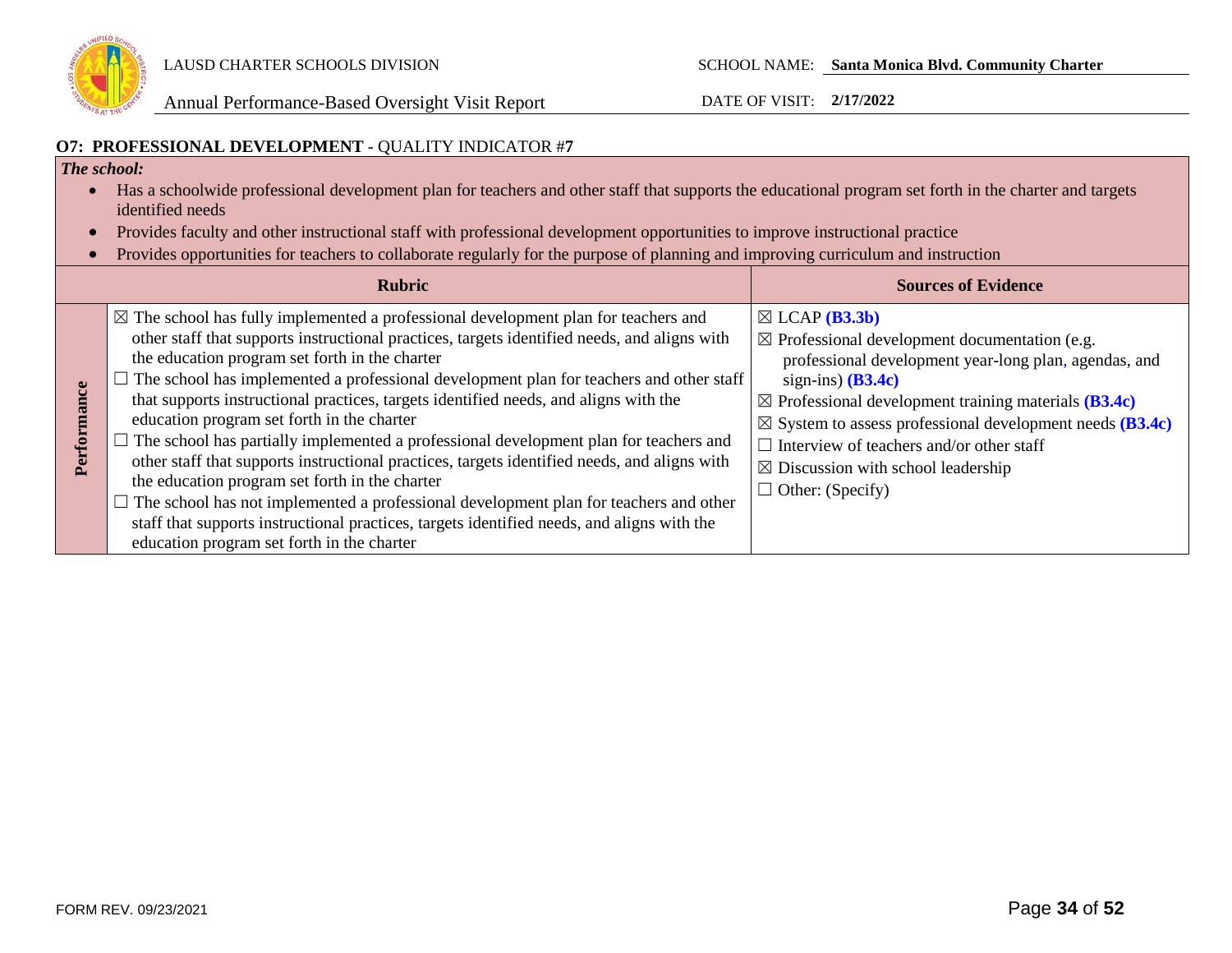

### **O8: STAKEHOLDER ENGAGEMENT AND INVOLVEMENT** - QUALITY INDICATOR #8

*The school has a system for stakeholder engagement, including gathering input, facilitating and encouraging involvement, sharing information, and resolving concerns, which:*

- Provides parents, teachers, and students with meaningful opportunities for involvement and engagement that meet the requirements and goals of applicable federal and state law, the school's charter, and the school LCAP
- Implements a School Site Council (SSC) and/or English Learner Advisory Committee (ELAC), in accordance with legal requirements (e.g., member composition of committee/council, legally required topics, etc.), if applicable
- Engages in communication that notifies parents, teachers, pupils and other stakeholders of the process for resolving concerns, including how they may contact board members, and supports students, families, and other stakeholders in effectively resolving concerns

|   | <b>Rubric</b>                                                                                                                                                                                                                                                                                                                                                                                                                                                                                                                                                                                                                                                                                                             | <b>Sources of Evidence</b>                                                                                                                                                                                                                                                                                                                                                                                                                                                                                                                                                                                                  |
|---|---------------------------------------------------------------------------------------------------------------------------------------------------------------------------------------------------------------------------------------------------------------------------------------------------------------------------------------------------------------------------------------------------------------------------------------------------------------------------------------------------------------------------------------------------------------------------------------------------------------------------------------------------------------------------------------------------------------------------|-----------------------------------------------------------------------------------------------------------------------------------------------------------------------------------------------------------------------------------------------------------------------------------------------------------------------------------------------------------------------------------------------------------------------------------------------------------------------------------------------------------------------------------------------------------------------------------------------------------------------------|
| Ξ | $\boxtimes$ The school has a highly developed system for stakeholder engagement, including<br>gathering input, encouraging involvement, sharing information, and resolving concerns<br>$\Box$ The school has a well-developed system for stakeholder engagement, including<br>gathering input, encouraging involvement, sharing information, and resolving concerns<br>The school has a partially developed system for stakeholder engagement, including<br>gathering input, encouraging involvement, sharing information, and resolving concerns<br>The school has a minimal or no system for stakeholder engagement, including gathering<br>input, encouraging involvement, sharing information, and resolving concerns | $\boxtimes$ Parent-Student Handbook ( <b>B1.10a</b> )<br>$\boxtimes$ LCAP ( <b>B3.3b</b> )<br>$\boxtimes$ Documentation of SSC and ELAC meetings (e.g.,<br>calendars, agendas, minutes, roster, and sign-in) (B3.4d)<br>$\boxtimes$ Stakeholder consultation (B3.4d)<br>$\boxtimes$ Parent/stakeholder involvement and<br>engagement $(B3.4d)$<br>$\boxtimes$ Communication to parents and other stakeholders of<br>complaint resolution process(es) $(B3.4d)$<br>$\boxtimes$ School website ( <b>B3.4e</b> )<br>$\Box$ Stakeholder focus group<br>$\boxtimes$ Discussion with school leadership<br>$\Box$ Other: (Specify) |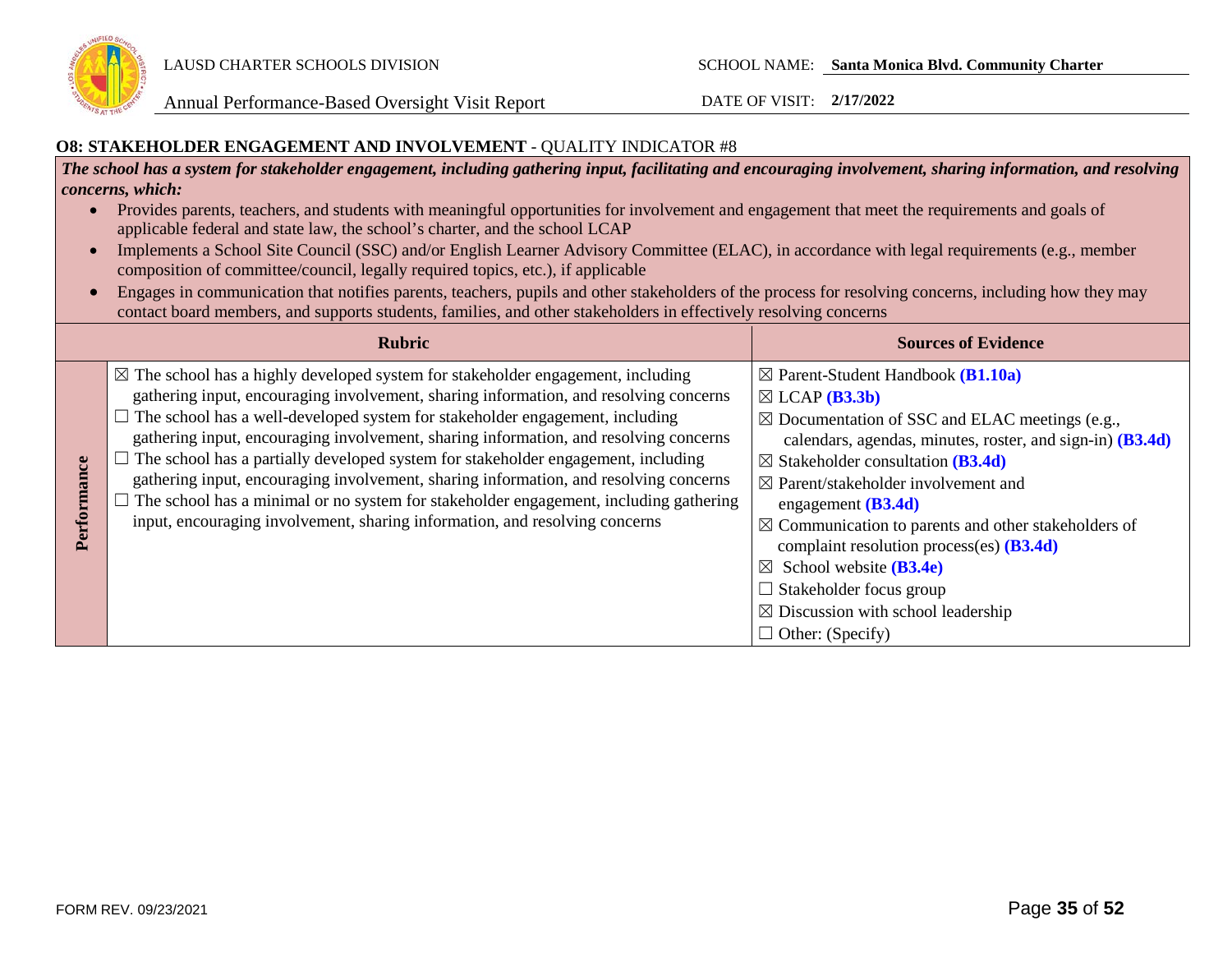

### **O9: TRANSPARENCY FOR STAKEHOLDERS-** QUALITY INDICATOR #9

*The school's documents that are available both manually and electronically serve as a vehicle for transparency through its displays and provision of information.* 

- Information is easily accessible to the public and school stakeholders, and is presented in English and applicable languages as required by law
- Applicable categories described in Charter School Transparency Resolution
- UCP and all complaint procedures
- Title IX information in accordance with Ed. Code, § 221.61<sup>\*\*</sup>
- Suicide Prevention policy in accordance with Ed. Code, § 215<sup>\*\*</sup>
- Notification requirements to pupils and parents or guardians of pupils on how to initiate access to available pupil mental health services on campus, in the community, or both no less than twice during the school year, in accordance with Ed. Code, § 49428
- Ensure that specified information on bullying and harassment prevention is readily accessible in a prominent location on the LEA's existing website in a manner that is easily accessible to parents or guardians of pupils, in accordance with Ed. Code, § 234.1 et seq.\*\*
- Provides all stakeholders with appropriate, accessible, and relevant information about individual student and schoolwide academic progress and performance
- Identifies and implements the most appropriate methods of informing parents and guardians of pupils in grades 6-12, of human trafficking prevention resources, in accordance with Ed. Code, § 49381
- Informs parents of high school students about transferability of courses to other public high schools and the eligibility of courses to meet college entrance requirements (**high schools only**)

\*\*\*" Indicates that the policy must be posted on website.

**Rubric Sources of Evidence**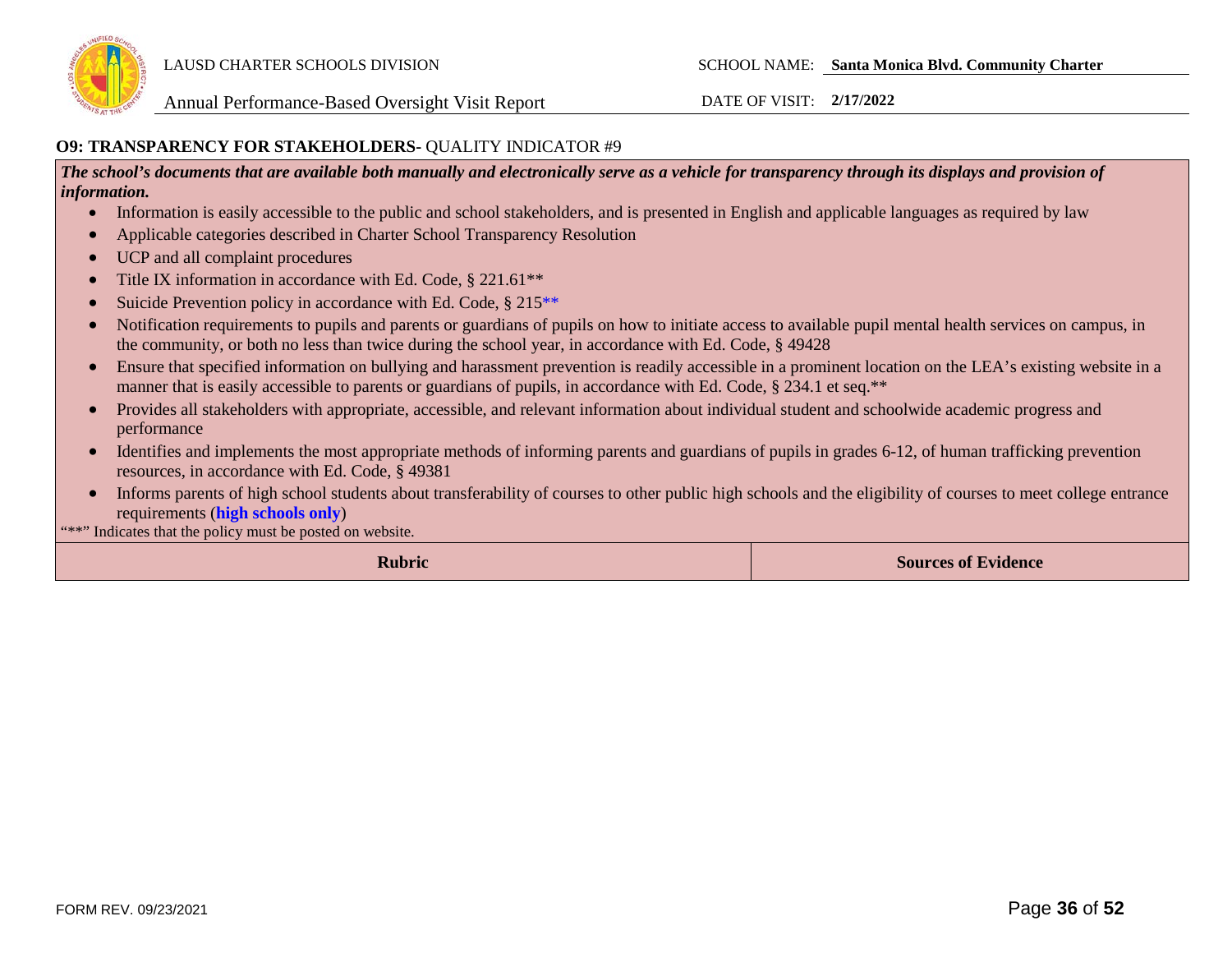

|             | $\boxtimes$ The school has a highly developed system to share information with stakeholders, that is | $\boxtimes$ Review of the availability of information to the                          |  |  |  |
|-------------|------------------------------------------------------------------------------------------------------|---------------------------------------------------------------------------------------|--|--|--|
|             | easily accessible via its documents available both manually, electronically and on its               | public/stakeholders $(B3.4e)$ for:                                                    |  |  |  |
|             | website                                                                                              | $\boxtimes$ LCAP                                                                      |  |  |  |
|             | $\Box$ The school has a well-developed system to share information with stakeholders via its         | $\boxtimes$ UCP Procedure and Forms                                                   |  |  |  |
|             | documents available both manually, electronically and on its website                                 | $\boxtimes$ Complaint Procedure and Forms                                             |  |  |  |
|             | The school has a partially developed system to share information with stakeholders via               | $\boxtimes$ Title IX Information                                                      |  |  |  |
|             | its documents available manually/electronically or on its website                                    | $\boxtimes$ Suicide Prevention and Awareness                                          |  |  |  |
|             | $\Box$ The school has a minimally developed system to share information with stakeholders            | $\Box$ Financial Audit                                                                |  |  |  |
|             | with limited to no availability of documents manually/electronically or on its website               | $\boxtimes$ Student Demographics                                                      |  |  |  |
|             |                                                                                                      | $\boxtimes$ Student Achievement Information                                           |  |  |  |
|             |                                                                                                      | $\boxtimes$ Sharing accessible and relevant information about                         |  |  |  |
| Performance |                                                                                                      | individual student and schoolwide academic progress and                               |  |  |  |
|             |                                                                                                      | performance with all stakeholders as appropriate (B3.4e)                              |  |  |  |
|             |                                                                                                      | $\Box$ Parents are informed about transferability of                                  |  |  |  |
|             |                                                                                                      | courses/course credit and eligibility to meet A-G                                     |  |  |  |
|             |                                                                                                      | requirements $(B3.4e)$                                                                |  |  |  |
|             |                                                                                                      | $\boxtimes$ Provision of stakeholder access to school's approved<br>charter $(B3.4e)$ |  |  |  |
|             |                                                                                                      | $\boxtimes$ Informing parents/guardians of human trafficking                          |  |  |  |
|             |                                                                                                      | prevention resources (grades $6-12$ ) ( <b>B3.4e</b> )                                |  |  |  |
|             |                                                                                                      | $\boxtimes$ Notification of access to available mental health services                |  |  |  |
|             |                                                                                                      | (B3.4e)                                                                               |  |  |  |
|             |                                                                                                      | $\boxtimes$ Specified information on bullying and harassment                          |  |  |  |
|             |                                                                                                      | prevention $(B3.4e)$                                                                  |  |  |  |
|             |                                                                                                      | School website (B3.4e)<br>$\boxtimes$                                                 |  |  |  |
|             |                                                                                                      | $\Box$ Other: (Specify)                                                               |  |  |  |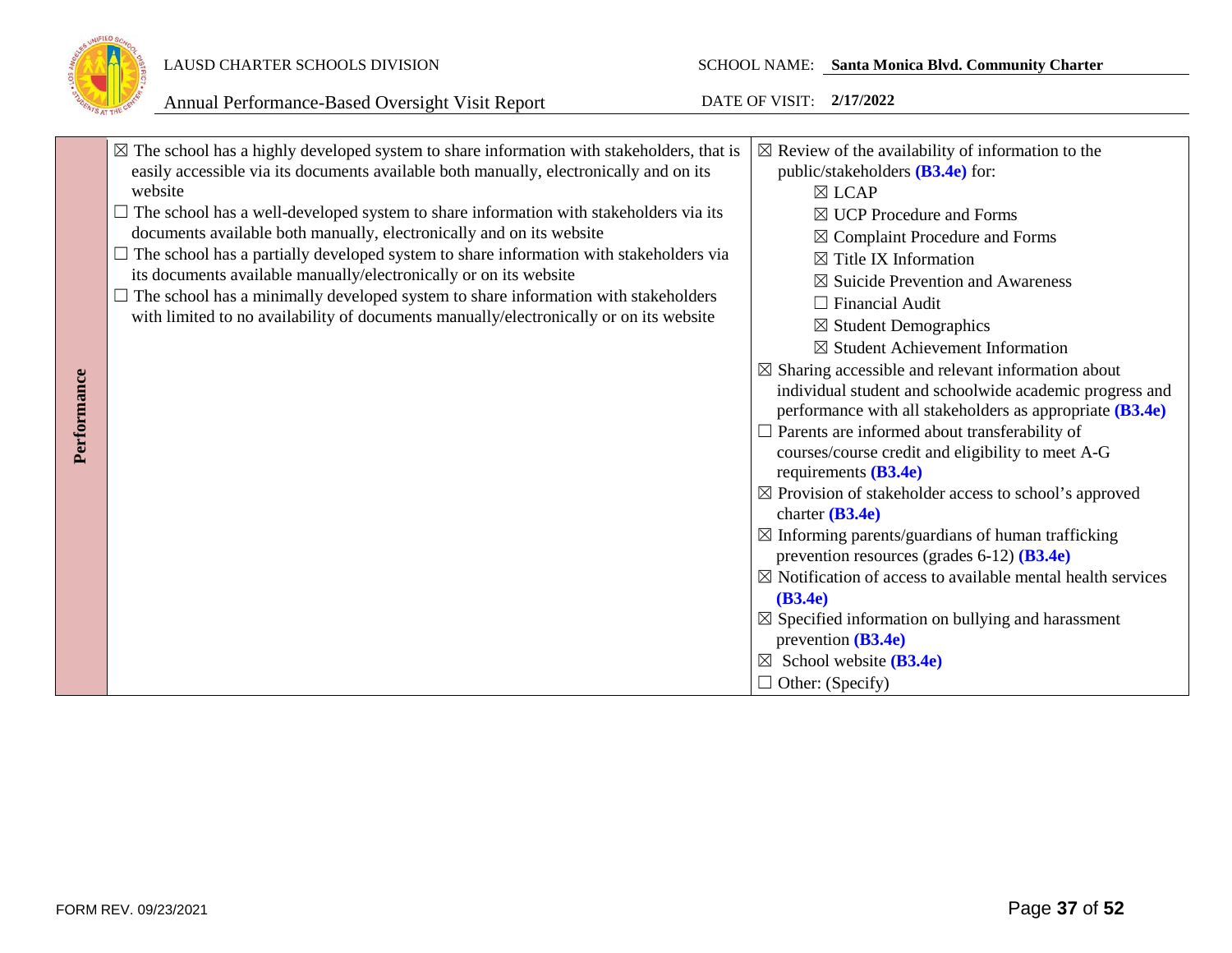

### **O10: EVALUATION OF SCHOOL STAFF** - QUALITY INDICATOR #10

*The school has a system in place for the evaluation of school staff designed to ensure that the school's educational program yields high student achievement and complies with all applicable legal requirements, including:* 

- Evaluation procedures with clear performance standards for all school-based staff, including but not limited to administrators, certificated staff, and classified staff
- Evaluation tool for all school-based staff, including but not limited to administrators, certificated staff, and classified staff

|                 | <b>Rubric</b>                                                                                                                                                                                                                                                                                                                                                                                                                                                                                                                                                                                                                                                                                                                                                                                                                                                                                                                                                                      | <b>Sources of Evidence</b>                                                                                                                                                                                                                                                                                                                                                                                                                         |
|-----------------|------------------------------------------------------------------------------------------------------------------------------------------------------------------------------------------------------------------------------------------------------------------------------------------------------------------------------------------------------------------------------------------------------------------------------------------------------------------------------------------------------------------------------------------------------------------------------------------------------------------------------------------------------------------------------------------------------------------------------------------------------------------------------------------------------------------------------------------------------------------------------------------------------------------------------------------------------------------------------------|----------------------------------------------------------------------------------------------------------------------------------------------------------------------------------------------------------------------------------------------------------------------------------------------------------------------------------------------------------------------------------------------------------------------------------------------------|
| ance<br>Perforn | $\boxtimes$ The school has a highly developed system in place for the evaluation of school staff<br>designed to ensure that the school's educational program yields high student achievement<br>and complies with all applicable legal requirements<br>The school has a well-developed system in place for the evaluation of school staff<br>designed to ensure that the school's educational program yields high student achievement<br>and complies with all applicable legal requirements<br>The school has a partially developed system in place for the evaluation of school staff<br>designed to ensure that the school's educational program yields high student achievement<br>and complies with all applicable legal requirements<br>The school has a minimal or no system in place for the evaluation of school staff<br>designed to ensure that the school's educational program yields high student achievement<br>and complies with all applicable legal requirements | $\boxtimes$ Evaluation procedures with clear performance standards<br>for all school-based staff, including but not limited to<br>administrators, certificated staff, and classified staff<br>(B3.4f)<br>$\boxtimes$ Evaluation tool for all school-based staff, including but not<br>limited to administrators, certificated staff, and classified<br>staff $(B3.4f)$<br>$\boxtimes$ Discussion with school leadership<br>$\Box$ Other: (Specify) |

### **O11: CLEARANCES AND CREDENTIALING COMPLIANCE** - QUALITY INDICATOR #11

*The school is in compliance with applicable law and the terms of its approved charter regarding clearances and credentialing:*

- All certificated staff are fully credentialed, including EL authorizations, and appropriately assigned as authorized by their credentials at all times
- Individuals employed in a teaching position during the 2019–20 school year obtain the appropriate certificate, permit, or other document for their certificated assignment no later than July 1, 2025 (Ed. Code, § 47605.4(a).)
- The charter school maintains appropriate assignments and monitoring throughout the year and addresses Exceptions (and makes Determinations, as appropriate) in CalSAAS during the CTC-identified annual window.
- Charter school identifies its charter user(s) who participate in CTC trainings as well as those through LACOE and/or LAUSD, and they establish internal processes that address not only the CalSAAS monitoring, but also the accurate submission of CALPADS Codes as they relate to the CalSAAS Determinations.
- The school has obtained all necessary employee clearances, including criminal background and tuberculosis (TB) risk assessments/clearances, prior to employment, and keeps all clearances current
- The school has obtained all necessary vendor clearances, including criminal background and tuberculosis (TB) risk assessments/clearances, prior to the provision of service, and keeps all clearances current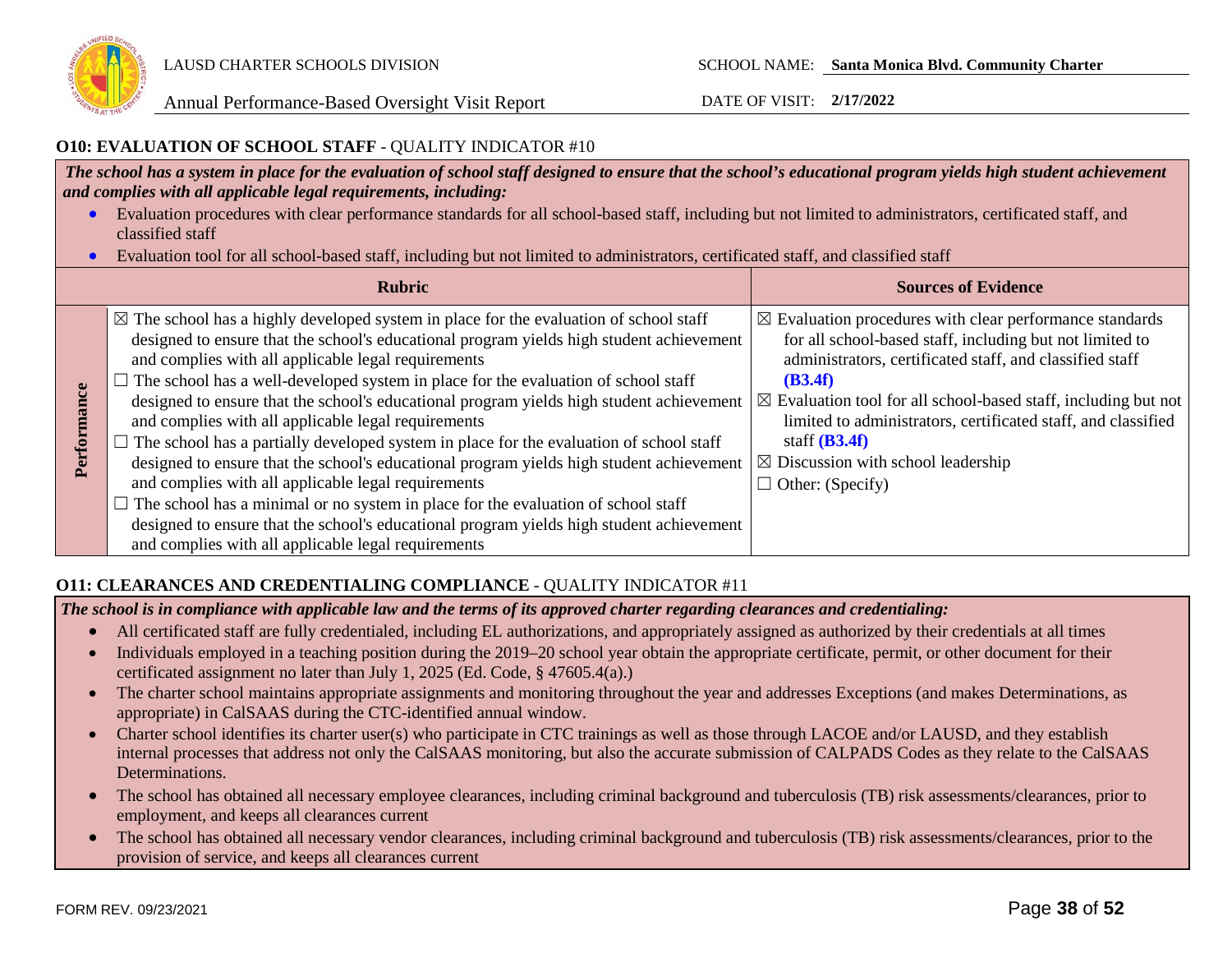

| $\bullet$   | The school has conducted volunteer clearances in accordance with applicable law and policy, including criminal background clearances for all<br>volunteers who perform school site services while not under the direct supervision of a school employee, and tuberculosis (TB) risk<br>assessments/clearances for all volunteers with frequent or prolonged contact with students                                                                                                                                                                                                                                                                                                                                                                                                                                                                                                                                                |                                                                                                                                                                                                                                                                                                                                                                                                                                                                                                                                                                                                                                                                                                                                                                                                                                                                                                                                                              |
|-------------|----------------------------------------------------------------------------------------------------------------------------------------------------------------------------------------------------------------------------------------------------------------------------------------------------------------------------------------------------------------------------------------------------------------------------------------------------------------------------------------------------------------------------------------------------------------------------------------------------------------------------------------------------------------------------------------------------------------------------------------------------------------------------------------------------------------------------------------------------------------------------------------------------------------------------------|--------------------------------------------------------------------------------------------------------------------------------------------------------------------------------------------------------------------------------------------------------------------------------------------------------------------------------------------------------------------------------------------------------------------------------------------------------------------------------------------------------------------------------------------------------------------------------------------------------------------------------------------------------------------------------------------------------------------------------------------------------------------------------------------------------------------------------------------------------------------------------------------------------------------------------------------------------------|
|             | <b>Rubric</b>                                                                                                                                                                                                                                                                                                                                                                                                                                                                                                                                                                                                                                                                                                                                                                                                                                                                                                                    | <b>Sources of Evidence</b>                                                                                                                                                                                                                                                                                                                                                                                                                                                                                                                                                                                                                                                                                                                                                                                                                                                                                                                                   |
| Performance | $\boxtimes$ The school has fully implemented and continually monitors systems and procedures that<br>maintain 100% compliance with applicable law, including but not limited to clearance,<br>credentialing, and assignment requirements at all times<br>The school has implemented and monitors systems and procedures that maintain<br>substantial compliance with applicable law, including but not limited to clearance,<br>credentialing, and assignment requirements<br>The school has partially implemented and intermittently monitors systems and<br>procedures to maintain compliance with applicable law, including but not limited to<br>clearance, credentialing, and assignment requirements<br>The school has not implemented and/or does not monitor systems and procedures to<br>maintain compliance with applicable law, including but not limited to clearance,<br>credentialing, and assignment requirements | $\boxtimes$ Certification of Clearances, Credentialing, and Mandated<br>Reporter Training 2021-2022 form ("ESSA Grid")<br>(B3A.1a)<br>$\boxtimes$ Human Resources policies and procedures regarding ESSA<br>qualifications and credentialing requirements<br>$\Box$ CalSAAS detail and summary reports; HR procedures for<br>the CalSAAS; List of CalSAAS users who actively engage<br>in the assignment monitoring process<br>$\boxtimes$ Staff rosters and school master schedule (B3A.1b and<br><b>B3A.1c)</b><br>$\boxtimes$ Custodian(s) of Records documentation<br>(B3A.1d)<br>$\boxtimes$ Criminal Background Clearance Certifications<br>(B3A.2a, B3A.3, and B3A.4)<br>$\boxtimes$ Teaching credential/authorization documentation<br>(B3A.2b)<br>$\boxtimes$ Vendor certifications (B3A.6)<br>$\Box$ Volunteer (TB) risk assessment/clearance certification<br>(B3A.7)<br>$\boxtimes$ Discussion with school leadership<br>$\Box$ Other: (Specify) |
|             | Progress on LAUSD Board of Education Benchmarks and/or MOU related to ORGANIZATIONAL MANAGEMENT (if applicable):                                                                                                                                                                                                                                                                                                                                                                                                                                                                                                                                                                                                                                                                                                                                                                                                                 |                                                                                                                                                                                                                                                                                                                                                                                                                                                                                                                                                                                                                                                                                                                                                                                                                                                                                                                                                              |
| N/A         |                                                                                                                                                                                                                                                                                                                                                                                                                                                                                                                                                                                                                                                                                                                                                                                                                                                                                                                                  |                                                                                                                                                                                                                                                                                                                                                                                                                                                                                                                                                                                                                                                                                                                                                                                                                                                                                                                                                              |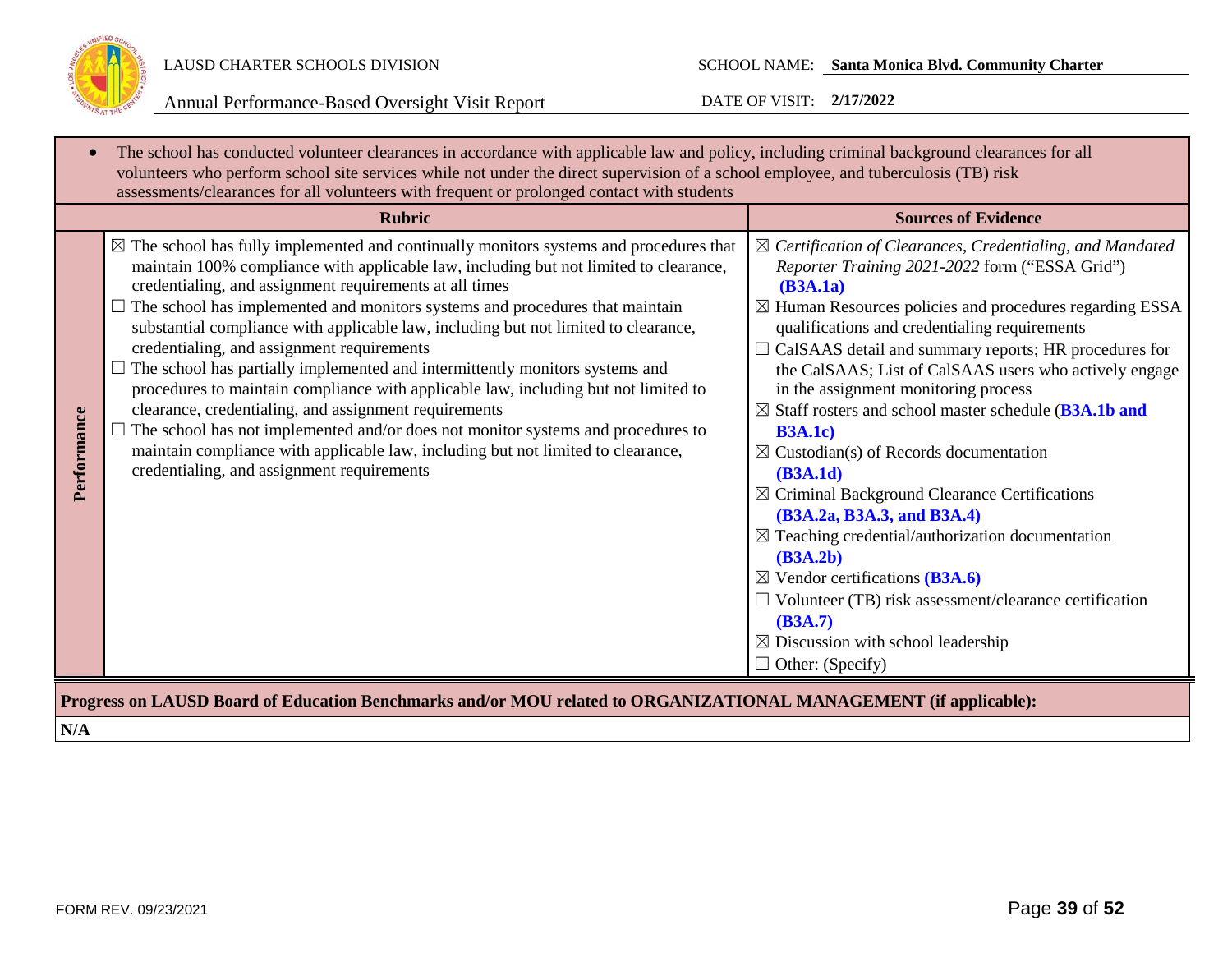

| 6548                                        | 2018-2019     |            |             |                  | 2019-2020         |               |            |            |                  | 2020-2021         |               |            |            |                  |                   |
|---------------------------------------------|---------------|------------|-------------|------------------|-------------------|---------------|------------|------------|------------------|-------------------|---------------|------------|------------|------------------|-------------------|
|                                             | Preliminary   | First      | Second      | <b>Unaudited</b> | Audited           | Preliminary   | First      | Second     | <b>Unaudited</b> | Audited           | Preliminary   | First      | Second     | <b>Unaudited</b> | <b>Audited</b>    |
| Santa Monica Boulevard Community Charter    | <b>Budget</b> | Interim    | Interim     | <b>Actuals</b>   | <b>Financials</b> | <b>Budget</b> | Interim    | Interim    | <b>Actuals</b>   | <b>Financials</b> | <b>Budget</b> | Interim    | Interim    | <b>Actuals</b>   | <b>Financials</b> |
| Cash and Cash Equivalents                   |               |            | 4,258,893   | 4,854,886        | 4,860,306         |               | 5,357,171  | 5,649,556  | 5,242,437        | 5,242,437         |               | 4,838,221  | 5,224,824  | 6,384,122        | 5,245,891         |
| <b>Current Assets</b>                       |               |            | 4,838,852   | 5,575,324        | 5,584,554         |               | 5,787,511  | 5,938,320  | 6,662,185        | 6,934,993         |               | 6,903,869  | 7,361,709  | 9,230,740        | 9,230,741         |
| <b>Fixed and Other Assets</b>               |               |            | 2,930,275   | 2,925,393        | 2,925,393         |               | 3,292,700  | 3.419.631  | 2.914.411        | 2.914.409         |               | 2,749,149  | 2,749,149  | 2,565,931        | 2,572,641         |
| <b>Total Assets</b>                         |               |            | 7,769,127   | 8,500,717        | 8,509,947         |               | 9,080,211  | 9,357,951  | 9,576,596        | 9,849,402         |               | 9,653,018  | 10,110,858 | 11,796,671       | 11,803,382        |
| <b>Deferred Outflow</b>                     |               |            |             |                  |                   |               |            |            |                  |                   |               |            |            |                  |                   |
| <b>Current Liabilities</b>                  |               |            | 486,867     | 517,496          | 518,613           |               | 517,014    | 517.013    | 649,392          | 649,393           |               | 151,020    | 151,020    | 1,326,294        | 1,326,295         |
| Other Long Term Liabilities                 |               |            |             |                  |                   |               |            |            |                  |                   |               | $\Omega$   |            |                  | 6,710             |
| Unfunded OPEB Liabilities/Deferred Inflow   |               |            | 1,968,731   | 1,889,528        | 1.644.789         |               | 1,879,449  | 1,879,449  | 1,820,412        | 1,820,412         |               | 1,820,412  | 1,820,412  | 966,981          | 966,981           |
| <b>Total Liabilities</b>                    |               |            | 2.455.598   | 2.407.024        | 2,163,402         |               | 2.396.463  | 2.396.462  | 2.469.804        | 2.469.805         |               | 1.971.432  | 1.971.432  | 2,293,275        | 2,299,986         |
| <b>Net Assets</b>                           |               | 7,137,528  | 5,313,529   | 6,093,693        | 6,346,545         |               | 6,683,748  | 6,961,489  | 7,106,792        | 7,379,597         |               | 7,681,586  | 8,139,426  | 9,503,396        | 9,503,396         |
| <b>Total Revenues</b>                       | 12,805,987    | 12,311,323 | 12,384,611  | 12,536,284       | 12,545,510        | 12,119,075    | 12,189,939 | 12,205,825 | 12,268,856       | 13,015,304        | 11,696,875    | 12,906,287 | 12,426,520 | 12,633,240       | 12,987,689        |
| <b>Total Expenditures</b>                   | 12,401,514    | 12.211.731 | 12,140,283  | 11,511,792       | 11,512,905        | 11,908,246    | 11,599,884 | 11.590.881 | 11,508,609       | 11,982,252        | 10.963.168    | 12,331,493 | 11,666,691 | 10,509,441       | 10,863,890        |
| Net Income / (Loss)                         | 404.472       | 99,592     | 244,328     | 1,024,492        | 1,032,605         | 210.829       | 590.055    | 614.944    | 760.247          | 1,033,052         | 733.707       | 574.794    | 759,829    | 2,123,799        | 2,123,799         |
| Operating Transfers In (Out) and Sources /  |               |            |             |                  |                   |               |            |            |                  |                   |               |            |            |                  |                   |
| Uses                                        |               |            |             |                  |                   |               |            |            |                  |                   |               |            |            |                  |                   |
| Extraordinary Item - Transfer of Net Assets |               |            |             |                  |                   |               |            |            |                  |                   |               |            |            |                  |                   |
| Inc / (Dec) in Net Assets                   | 404,472       | 99,592     | 244,328     | 1,024,492        | 1,032,605         | 210,829       | 590,055    | 614,944    | 760,247          | 1,033,052         | 733,707       | 574,794    | 759,829    | 2,123,799        | 2,123,799         |
| <b>Net Assets, Beginning</b>                | 7,400,597     | 7,037,936  | 7,037,936   | 7,037,936        | 5,069,201         | 5,313,529     | 6,093,693  | 6,093,693  | 6.093.693        | 6,346,545         | 6,961,489     | 7,106,792  | 7,106,792  | 7,106,792        | 7,379,597         |
| Adi. for restatement / Prior Yr Adi         |               |            | (1.968.735) | (1.968.735)      | 244.739           |               | $\Omega$   | 252.852    | 252,852          |                   |               | $\Omega$   | 272,805    | 272,805          | 0                 |
| Net Assets, Beginning, Adjusted             | 7,400,597     | 7,037,936  | 5,069,201   | 5,069,201        | 5,313,940         | 5.313.529     | 6,093,693  | 6.346.545  | 6,346,545        | 6,346,545         | 6.961.489     | 7,106,792  | 7,379,597  | 7,379,597        | 7,379,597         |
| Net Assets, End                             | 7.805.069     | 7,137,528  | 5,313,529   | 6,093,693        | 6,346,545         | 5.524.358     | 6.683.748  | 6.961.489  | 7,106,792        | 7,379,597         | 7.695.196     | 7,681,586  | 8,139,426  | 9,503,396        | 9,503,396         |
|                                             |               |            |             |                  |                   |               |            |            |                  |                   |               |            |            |                  |                   |

| 6548                                        |             |            | <b>Audited Financials</b> |            |              |               |            |         |                  |                   |
|---------------------------------------------|-------------|------------|---------------------------|------------|--------------|---------------|------------|---------|------------------|-------------------|
|                                             |             |            |                           |            |              | Preliminary   | First      | Second  | <b>Unaudited</b> | Audited           |
| Santa Monica Boulevard Community Charter    | 2017-2018   | 2018-2019  | 2019-2020                 | 2020-2021  | 2021-2022    | <b>Budget</b> | Interim    | Interim | <b>Actuals</b>   | <b>Financials</b> |
| Cash and Cash Equivalents                   | 3.671.825   | 4,860,306  | 5.242.437                 | 5,245,891  |              |               | 8.316.091  |         | $\Omega$         |                   |
| <b>Current Assets</b>                       | 4,272,275   | 5,584,554  | 6,934,993                 | 9,230,741  |              |               | 9,819,409  |         |                  |                   |
| <b>Fixed and Other Assets</b>               | 3.253.327   | 2,925,393  | 2,914,409                 | 2,572,641  |              |               | 2.204.725  |         |                  |                   |
| <b>Total Assets</b>                         | 7,525,602   | 8,509,947  | 9,849,402                 | 11,803,382 |              |               | 12,024,134 |         |                  |                   |
| <b>Deferred Outflow</b>                     |             |            |                           |            |              |               |            |         |                  |                   |
| <b>Current Liabilities</b>                  | 487,670     | 518.613    | 649,393                   | 1,326,295  |              |               | 1,550,817  |         |                  |                   |
| Other Long Term Liabilities                 |             |            |                           | 6.710      |              |               |            |         |                  |                   |
| Unfunded OPEB Liabilities/Deferred Inflow   | 1,968,731   | 1,644,789  | 1,820,412                 | 966.981    |              |               | 966.981    |         |                  |                   |
| <b>Total Liabilities</b>                    | 2.456.401   | 2,163,402  | 2,469,805                 | 2,299,986  |              |               | 2,517,798  |         |                  |                   |
| <b>Net Assets</b>                           | 5,069,201   | 6,346,545  | 7,379,597                 | 9,503,396  | 0            |               | 9,506,336  |         |                  |                   |
| <b>Total Revenues</b>                       | 12,302,364  | 12,545,510 | 13,015,304                | 12,987,689 |              | 14.191.080    | 14,412,828 |         | O                |                   |
| <b>Total Expenditures</b>                   | 12,198,698  | 11,512,905 | 11,982,252                | 10,863,890 |              | 13,588,728    | 14,409,888 |         | 0                | 0                 |
| Net Income / (Loss)                         | 103.666     | 1,032,605  | 1,033,052                 | 2,123,799  | $\Omega$     | 602,352       | 2,940      |         | $\Omega$         | 0                 |
| Operating Transfers In (Out) and Sources /  |             |            |                           |            |              |               |            |         |                  |                   |
| <b>Uses</b>                                 |             |            |                           |            |              |               |            |         | O                |                   |
| Extraordinary Item - Transfer of Net Assets |             |            |                           |            |              |               |            |         | $\Omega$         |                   |
| Inc / (Dec) in Net Assets                   | 103,666     | 1,032,605  | 1,033,052                 | 2,123,799  |              | 602,352       | 2,940      |         | 0                |                   |
| Net Assets, Beginning                       | 6,518,049   | 5,069,201  | 6,346,545                 | 7,379,597  |              | 8,139,426     | 9,503,396  |         |                  |                   |
| Adj. for restatement / Prior Yr Adj         | (1,552,514) | 244,739    |                           |            |              |               |            |         | $\Omega$         |                   |
| Net Assets, Beginning, Adjusted             | 4,965,535   | 5,313,940  | 6,346,545                 | 7,379,597  | $\Omega$     | 8,139,426     | 9,503,396  |         | $\Omega$         |                   |
| Net Assets, End                             | 5,069,201   | 6,346,545  | 7,379,597                 | 9,503,396  | <sup>0</sup> | 8,741,778     | 9,506,336  |         |                  |                   |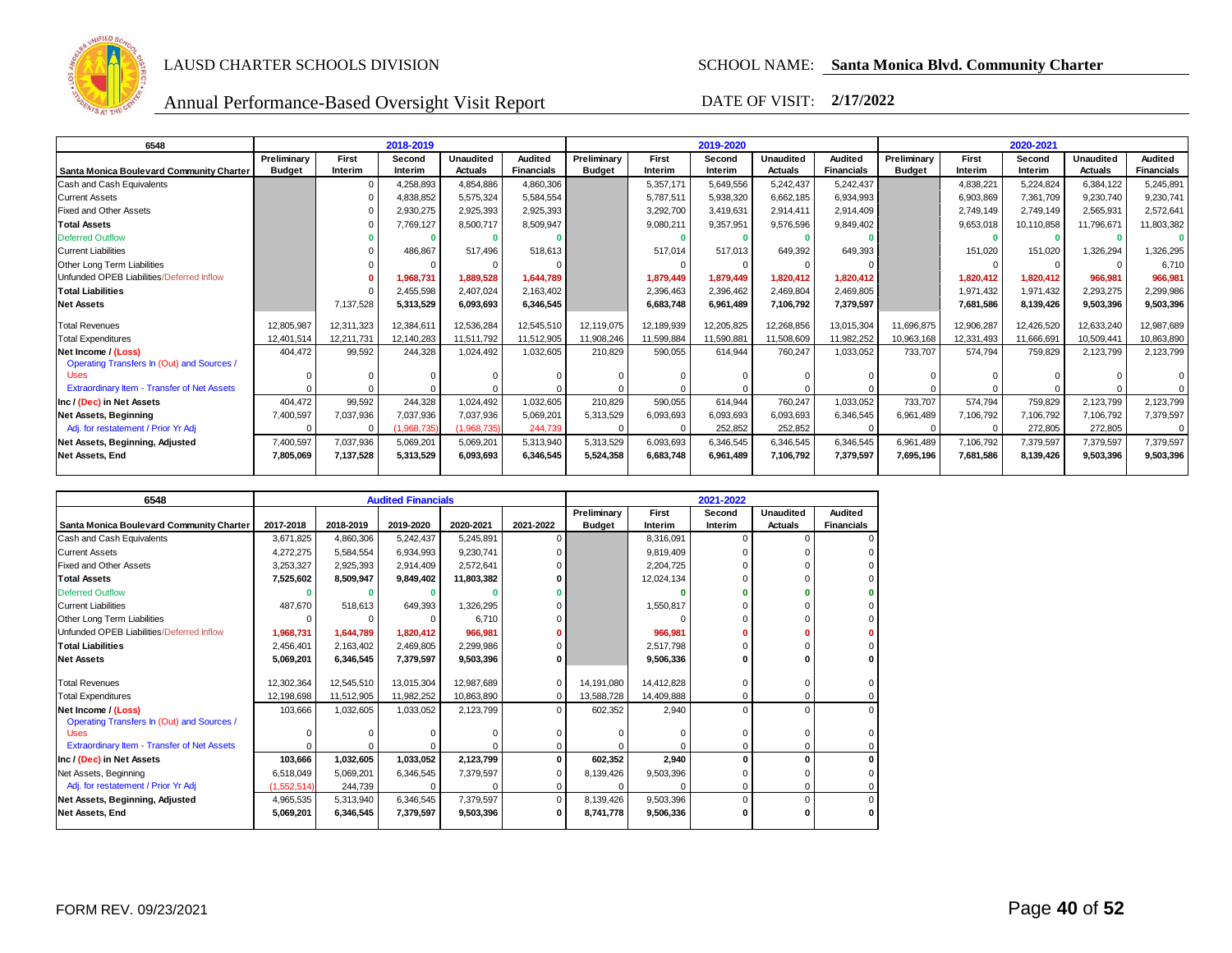

| <b>FISCAL OPERATIONS</b>                                                                                                                                                                                                                                                                                                                                                                                                                                                                                                                                                                                                                                                                                                                                                                                                                                                                                                                                                                                                                                                                                                                                                                                                                                                                                                               | <b>RATING</b> |
|----------------------------------------------------------------------------------------------------------------------------------------------------------------------------------------------------------------------------------------------------------------------------------------------------------------------------------------------------------------------------------------------------------------------------------------------------------------------------------------------------------------------------------------------------------------------------------------------------------------------------------------------------------------------------------------------------------------------------------------------------------------------------------------------------------------------------------------------------------------------------------------------------------------------------------------------------------------------------------------------------------------------------------------------------------------------------------------------------------------------------------------------------------------------------------------------------------------------------------------------------------------------------------------------------------------------------------------|---------------|
| You have been assessed by the Fiscal Oversight team and you are receiving the rating of 4, Accomplished.                                                                                                                                                                                                                                                                                                                                                                                                                                                                                                                                                                                                                                                                                                                                                                                                                                                                                                                                                                                                                                                                                                                                                                                                                               | 4             |
| Other circumstances and information could influence the rating and are noted in this evaluation.                                                                                                                                                                                                                                                                                                                                                                                                                                                                                                                                                                                                                                                                                                                                                                                                                                                                                                                                                                                                                                                                                                                                                                                                                                       |               |
| Santa Monica Boulevard Community Charter's fiscal condition is positive and has been upward trending since the 2017-2018 fiscal year.<br>According to the 2020-2021 independent audit report, the school had positive net assets of \$9,503,396 and net income of \$2,123,799 when<br>factoring in the school's obligation for its unfunded post-retirement medical plan or Other Post-Employment Benefits (OPEB), and the related<br>accrued expenses, as required by Accounting Standards Codification 715 (ASC 715). The 2021-2022 First Interim projected positive net assets<br>of \$9,506,336 and net income of \$2,940, including the accrued OPEB obligation and related expenses.                                                                                                                                                                                                                                                                                                                                                                                                                                                                                                                                                                                                                                             |               |
| According to Fenton Charter Public School's (FCPS) independent audit report dated June 30, 2021, Santa Monica Boulevard Community Charter<br>is one of five schools operated by FCPS, all of which are currently authorized by the Los Angeles Unified School District (LAUSD). FCPS, its<br>related entities, and its charter schools reported positive net assets of \$31,685,088and net income of \$6,448,696. FCPS, without its related entities<br>and its charter schools, reported positive net assets of \$3,560,340 and a net loss of (\$105,685). In response to the CSD's inquiry regarding FCPS'<br>net loss, FCPS' back office provider (EdTec) explained that the net loss of \$105K is due to the share of business office rent allocated to the home<br>office as reduction of Charter Management Organization (CMO) fee from Fenton Charter Leadership Academy (FCLA) & Fenton Stem Academy<br>(STEM) (totaling \$99,172.80 in the aggregate) and a late depreciation accounting journal entry not included in the CMO fee calculation (\$6,512).<br>See further explanations in the following paragraph below.                                                                                                                                                                                                       |               |
| FCPS' management fees for its individual schools fluctuate from year to year, because the FCPS Home Office's net expenses [i.e., the Home<br>Office's total expenses less its local revenues received for the school year (e.g., donations)], net of home office's use of space on the FCLA/STEM<br>campus, are allocated to the FCPS schools based on their pro-rata revenue shares. The FCPS Home Office does not collect more management<br>fees than its expenses require, and the net result of the home office typically incurs a minor net loss as a result of their share of space usage at<br>the FCLA/STEM shared location. This use of space adjustment is made by reducing the CMO fee expense from FCLA and STEM, and therefore<br>reducing CMO fee income for the FCPS Home Office, in an amount proportionally allocated based on square footage usage of the Business<br>Office. According to FCPS, Santa Monica Boulevard Community Charter pays annual management fees of 6.98% to FCPS for administrative<br>services such as: payroll, technology services, facilities maintenance, finance, accounting, and accounts payable support, student, finance, and<br>compliance reporting, contract negotiations, maintaining vendor relationships (e.g., food services, etc.), and student data tracking and analysis. |               |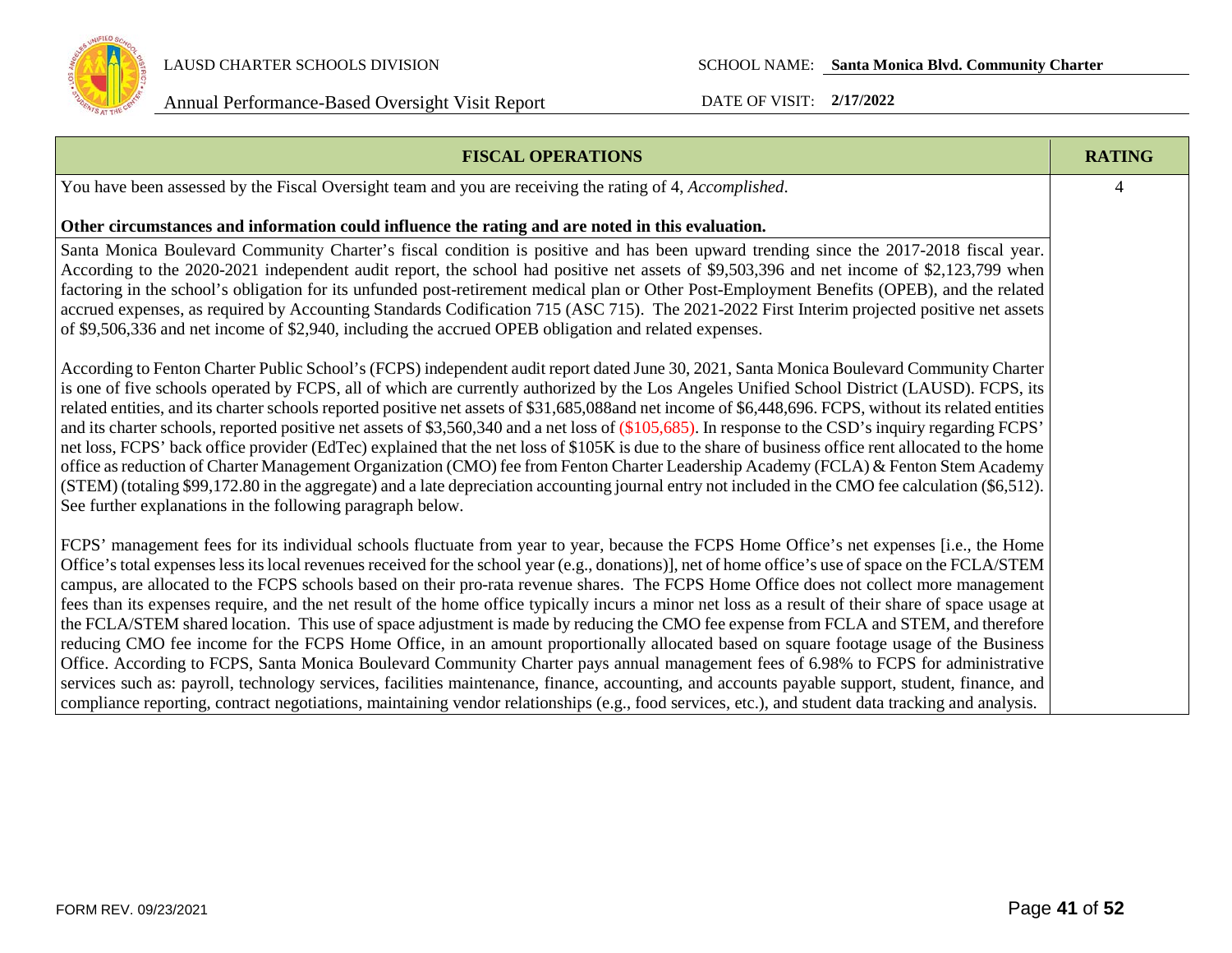

### **Areas of Demonstrated Strength and/or Progress:**

1. The school's fiscal condition is positive.

|                             | 2017-2018<br>(Audited<br>Actuals) | 2018-2019<br>(Audited<br>Actuals) | 2019-2020<br>(Audited<br>Actuals) | 2020-2021<br>(Audited<br>Actuals) | 2021-2022<br>(First<br>Interim) |
|-----------------------------|-----------------------------------|-----------------------------------|-----------------------------------|-----------------------------------|---------------------------------|
| Net Assets *                | \$5,069,201                       | \$6,346,545                       | \$7,379,597                       | \$9,503,396                       | \$9,506,336                     |
| <b>Net</b><br>Income/Loss   | \$103,666                         | \$1,032,605                       | \$1,033,052                       | \$2,123,799                       | \$2,940                         |
| <b>Transfers</b><br>In/Out  | \$0                               | \$0                               | \$0                               | \$0                               | \$0                             |
| Prior Year<br>Adjustment(s) | $$1,552,514$ <sup>**</sup>        | \$244,739***                      | \$0                               | \$0                               | \$0                             |

\*The school's net asset includes OPEB liability. According to the latest ASC 715 Report or Actuarial Valuation Report (issued on July 23, 2021 by FCPS' actuary) and the 2020-2021 independent audit report, as of June 30, 2021, the school's accumulated post-retirement benefit obligation is estimated at \$966,981. Per the Financial Accounting Standards Board (FASB, ASC 715), which became effective December 15, 2016 (or Fiscal Year 2016-2017), this long-term obligation is required to be reported as a liability on the school's balance sheet. Per FCPS, the school's accrued OPEB expenses were \$235,013, \$503,595, and (\$367,754) for Fiscal Years 2018-2019, 2019-2020, and 2020-2021, respectively. FCPS stated that the reason for the credit balance in Fiscal Year 2020-2021 is because FCPS adopted changes to their OPEB plan (whereby new employees are no longer offered an OPEB plan at retirement) that resulted in a reduction in future OPEB liabilities, and the negative adjustment reflects those changes.

Per FCPS, Santa Monica Boulevard Community Charter made annual contributions to its OPEB in the amounts of \$234,660, \$301,103, and \$485,676 during Fiscal Years 2018-2019, 2019-2020, and 2020-2021, respectively. As of December 31, 2021, the market value of FCPS's plan assets pertaining to its OPEB funds on deposit with its third-party administrator was reported at approximately \$8.6M, which exceeds the projected post-retirement costs under the school's OPEB plan over the next 10 years. Based on the ASC 715 Report and the 2020-2021 audit report, the expected retiree payments (mainly the actual pay-as-you-go costs) were estimated at \$3.2M over the next 10 years (i.e., from June 30, 2022 through June 30, 2031).

\*\* Fiscal Year 2017-2018 was the first year that the school recorded its OPEB liability and related expenses. As a result, the school's net assets were restated in the amount of (\$1,552,514).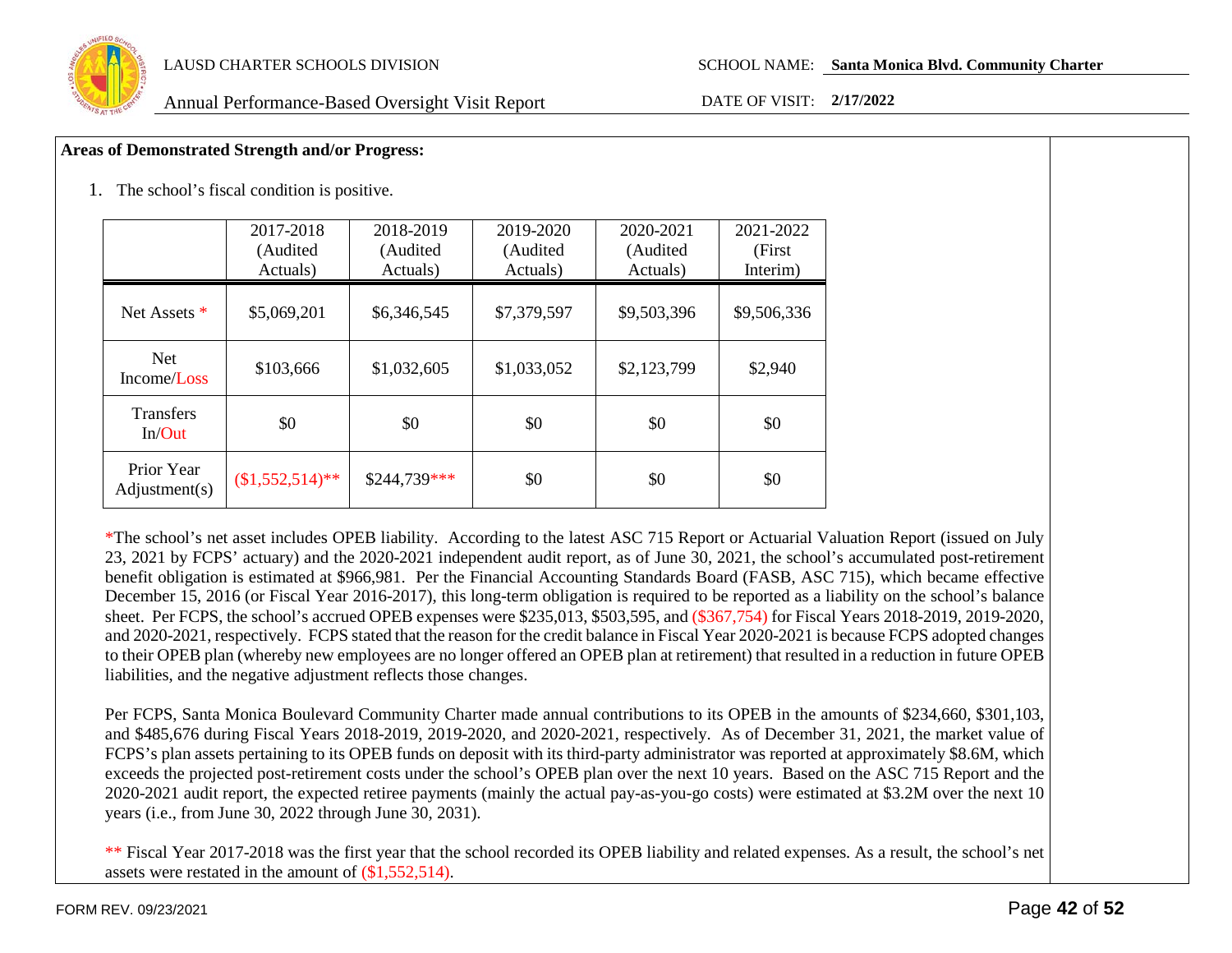

\*\*\* The prior-year adjustments of \$244,739 in Fiscal Year 2018-2019 represent the reclassification of the OPEB liability in FCPS' consolidated Statement of Activities. Per FCPS and its 2018-2019 independent audit report, during Fiscal Year 2018-2019, FCPS revised the method used to allocate the defined benefit liability to each of its charter schools (from the time method formerly used to the compensation method now utilized) to more accurately report the liabilities by location. The updated allocation method now reports each location's liabilities based on each employee's share of total compensation paid by the Fenton schools and the FCPS Home Office.

**Areas Noted for Further Growth and/or Improvement:**

No significant items noted.

**Other Observations (Items described in this section, which may not have been addressed in the charter school's Fiscal Policies and Procedures, are recommended for improvement to align with optimal business practices).**

None noted.

**Corrective Action Required:**

None noted that require immediate action to remedy concerns in this report.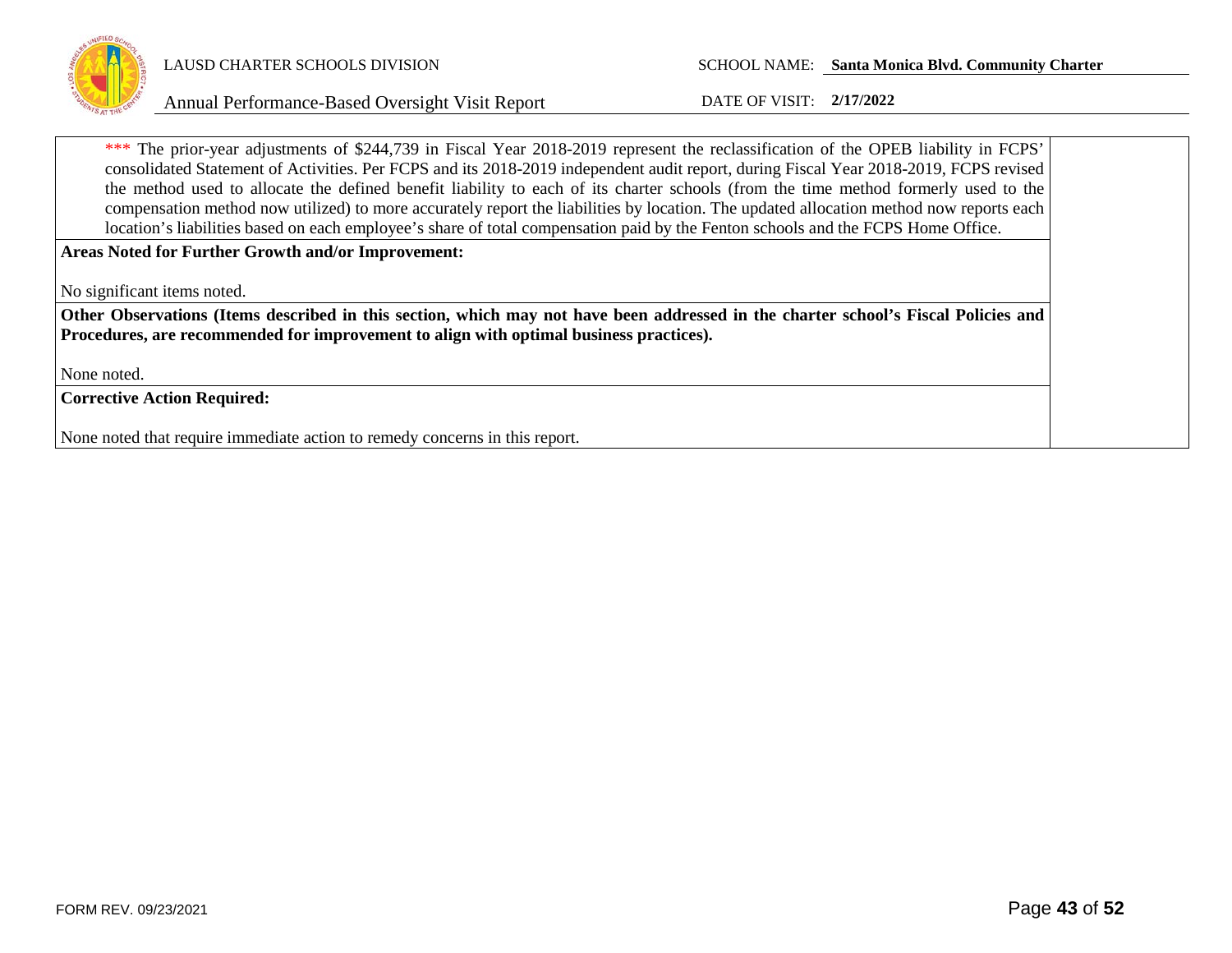

Notes:

- 1. Reviewed independent audit report for the Fiscal Year ended June 30, 2021, and noted the following:
	- a. Audit opinion: Unmodified
	- b. Material weaknesses: None Reported
	- c. Deficiencies/Findings: None Reported
	- d. Lack of Going Concern: None Reported
- 2. Governing board meeting minutes reflecting the presentation of financial reports, such as balance sheets, income statements, and cash flow statements were provided.
- 3. Governing board meeting minutes reflecting the adoption of the 2021-2022 budget were provided.
- 4. Evidence of Santa Monica Boulevard Community Charter offering STRS, PERS, and/or Social Security benefits to its employees and proof of payment was provided.
- 5. Governing board meeting minutes reflecting the selection of the current independent auditor were provided.
- 6. Governing board meeting minutes reflecting the discussion of the most current independent audit report were provided.
- 7. Per the 2020-2021 audit report, the school's unrestricted ending fund/net asset balance is \$8,959,101 and total expenditures equal \$10,863,890. Therefore, the school's reserve for economic uncertainty as defined in California Code of Regulations (CCR), Title 5, Section 15450 is 82.47%, which exceeds the minimum 4% based on the school's Average Daily Attendance (ADA) of 727.83 per the school's 2021-2022 First Principal Apportionment data reported.
- 8. Per the 2020-2021 audit report, the school's cash and cash equivalents is \$5,245,891 and total expenditures equal \$10,863,890. Therefore, the school's cash reserve level is 48.29%, which exceeds the recommended 5%.
- 9. Governing board meeting minutes reflecting the receipt, review, and approval of interim financial reports submitted to LAUSD were provided.
- 10. Governing board meeting minutes reflecting the receipt, review, and discussion of the most current Annual Performance-Based Oversight Visit report were provided.
- 11. Governing board meeting minutes reflecting the approval of the current fiscal policies and procedures were provided.
- 12. A copy of the charter school's organizational chart, which depicts the current reporting structure of the charter school, including but not limited to, any board member, charter management organization employees, or school employee, who handle day-to-day finances and/or have responsibilities outlined within the charter school's financial policies and procedures, was provided.
- 13. An itemized accounting regarding total compensation paid in Fiscal Year 2020-2021 to all executives, school leaders, administrators, directors, and noncertificated staff either employed directly by the school or the entity managing the charter school, including the organization's home office, charter management organization, or related entities which may have decision-making authority over the school was provided.
- 14. Governing board meeting minutes reflecting the approval of the management fees, licensing fees, or other related party fees were provided.
- 15. The most current accounts payable aging report was provided.
- 16. Reviewed the following 30 checks. No discrepancies were noted.
	- a. Check numbers (East West Bank Checking Account Ending in X7895): 115060, 114534, 115127, 113694, 115104, 115133, 115126, 114944, 114270, 114696, 114025, 114978, 114272, 115030, 113575, 114831,114789, 114655, 115069, 114508, 113746, 114482, 114616, 114485, 114535, 114195, 113628, 114601, 113937, and 115219.
- 17. Reviewed credit card statements from April 2021 through September 2021. Selected the months of April 2021 through September 2021 for sample testing. No discrepancies were noted.
	- a. American Express Credit Card Ending in X44000 (Executive Director)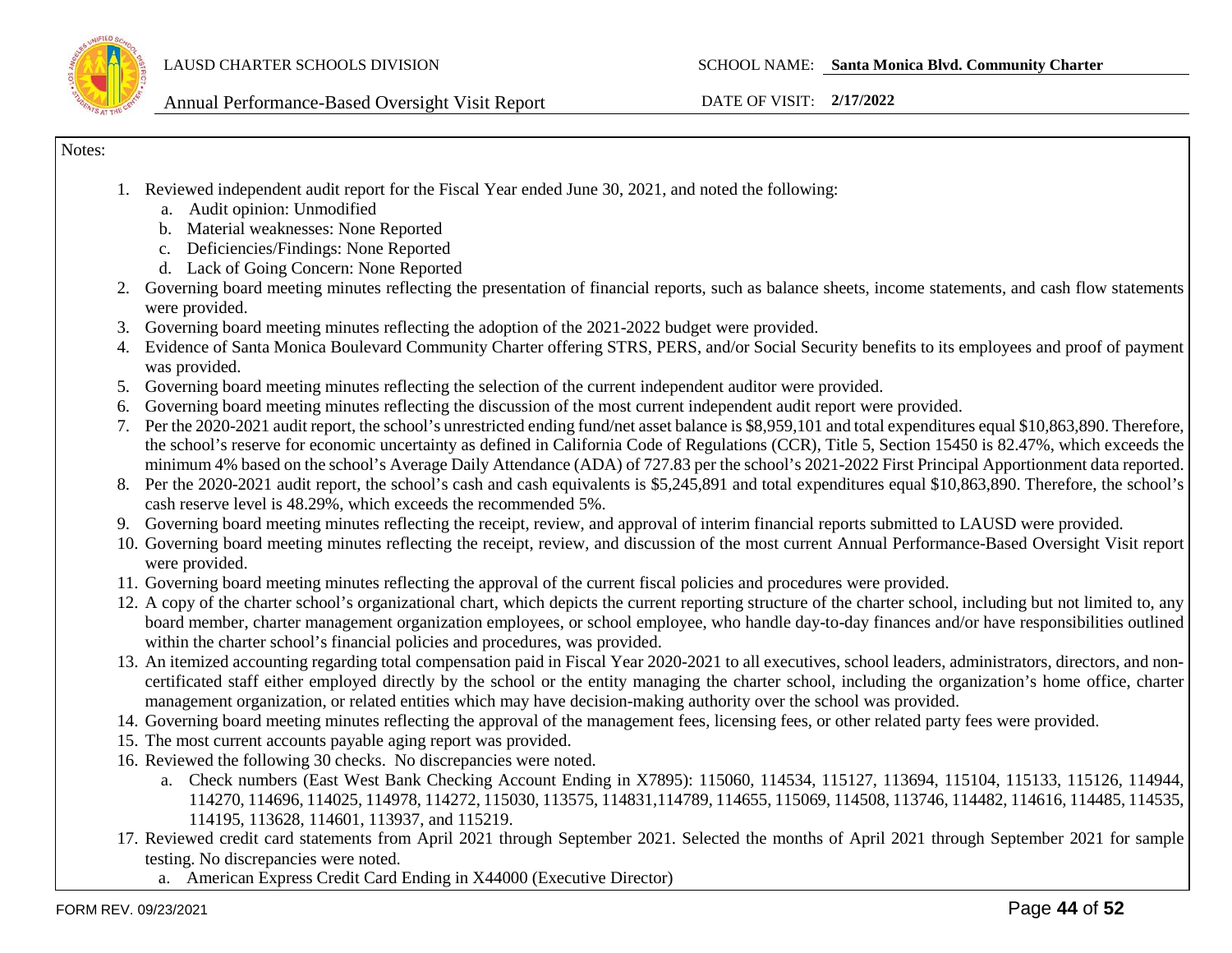- b. Elan Credit Card Ending in X6767 (Executive Director)
- c. Elan Credit Card Ending in X5199 (Chief Academic Officer)
- d. Elan Credit Card Ending in X8572 (Chief Operating Officer)
- e. Elan Credit Card Ending in X5317 (Director, Fenton Avenue Charter School)
- f. Elan Credit Card Ending in X0022 (Director, Fenton Primary Center)
- g. Elan Credit Card Ending in X3099 (Director, Santa Monica Boulevard Community Charter School)
- h. Elan Credit Card Ending in X3432 (Director, Fenton Charter Leadership Academy/Fenton STEM Academy)
- i. Elan Credit Card Ending in X6785 (M&O Manager)
- j. Home Depot Credit Card Ending in X2178 (Facilities staff)
- 18. Reviewed bank statements and bank reconciliations from April 2021 through September 2021. Selected the months of April 2021 through September 2021 for sample testing. No discrepancies were noted.
	- a. East West Bank Checking Account Ending in X7895 (Operating Account)
	- b. Cathay Wealth Management Account Ending in X6597 (Investment Account)
- 19. Segregation of Duties (SOD) reviews were conducted remotely at Fenton Primary Center and Santa Monica Boulevard Community Charter via videoconference. No discrepancies were noted.
- 20. Equipment inventory was provided.
- 21. The Education Protection Account (EPA) allocation and expenditures pertaining to the prior Fiscal Year (i.e., 2020-2021) are posted on the charter school's website.
- 22. The most current Audited Financial Statements are posted on the charter school's website.
- 23. The 2021-2022 Local Control and Accountability Plan was submitted to LAUSD.
- 24. The most current Local Control and Accountability Plan is posted on the charter school's website.
- 25. FCPS disclosed Fenton Primary Center's involvement in a real estate refinancing transaction pertaining to Fenton Primary Center's school site, located at 11351 Dronfield Avenue, Pacoima, CA 91331 (which closed on or about February 26, 2020). According to FCPS, this transaction was executed for the purpose of refinancing the indebtedness incurred by related entity Dronfield, LLC to fund the acquisition and development of the property. Documents provided by the school indicate that FCPS has agreed to lease the property from related entity Fenton, LLC through a series of three separate leases that span the following time periods: 1) February 1, 2020 through June 30, 2020; 2) July 1, 2020 through June 30, 2021, and 3) July 1, 2021 through June 30, 2058. According to the organization, Fenton, LLC is wholly owned by SFV Education, which is a tax-exempt California nonprofit public benefit corporation formed and operated to support FCPS.
- 26. FCPS' plans for the facilities-related expansions and major improvements to the existing school site at Fenton STEM Academy and Fenton Charter Leadership Academy were provided. Documents provided to the CSD consist of signed and executed lease agreements and the FCPS governing board's related meeting minutes approving the refinancing transactions pertaining to these two FCPS schools —i.e., STEM and Fenton Charter Leadership Academy, who both sublease their respective school sites from related entity Fenton, LLC. FCPS Leadership also shared that Fenton, LLC intends to make substantial improvements to a property that is adjacent to the 8926 Sunland Boulevard site (which is located at 8928 Sunland Boulevard, Sun Valley, CA 91352).
- 27. FCPS applied for U.S. Small Business Administration's (SBA) Paycheck Protection Program (PPP) in April 2020. However, in May 2020 based on FCPS' Board's re-evaluation and recommendation from its then-Executive Director and its Finance Committee, FCPS returned the \$5,043,100 loan amount, plus \$3,642.24 interest of 1% for 26 days.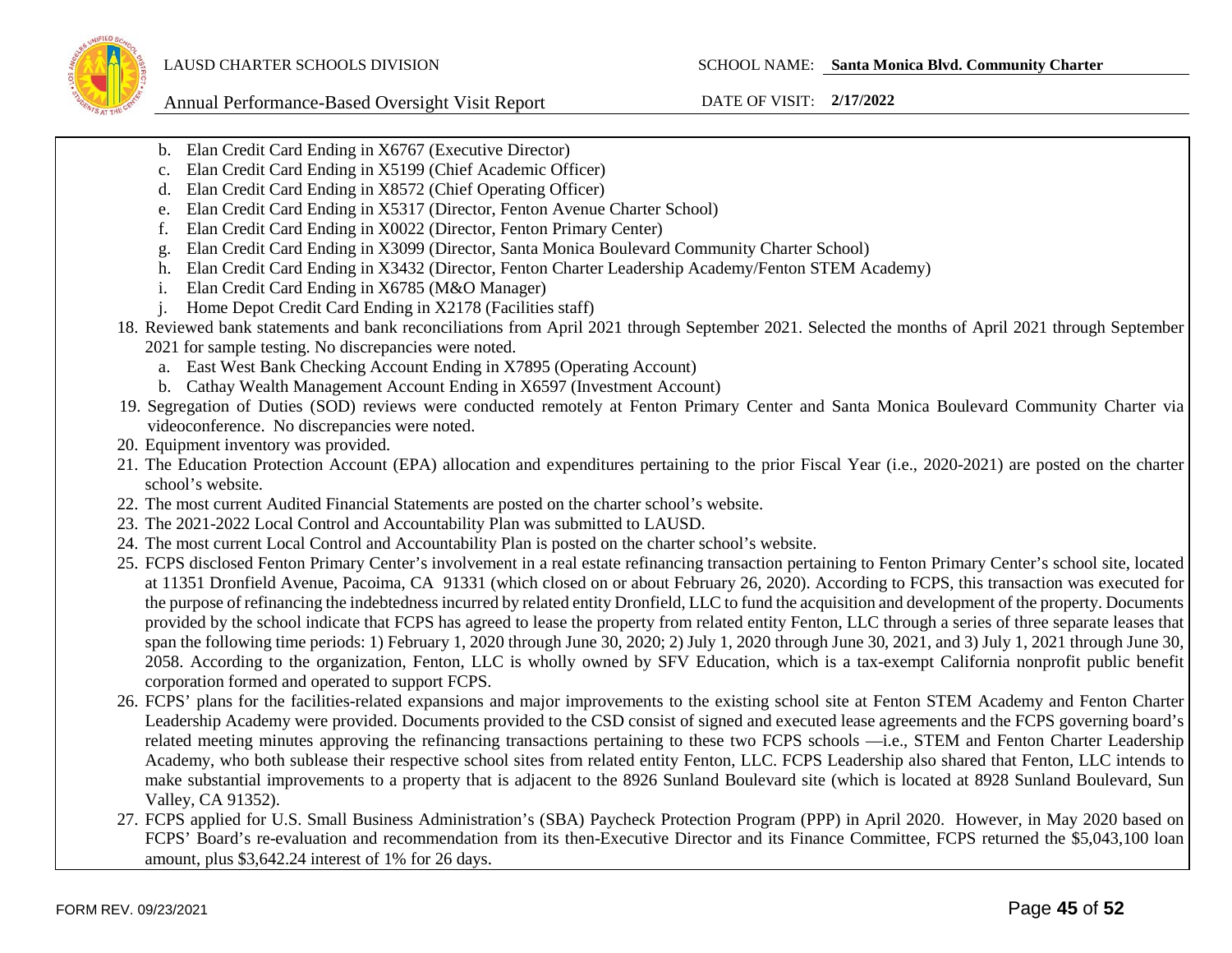

- 28. Documentation pertaining to grants that the school received during both Fiscal Years 2020-2021 and/or 2021-2022 due to the COVID-19 pandemic was provided.
- 29. Pursuant to AB 1871, a signed and dated written statement that indicates that Santa Monica Boulevard Community Charter is providing each needy pupil with one nutritionally adequate free or reduced-price meal during each school day was provided.
- 30. Santa Monica Boulevard Community Charter did not disclose any legal actions, regulatory proceedings, or investigations that might have a material fiscal impact (including financial viability) to the Charter School, and that is currently pending or was filed within the last year or since the last disclosure period, whichever is later.
- 31. The 2020-2021 audited and unaudited actuals do not mirror each other. There are variances: 1) (\$1,138,231) in cash and cash equivalents, and 2)  $(\$960,271)$  in other long-term liabilities. EdTec attributed these variances to the following corresponding factors: 1) Intercompany balances settled after UAR; and 2) OPEB classified differently between UAR and audit, in addition to Fiscal Year 2020-2021 activity for new capitalized lease standard.
- 32. The school's reported Norm Enrollment was 924, 890, 864, 840, and 775 for Fiscal Years 2017-2018, 2018-2019 2019-2020, 2020-2021, and 2021- 2022, respectively. As summarized in the table below, the school's Norm Enrollment count has been trending downwards with the school reporting losses of 22, 34, 26, 24, and 65 students for the respective years.

| Santa Monica Boulevard Community Charter - Norm Enrollment History |           |           |           |           |           |
|--------------------------------------------------------------------|-----------|-----------|-----------|-----------|-----------|
| Grade Level                                                        | 2017-2018 | 2018-2019 | 2019-2020 | 2020-2021 | 2021-2022 |
| <b>KND</b>                                                         | 155       | 142       | 142       | 127       | 96        |
| 1st                                                                | 141       | 111       | 124       | 128       | 116       |
| 2nd                                                                | 134       | 138       | 115       | 114       | 125       |
| 2rd                                                                | 117       | 136       | 139       | 116       | 108       |
|                                                                    |           |           |           |           |           |
| 4 <sup>th</sup>                                                    | 160       | 129       | 133       | 139       | 113       |
| $\overline{5^{th}}$                                                | 148       | 156       | 133       | 134       | 135       |
| 6 <sup>th</sup>                                                    | 69        | 78        | 78        | 82        | 82        |
| <b>Total Enrollment</b>                                            | 924       | 890       | 864       | 840       | 775       |
| Increase/(Decrease) in                                             |           |           |           |           |           |
| <b>Enrollment From Prior</b>                                       | (22)      | (34)      | (26)      | (24)      | (65)      |
| Year                                                               |           |           |           |           |           |

In response to the CSD's observations regarding the school's declining Norm Enrollment since Fiscal Year 2017-2018 per the historical Norm Enrollment data, FCPS Chief Executive Officer (CEO) stated: "COVID is our biggest obstacle - Current %DELTA is 5.12% with an enrollment of 797. Enrollment continues to increase as health conditions improve." Furthermore, the CEO communicated that FCPS' action plan to address the declining enrollment consists of: "1) Increase awareness of services available to families including the expansion of TK and Expanded Learning services; 2) Communicate and maintain COVID-Safety Plan to mitigate the risk of virus transmission, exposure to environmental health hazards, and to support student health needs; 3) Engage in meaningful consultation with individuals and/or advocates representing the interests of students with disabilities, English learners,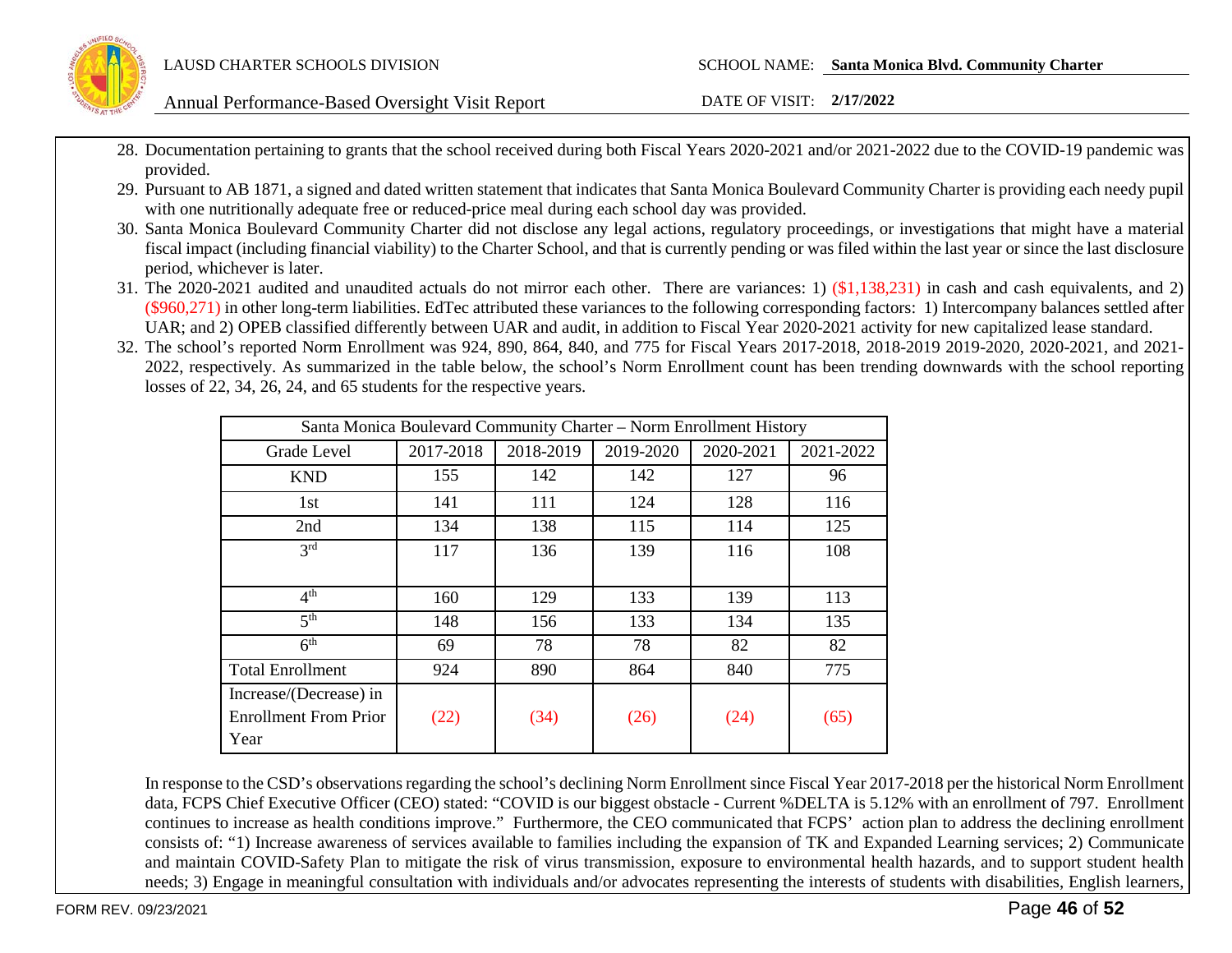

students experiencing homelessness, students in foster care, migratory students, students who are incarcerated, military-dependent students, and other underserved students; 4) Reduce class size to implement evidence-based activities to meet the comprehensive needs of students; 5) Implement trauma informed teaching along with the tools and resources to move from a Learner Manager to a Learner Empowered by incorporating welcoming/inclusion activities." The school has maintained a balanced budget. The CSD will continue to monitor the school's student enrollment through oversight.

**Progress on LAUSD Board of Education and/or MOU Benchmarks related to FISCAL OPERATIONS (if applicable):**

N/A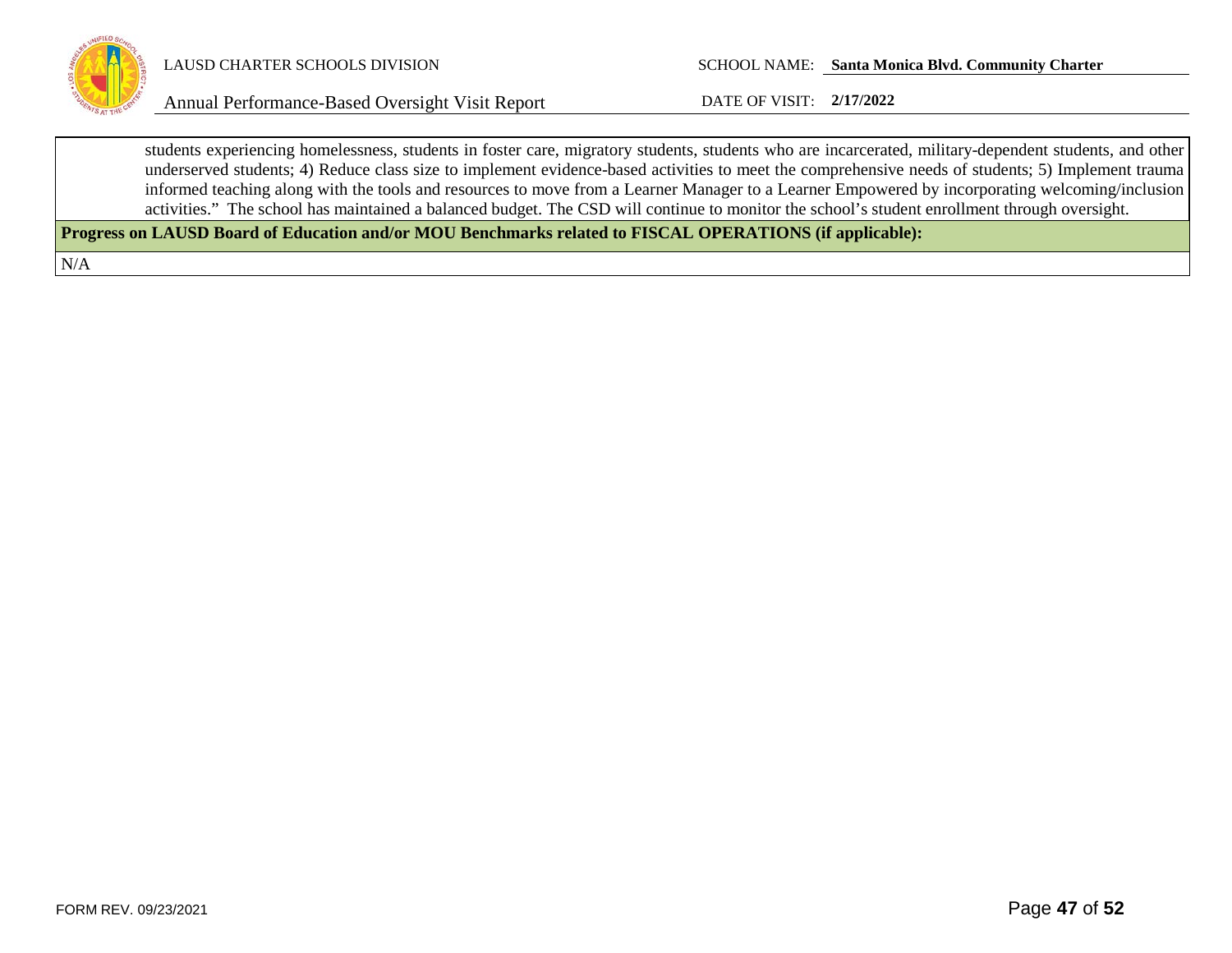

### **Fiscal Operations Rubrics**

*Existing School – a charter school that has at least one annual independent audit on file with the Charter Schools Division [Possible Rating of 1-4] New School – a charter school that does not have an independent audit on file with the Charter Schools Division [Possible Rating of 1-2]*

| An existing school that meets all of the Required Criteria and two of the |                                                                                  | An existing school that meets all of the Required Criteria and two of the        |  |
|---------------------------------------------------------------------------|----------------------------------------------------------------------------------|----------------------------------------------------------------------------------|--|
|                                                                           | Supplemental Criteria listed below would be assessed eligible to be              | Supplemental Criteria listed below would be assessed eligible to be              |  |
|                                                                           | considered as Accomplished [Rating of 4].                                        | considered as Proficient [Rating of 3].                                          |  |
|                                                                           | <b>Existing Schools (based on the most current annual audit):</b>                | <b>Existing Schools (based on the most current annual audit):</b>                |  |
|                                                                           | An existing school is one that has at least one annual independent audit on file | An existing school is one that has at least one annual independent audit on file |  |
|                                                                           | with the Charter Schools Division                                                | with the Charter Schools Division                                                |  |
|                                                                           | <b>REOUIRED CRITERIA</b>                                                         | <b>REOUIRED CRITERIA</b>                                                         |  |
| 1.                                                                        | Net Assets are positive in the prior two audits;                                 | Net Assets are positive in the most current audit;                               |  |
| 2.                                                                        | The cash balance at the beginning of the school year is positive;                | The cash balance at the beginning of the school year is positive;                |  |
| 3.                                                                        | The two most current audits show no material weaknesses, deficiencies            | The most current audit shows no material weaknesses, deficiencies<br>3.          |  |
|                                                                           | and/or findings;                                                                 | and/or findings;                                                                 |  |
| 4.                                                                        | All vendors and staff are paid in a timely manner;                               | Vendors and staff are paid in a timely manner;                                   |  |
| 5.                                                                        | Governing board approves Fiscal Policies and Procedures, at a                    | Governing board approves Fiscal Policies and Procedures, at a<br>5.              |  |
|                                                                           | minimum, once prior to each charter renewal term;                                | minimum, once prior to each charter renewal term;                                |  |
| 6.                                                                        | Charter school consistently adheres to the governing board approved              | Charter school generally adheres to the governing board-approved<br>6.           |  |
|                                                                           | <b>Fiscal Policies and Procedures;</b>                                           | <b>Fiscal Policies and Procedures;</b>                                           |  |
| 7.                                                                        | Governing board adopts the annual budget;                                        | Governing board adopts the annual budget;<br>7.                                  |  |
|                                                                           | Governing board reviews and approves reports (e.g., preliminary                  | Governing board reviews and approves reports (e.g., preliminary                  |  |
|                                                                           | budget, first interim, second interim, unaudited actuals, audited actuals,       | budget, first interim, second interim, unaudited actuals, audited actuals,       |  |
|                                                                           | etc.) submitted to LAUSD;                                                        | etc.) submitted to LAUSD;                                                        |  |
|                                                                           | 9. Governing board discusses and resolves audit exceptions and                   | Governing board discusses and resolves audit exceptions and<br>9.                |  |
|                                                                           | deficiencies to the satisfaction of LAUSD;                                       | deficiencies to the satisfaction of LAUSD;                                       |  |
|                                                                           | 10. There is no apparent conflict of interest;                                   | 10. There is no apparent conflict of interest;                                   |  |
|                                                                           | 11. A signed written statement which indicates that the charter school is        | 11. A signed written statement which indicates that the charter school is        |  |
|                                                                           | providing each needy pupil with one nutritionally adequate free or               | providing each needy pupil with one nutritionally adequate free or               |  |
|                                                                           | reduced-price meal during each school day is provided (pursuant to AB            | reduced-price meal during each school day is provided (pursuant to AB            |  |
|                                                                           | 1871 [Ed. Code § 47613.5]);                                                      | 1871 [Ed. Code § 47613.5]);                                                      |  |
|                                                                           | 12. The Education Protection Account allocation and expenditures, the            | 12. The Education Protection Account allocation and expenditures, the            |  |
|                                                                           | most current Audited Financial Statements, and the most current                  | most current Audited Financial Statements, and the most current                  |  |
|                                                                           | governing board-approved LCAP are posted on the charter school's                 | governing board-approved LCAP are posted on the charter school's                 |  |
|                                                                           | website;                                                                         | website;                                                                         |  |
|                                                                           | 13. The LCAP is submitted to the appropriate agencies;                           | 13. The LCAP is submitted to the appropriate agencies;                           |  |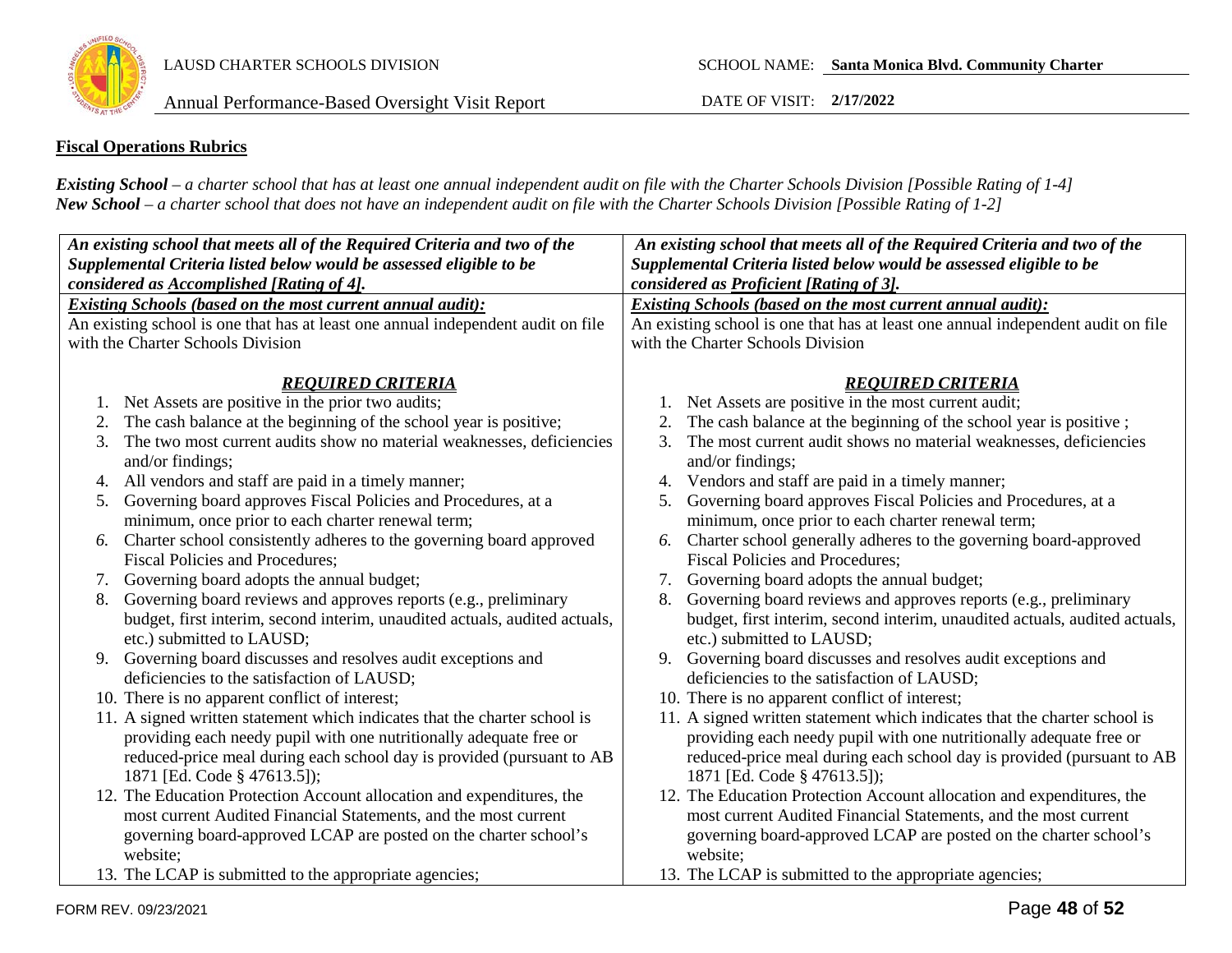

| An existing school that meets all of the Required Criteria and two of the                                                                                                                                                                                                                                                                                                                                                                                                                                                                                                                                                                                                                                                                                                                      | An existing school that meets all of the Required Criteria and two of the                                                                                                                                                                                                                                                                                                                                                                                                                                                                                                                                                                                                                                                             |
|------------------------------------------------------------------------------------------------------------------------------------------------------------------------------------------------------------------------------------------------------------------------------------------------------------------------------------------------------------------------------------------------------------------------------------------------------------------------------------------------------------------------------------------------------------------------------------------------------------------------------------------------------------------------------------------------------------------------------------------------------------------------------------------------|---------------------------------------------------------------------------------------------------------------------------------------------------------------------------------------------------------------------------------------------------------------------------------------------------------------------------------------------------------------------------------------------------------------------------------------------------------------------------------------------------------------------------------------------------------------------------------------------------------------------------------------------------------------------------------------------------------------------------------------|
| Supplemental Criteria listed below would be assessed eligible to be                                                                                                                                                                                                                                                                                                                                                                                                                                                                                                                                                                                                                                                                                                                            | Supplemental Criteria listed below would be assessed eligible to be                                                                                                                                                                                                                                                                                                                                                                                                                                                                                                                                                                                                                                                                   |
| considered as Accomplished [Rating of 4].                                                                                                                                                                                                                                                                                                                                                                                                                                                                                                                                                                                                                                                                                                                                                      | considered as <b>Proficient</b> [Rating of 3].                                                                                                                                                                                                                                                                                                                                                                                                                                                                                                                                                                                                                                                                                        |
| 14. The charter school has knowledge of any material differences amongst<br>the preliminary budget, first interim, second interim, unaudited actuals,<br>and audited actuals;<br>15. Requests for information made by the Charter Schools Division and<br>LAUSD are processed or submitted by the charter school in a timely<br>manner;<br>16. There are no discrepancies cited in the Areas Noted for Further Growth<br>and/or Improvement;<br>17. Audited and unaudited actuals nearly mirror each other;<br>18. Proper segregations of duties are in place;<br>19. There are no outstanding fiscal-related tiered intervention notices<br>issued to the school; and<br>20. If applicable, all LAUSD Board of Education-approved fiscal<br>benchmark(s) are met by the required deadline(s). | 14. The charter school has knowledge of any material differences amongst<br>the preliminary budget, first interim, second interim, unaudited actuals,<br>and audited actuals;<br>15. Requests for information made by the Charter Schools Division and<br>LAUSD are processed or submitted by the charter school in a timely<br>manner;<br>16. There are no significant recurring issues;<br>17. Audited and unaudited actuals nearly mirror each other; and<br>18. There are no outstanding fiscal-related tiered intervention notices<br>issued to the school.                                                                                                                                                                      |
| Note: Other circumstances and information could influence the rating, which<br>may include the supplemental criteria below, and will be noted in the<br>evaluation.                                                                                                                                                                                                                                                                                                                                                                                                                                                                                                                                                                                                                            | Note: Other circumstances and information could influence the rating, which<br>may include the supplemental criteria below, and will be noted in the<br>evaluation.                                                                                                                                                                                                                                                                                                                                                                                                                                                                                                                                                                   |
| <b>SUPPLEMENTAL CRITERIA</b>                                                                                                                                                                                                                                                                                                                                                                                                                                                                                                                                                                                                                                                                                                                                                                   | <b>SUPPLEMENTAL CRITERIA</b>                                                                                                                                                                                                                                                                                                                                                                                                                                                                                                                                                                                                                                                                                                          |
| The school maintains the minimum reserve for economic uncertainty<br>1.<br>as defined in California Code of Regulations (CCR), Title 5, Section<br>15450 (https://www.law.cornell.edu/regulations/california/5-CCR-Sec-<br>15450) per the most current audit (e.g., unrestricted fund balance<br>divided by total expenditures);<br>The cash balance at the beginning of the school year is at least 5% of<br>2.<br>the prior year expenses;<br>Enrollment is stable or changing at a manageable rate (e.g., the school<br>3.<br>still maintains a balanced budget, etc.); and<br>4. Fiscal reports (e.g., balance sheet, income statement, budget to actuals,<br>cash flow statement, etc.) are presented to the governing board at each<br>regular governing board meeting.                  | The school maintains the minimum reserve for economic uncertainty<br>1.<br>as defined in CCR, Title 5, Section 15450<br>(https://www.law.cornell.edu/regulations/california/5-CCR-Sec-15450)<br>per the most current audit (e.g., unrestricted fund balance divided by<br>total expenditures);<br>2. The cash balance at the beginning of the school year is at least 5% of<br>the prior year expenses;<br>3. Enrollment is stable or changing at a manageable rate (e.g., the school<br>still maintains a balanced budget, etc.); and<br>4. Fiscal reports (e.g., balance sheet, income statement, budget to actuals,<br>cash flow statement, etc.) are presented to the governing board at each<br>regular governing board meeting. |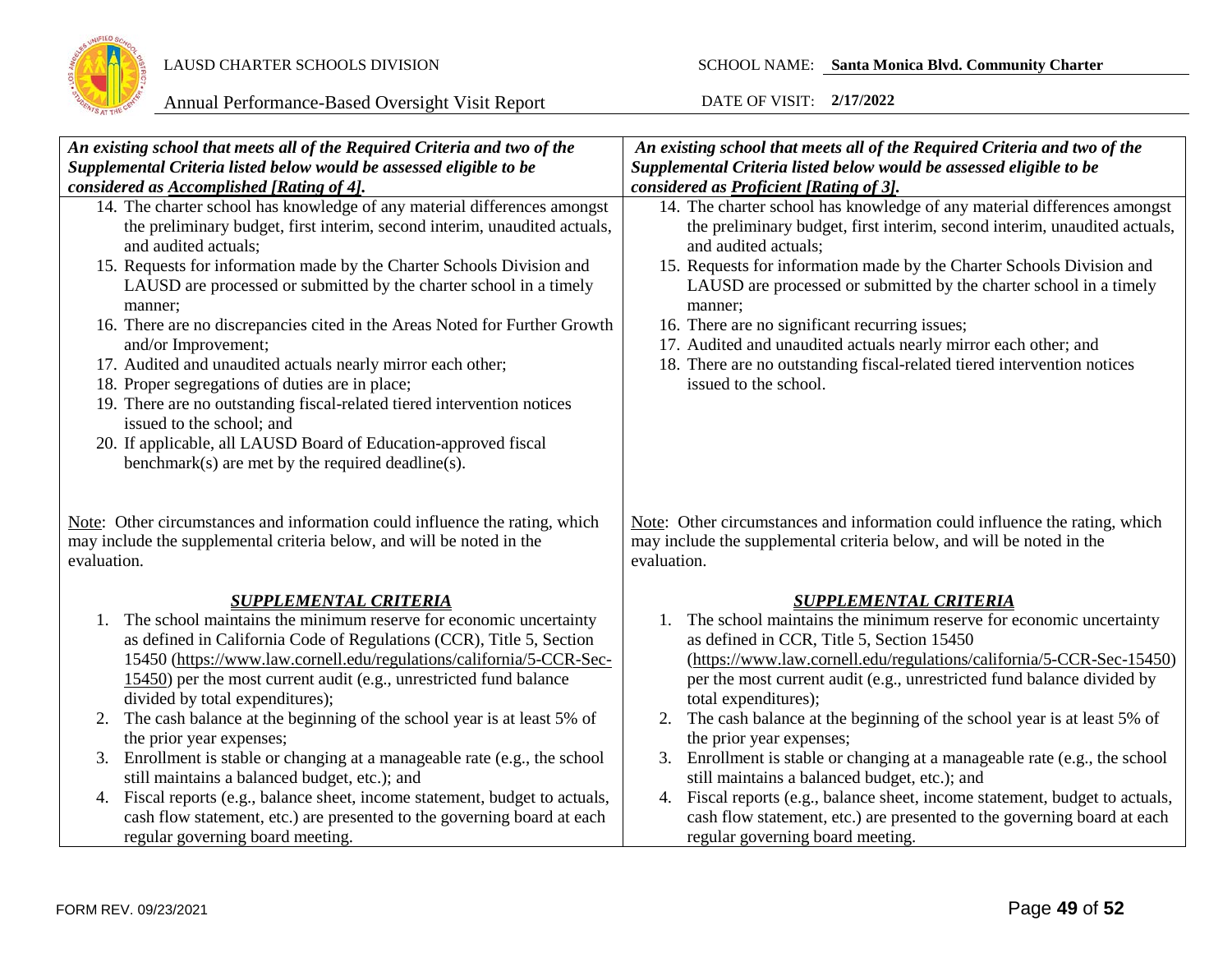

| An existing school that meets all of the Required Criteria and two of the<br>supplemental criteria listed below would be assessed eligible to be considered<br>as Developing [Rating of 2].                                                                                                                                                                                                                                                                                                                                                                                                                                                                                                                                                                                 | An existing school would be assessed as Unsatisfactory [Rating of 1] based on the<br>statements below:                                                                                                                                                                                                                                                                                                                                                                                                                                                                                                                                                                                                                                                                                                                                                                                             |
|-----------------------------------------------------------------------------------------------------------------------------------------------------------------------------------------------------------------------------------------------------------------------------------------------------------------------------------------------------------------------------------------------------------------------------------------------------------------------------------------------------------------------------------------------------------------------------------------------------------------------------------------------------------------------------------------------------------------------------------------------------------------------------|----------------------------------------------------------------------------------------------------------------------------------------------------------------------------------------------------------------------------------------------------------------------------------------------------------------------------------------------------------------------------------------------------------------------------------------------------------------------------------------------------------------------------------------------------------------------------------------------------------------------------------------------------------------------------------------------------------------------------------------------------------------------------------------------------------------------------------------------------------------------------------------------------|
| <b>Existing Schools (based on the most current audit):</b><br>An existing school is one that has at least one annual independent audit on file<br>with the Charter Schools Division                                                                                                                                                                                                                                                                                                                                                                                                                                                                                                                                                                                         | <b>Existing Schools (based on the most current audit):</b><br>An existing school is one that has at least one annual independent audit on file with<br>the Charter Schools Division                                                                                                                                                                                                                                                                                                                                                                                                                                                                                                                                                                                                                                                                                                                |
| <b>REOUIRED CRITERIA</b><br>1. Net Assets are positive, or net assets are negative with strong trend<br>toward positive (be positive at the end of the third year, per applicable<br>audit, and beyond);<br>The cash balance at the beginning of the school year is positive;<br>2.<br>Vendors and staff are paid in a timely manner;<br>3.<br>Governing board approves Fiscal Policies and Procedures, at a<br>4.<br>minimum, once prior to each charter renewal term;<br>Governing board adopts the annual budget;<br>5.<br>A signed written statement which indicates that the charter school is<br>6.<br>providing each needy pupil with one nutritionally adequate free or<br>reduced-price meal during each school day (pursuant to AB 1871 [Ed.<br>Code § 47613.5]); | An Unsatisfactory rating is assessed based on the following conditions, including,<br>but not limited to:<br>A charter school is assessed as Unsatisfactory if the charter school does not meet the<br>criteria for Accomplished, Proficient, or Developing. The charter school was given<br>a certain period of time to address the fiscal concerns of LAUSD, but failed to<br>provide a satisfactory response. The charter school has shown no feasible financial<br>plans, and/or immediate sources of funding to maintain a viable budget and/or<br>sustain the school's operation to mitigate the negative fiscal condition. The charter<br>school's governing board members and/or leadership lack fiscal capacity.<br>Continued operation of a charter school that is assessed as Unsatisfactory may result<br>to non-implementation of instructional programs as provided in the petition. |
| The Education Protection Account allocation and expenditures, the<br>most current Audited Financial Statements, and the most current<br>governing board-approved LCAP are posted on the charter school's<br>website;<br>The LCAP is submitted to the appropriate agencies;<br>8.<br>Have an audit conducted annually by an independent auditing firm;<br>9.<br>and<br>10. Governing board discusses and resolves audit exceptions and<br>deficiencies to the satisfaction of LAUSD.                                                                                                                                                                                                                                                                                         |                                                                                                                                                                                                                                                                                                                                                                                                                                                                                                                                                                                                                                                                                                                                                                                                                                                                                                    |
| Note: Other circumstances and information could influence the rating, which<br>may include the supplemental criteria below, and will be noted in the<br>evaluation.                                                                                                                                                                                                                                                                                                                                                                                                                                                                                                                                                                                                         | Note: Other circumstances and information could influence the rating and will be<br>noted in the evaluation.                                                                                                                                                                                                                                                                                                                                                                                                                                                                                                                                                                                                                                                                                                                                                                                       |
| <b>SUPPLEMENTAL CRITERIA</b><br>1. The school maintains the minimum reserve for economic uncertainty<br>as defined in CCR, Title 5, Section 15450                                                                                                                                                                                                                                                                                                                                                                                                                                                                                                                                                                                                                           |                                                                                                                                                                                                                                                                                                                                                                                                                                                                                                                                                                                                                                                                                                                                                                                                                                                                                                    |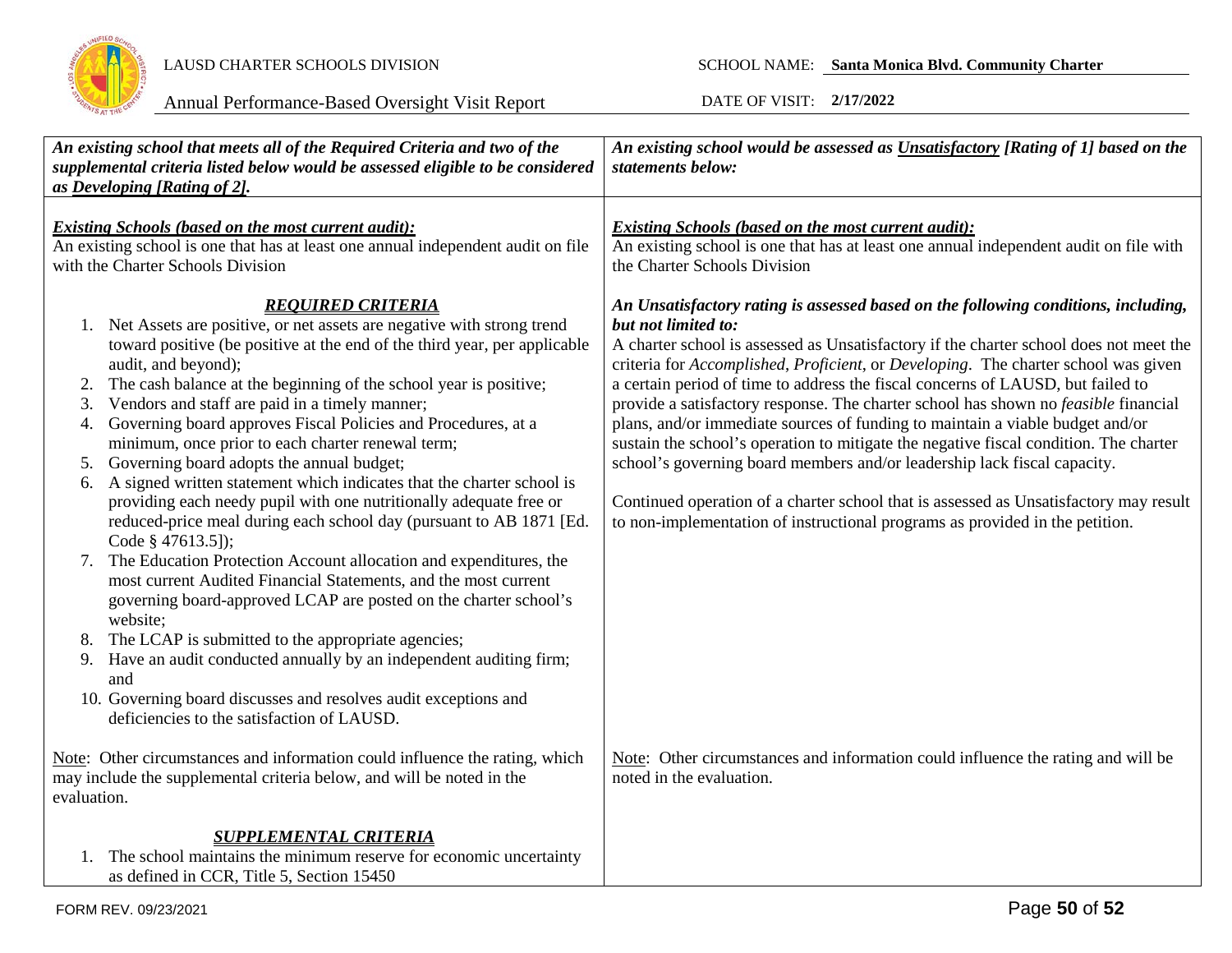

| An existing school that meets all of the Required Criteria and two of the |                                                                                | An existing school would be assessed as Unsatisfactory [Rating of 1] based on the |
|---------------------------------------------------------------------------|--------------------------------------------------------------------------------|-----------------------------------------------------------------------------------|
|                                                                           | supplemental criteria listed below would be assessed eligible to be considered | statements below:                                                                 |
|                                                                           | as Developing [Rating of 2].                                                   |                                                                                   |
|                                                                           | (https://www.law.cornell.edu/regulations/california/5-CCR-Sec-                 |                                                                                   |
|                                                                           | $15450$ ) per the most current audit (e.g., unrestricted fund balance          |                                                                                   |
|                                                                           | divided by total expenditures);                                                |                                                                                   |
|                                                                           | 2. The cash balance at the beginning of the school year is at least 5% of      |                                                                                   |
|                                                                           | the prior year expenses;                                                       |                                                                                   |
|                                                                           | 3. Enrollment is stable or changing at a manageable rate (e.g., the school     |                                                                                   |
|                                                                           | still maintains a balanced budget, etc.); and                                  |                                                                                   |
| 4.                                                                        | Fiscal reports (e.g., balance sheet, income statement, budget to actuals,      |                                                                                   |
|                                                                           | cash flow statement, etc.) are presented to the governing board at each        |                                                                                   |
|                                                                           | regular governing board meeting.                                               |                                                                                   |
|                                                                           |                                                                                |                                                                                   |

|          | A new school that meets all of the Required Criteria listed below would be<br>assessed eligible to be considered as Developing [Rating of 2].                                                                                                                                                                                                                                                                                                                                                                                                                                                         | A new school would be assessed as Unsatisfactory [Rating of 1] based on the<br>statements below:                                                                                                                                                                                                                                                                                                                                                                                                                                                                                                                                                                                                                                                 |
|----------|-------------------------------------------------------------------------------------------------------------------------------------------------------------------------------------------------------------------------------------------------------------------------------------------------------------------------------------------------------------------------------------------------------------------------------------------------------------------------------------------------------------------------------------------------------------------------------------------------------|--------------------------------------------------------------------------------------------------------------------------------------------------------------------------------------------------------------------------------------------------------------------------------------------------------------------------------------------------------------------------------------------------------------------------------------------------------------------------------------------------------------------------------------------------------------------------------------------------------------------------------------------------------------------------------------------------------------------------------------------------|
|          | <b>New Schools:</b>                                                                                                                                                                                                                                                                                                                                                                                                                                                                                                                                                                                   | <b>New Schools:</b>                                                                                                                                                                                                                                                                                                                                                                                                                                                                                                                                                                                                                                                                                                                              |
| 3.       | <b>REOUIRED CRITERIA</b><br>1. A new school is one that does not have an independent audit on file<br>with the Charter Schools Division;<br>The cash balance at the beginning of the school year is positive;<br>If enrollment is significantly below the enrollment per the school's<br>Pupil Estimates for New or Significantly Expanding Charters report<br>and/or its approved petition budget, the charter school has made<br>significant adjustments in their operations to allow for the reduced<br>income, and submitted a revised three-year budget and three-year cash<br>flow projections; | An Unsatisfactory rating is assessed based on the following conditions, including,<br>but not limited to:<br>A charter school is assessed as Unsatisfactory if the charter school does not meet the<br>criteria for <i>Accomplished, Proficient</i> , or <i>Developing</i> . The charter school was given<br>a certain period of time to address the fiscal concerns of LAUSD, but failed to<br>provide a satisfactory response. The charter school has shown no <i>feasible</i> financial<br>plans, and/or immediate sources of funding to maintain a viable budget and/or<br>sustain the school's operation to mitigate the negative fiscal condition. The charter<br>school's governing board members and/or leadership lack fiscal capacity. |
| 4.<br>5. | Projected debt, if any, is managed efficiently and will not cause the<br>charter school to end the fiscal year with negative net assets. The non-<br>profit organization is financially viable to support the charter school;<br>Interim reports and unaudited actuals project:<br>a. Positive net assets<br>Expenses less than revenues<br>$b_{1}$                                                                                                                                                                                                                                                   | Continued operation of a charter school that is assessed as Unsatisfactory may result<br>to non-implementation of instructional programs as provided in the petition.                                                                                                                                                                                                                                                                                                                                                                                                                                                                                                                                                                            |